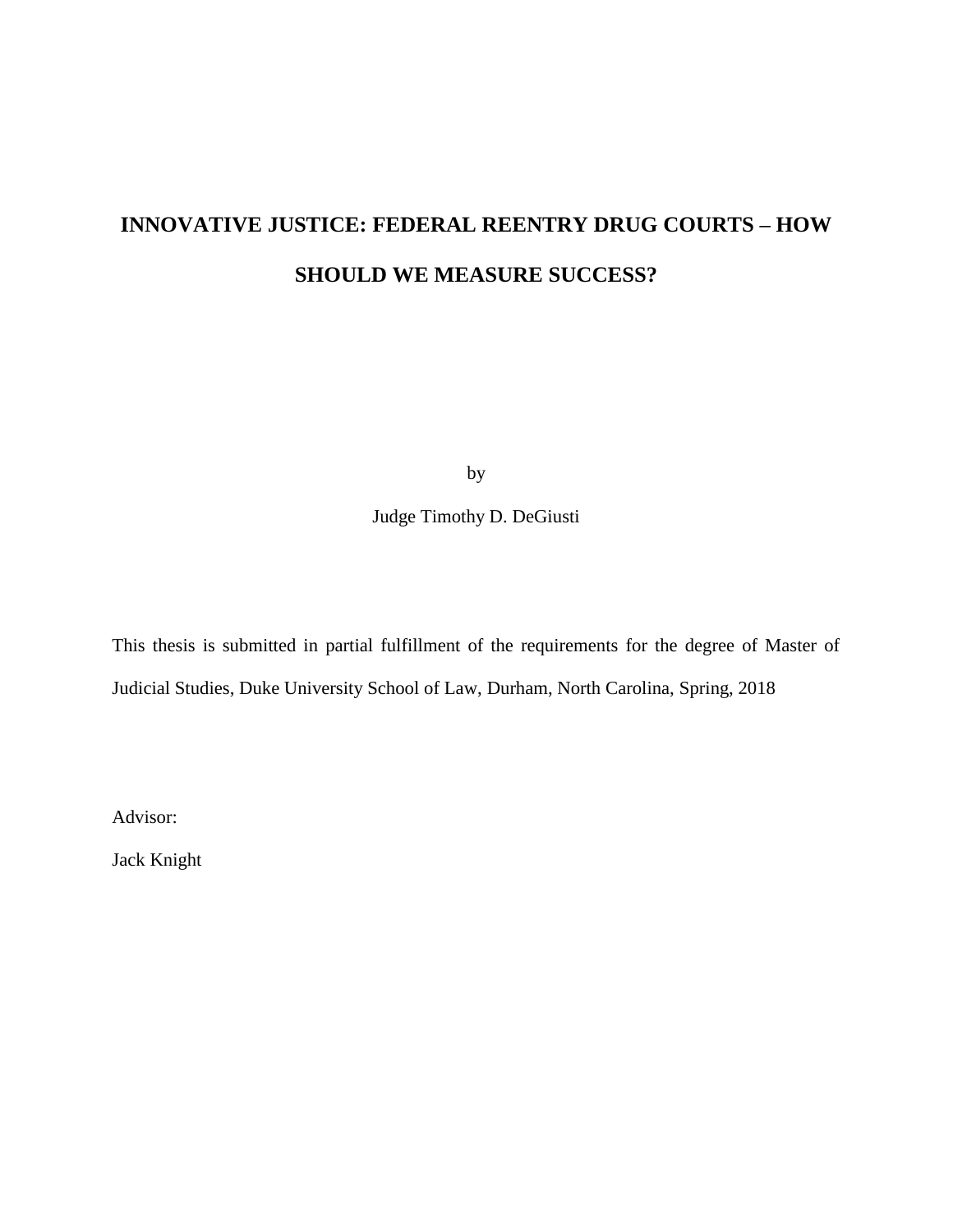#### **INNOVATIVE JUSTICE: FEDERAL REENTRY DRUG COURTS – HOW SHOULD WE MEASURE SUCCESS?**

#### ABSTRACT

In response to the drug abuse and addiction epidemic in the United States, innovative ways of dealing with non-violent drug offenders within the criminal justice system began to emerge in the late 1980s. Special court dockets – commonly referred to as drug courts – were developed featuring an interdisciplinary team of criminal justice and mental health professionals, led by a presiding judge. Drug courts and other problem-solving courts have proliferated within the state court system, numbering 3,057 by the end of 2014. The use of such courts is expanding among the states, but the federal courts have been slow to adopt the approach, and some official federal studies and reports have voiced skepticism about their effectiveness when measured by their impact on recidivism and cost-effectiveness. This paper looks at whether federal reentry drug courts work through a different lens – the perceptions and beliefs of participants and court program staff members. To get at these perceptions and beliefs, surveys were sent to past federal reentry court participants, and past and present court staff members, in five participating federal judicial districts. The results from each surveyed group are a strong endorsement of federal reentry drug courts, and reflect their perceived worth by those on the front lines of the federal criminal justice system.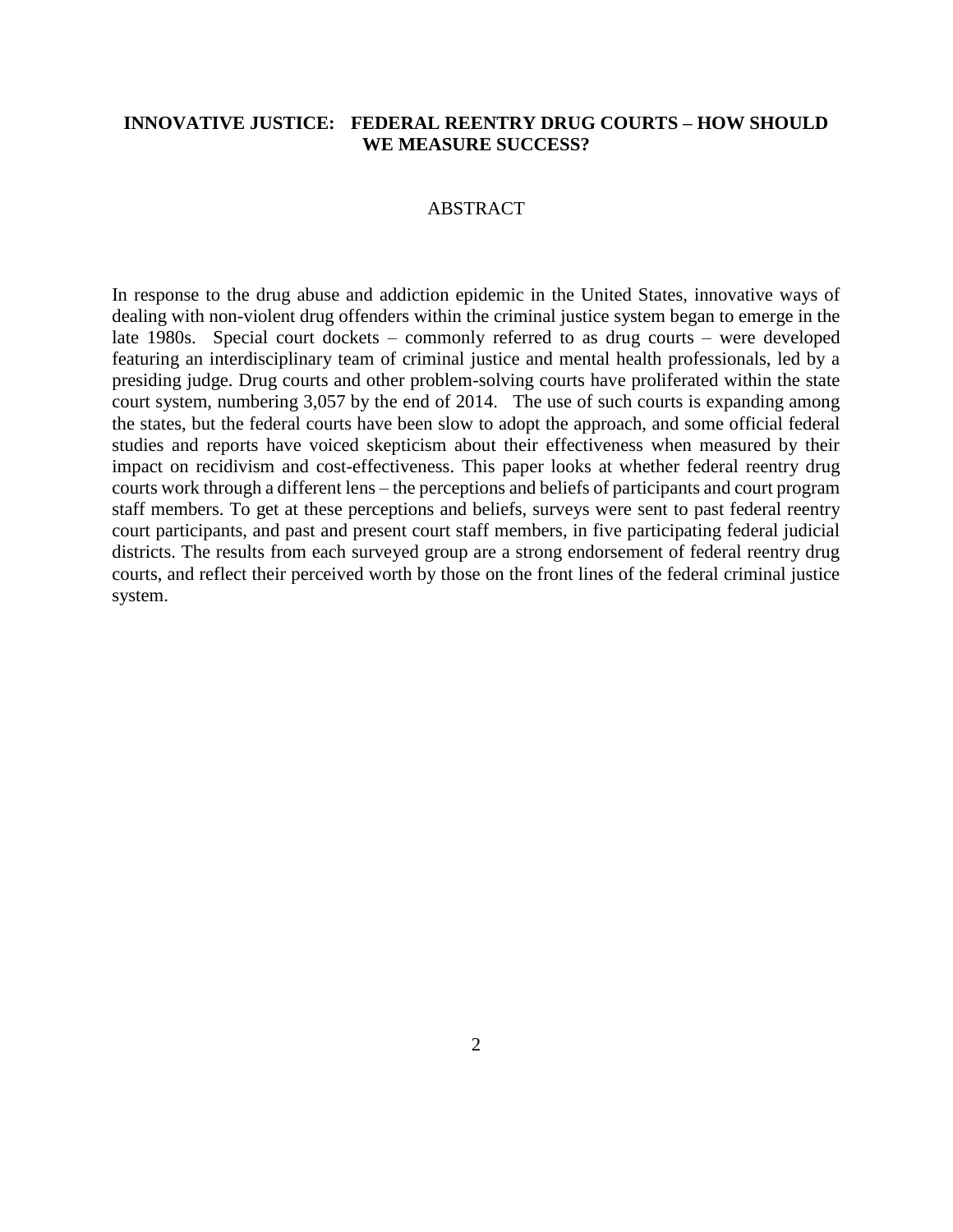#### I. Introduction

 $\overline{a}$ 

To be innovative is to introduce new, advanced, and original ideas – to be creative in thinking and approaching challenges.<sup>1</sup> Even more basic, in the context of perhaps the biggest current challenge in the criminal justice system, to innovate is to do something different than what has been done for decades when dealing with non-violent drug offenders; the historic approach has been to simply incarcerate, and to incarcerate for increasingly lengthy periods of time. In the late 1980s, however, during the height of the crack cocaine epidemic, state courts began to experiment with a different approach, and the first "drug court" was established in Miami, Florida.<sup>2</sup>

Drug courts are special court dockets featuring an interdisciplinary team and designed to bring treatment resources and techniques to bear in addressing issues confronting offenders suffering from substance abuse disorders. The drug court judge serves as the leader of the team, which usually includes representatives from the prosecutor's office, the public defender's office, a probation or community

<sup>&</sup>lt;sup>1</sup> Innovative, Merriam-Webster Online Dictionary, https://www.merriamwebster.com/dictionary/innovative (last visited May 4, 2017).

<sup>2</sup> Marlowe, et al., *Painting the Current Picture: A National Report on Drug Courts and Other Problem Solving Courts in the United States*, NAT'L DRUG COURT INST. AT 13 (2016).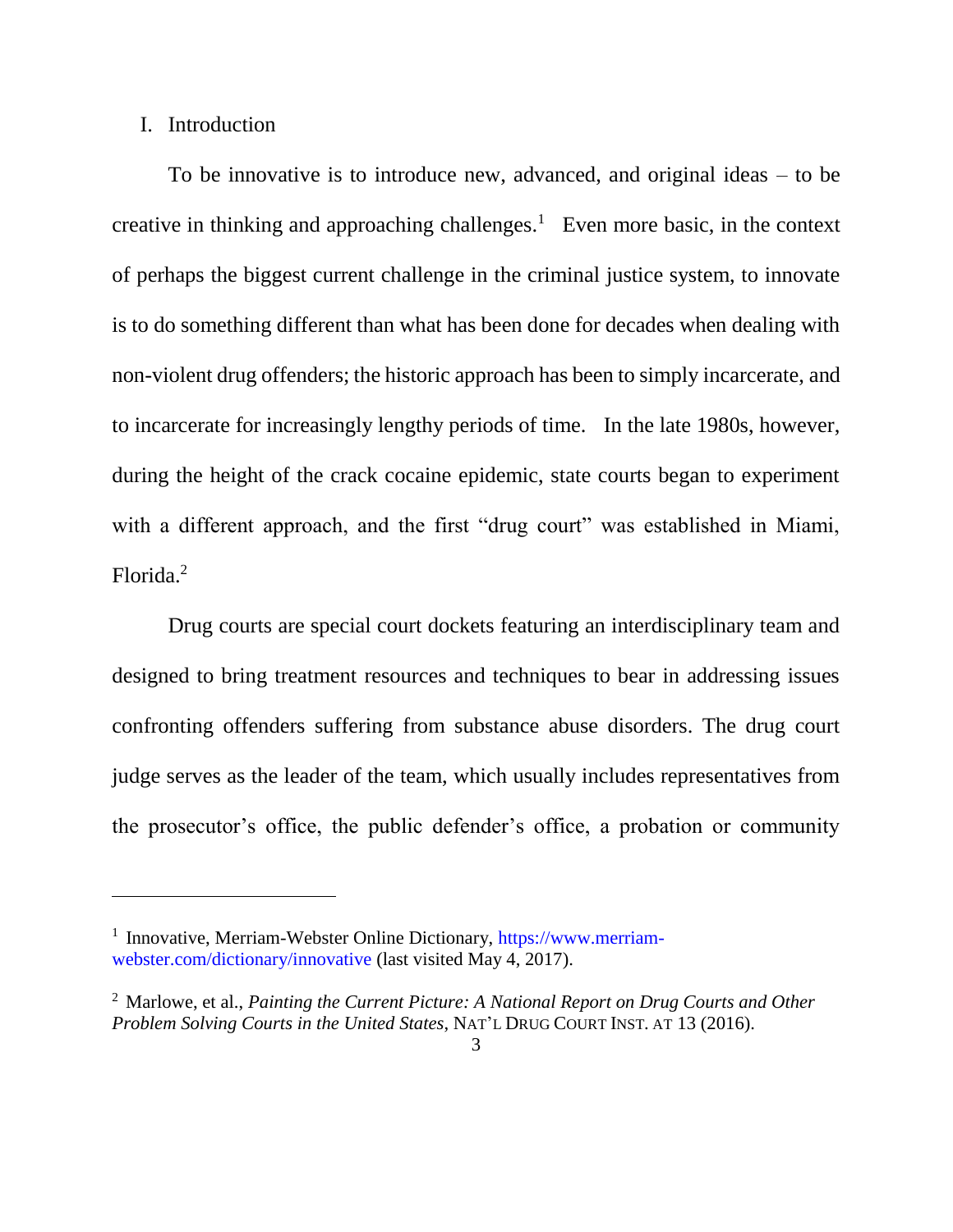supervision officer, and a substance abuse and mental health treatment provider. $3$ Other special court dockets, often referred to as "problem-solving courts," have evolved from the drug court model. Problem-solving courts include juvenile drug courts, family drug courts, reentry courts, and veterans courts.<sup>4</sup> Problem-solving courts are, like drug courts, designed to promote public safety and stabilize communities in order to resolve personal and social problems presented by individuals involved in the criminal justice system.<sup>5</sup>

Communities in the United States are currently faced with levels of drug abuse and addiction, and corresponding incarceration rates, that are truly staggering. The numbers paint a dismal picture. Opioids alone account for nearly 100 overdose deaths every day in the United States, and overdoses of all drugs claimed more lives in 2015 than car accidents and gun violence.<sup>6</sup> In 2016 the federal system handled

<sup>3</sup> *Id.,* at 11.

<sup>4</sup> *Id.*, at 12.

<sup>5</sup> Matthew G. Rowland, *Assessing the Case for Formal Recognition and Expansion of Federal Problem-Solving Courts*, Fed. Probation, December 2016, at 3.

<sup>6</sup> Alice Park, *The Life of an Addict,* Time, Nov. 20, 2017.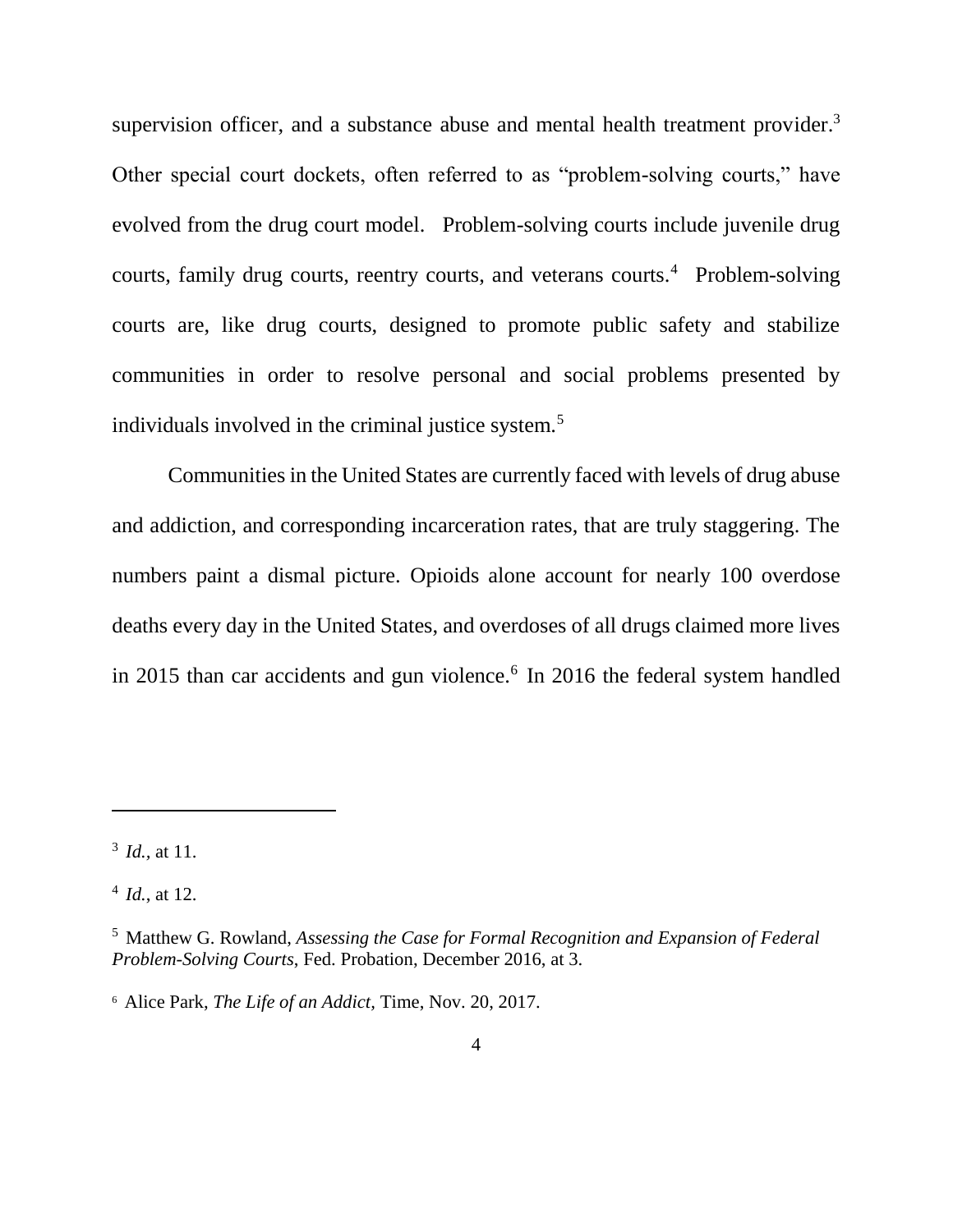67,742 criminal cases across ninety-four judicial districts.<sup>7</sup> Drug crimes made up the single largest statistical category among all federal offenses in  $2016 - 31.6\%$ . Offenses related to methamphetamine account for 30.8% of these cases, followed by marijuana (24.1%), powder cocaine (18.0%), heroine (13.1%), crack cocaine  $(7.1\%)$ , and "other" drugs (mostly prescription opioids)  $(6.9\%)$ . The population of federal offenders in 2016 was overwhelmingly male (86.2%), and their average age was  $37<sup>10</sup>$  Just below half of the overall federal offender population (46.7%) had not completed high school at the time of the commission of their offense.<sup>11</sup>

The vast majority of federal offenders in 2016 (97.3%) pleaded guilty. Of those convicted in the federal system that year, 87.5% received a sentence composed of prison only, while 7.3% received probation, and the remainder received some

9 *Id*., at 5-7.

 $\overline{a}$ 

<sup>10</sup> *Id*., at 3.

 $<sup>7</sup>$  This number is dwarfed by the total number of criminal cases per year handled by state courts.</sup> For instance, in 2010 state courts had 20.4 million incoming criminal cases. LaFountain, *et al*., *Examining the Work of State Courts: An Analysis of 2010 State Court Caseloads* (National Center for State Courts 2012), at 3.

<sup>8</sup> U.S. Sentencing Comm'n, *Overview of Federal Criminal Cases, Fiscal Year 2016*, p. 2.

<sup>11</sup> U.S. Sentencing Comm'n, *2016 Sourcebook of Federal Sentencing Statistics*, Table 8.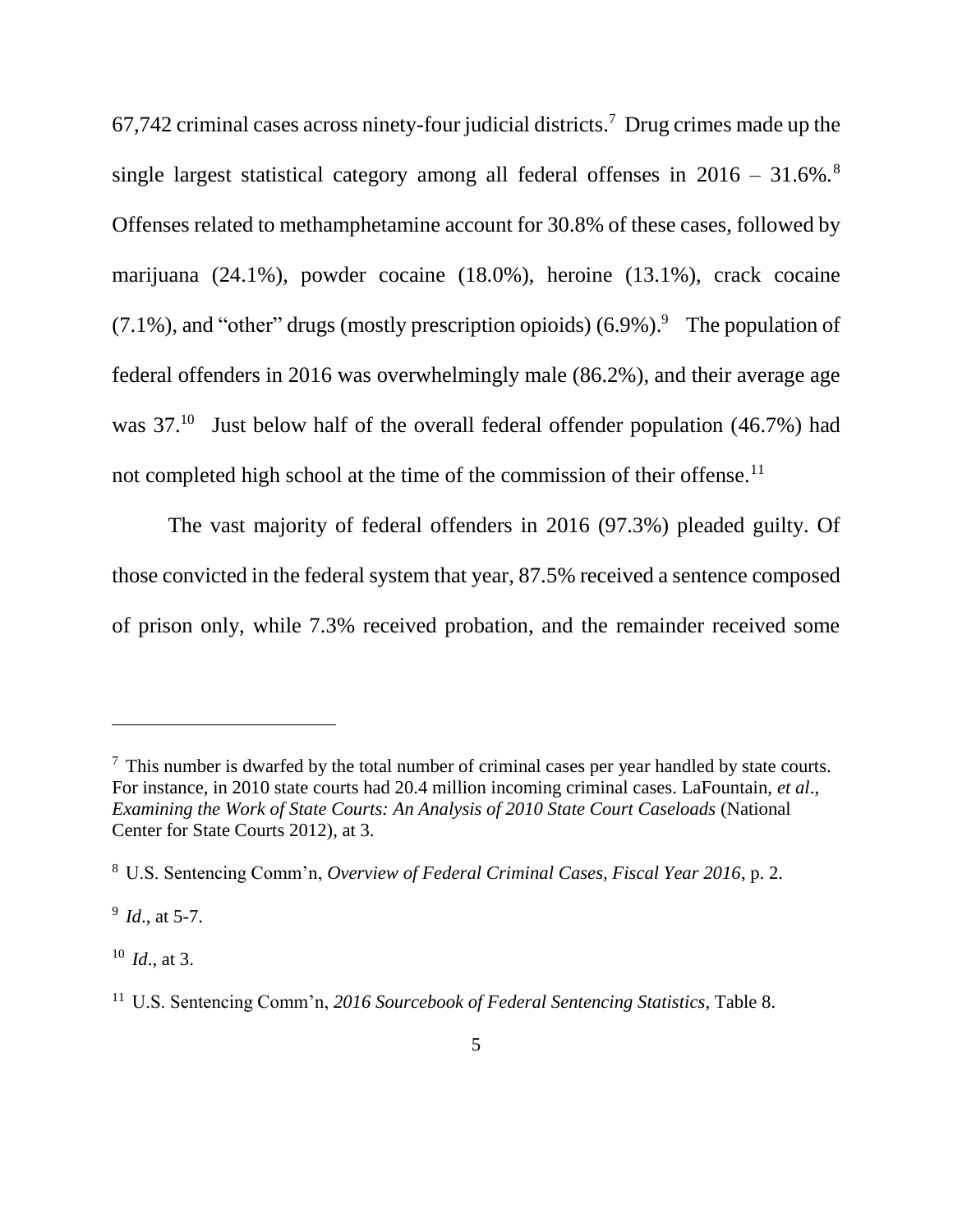form of spilt sentence (a combination of prison and community supervision).<sup>12</sup> Sentences for drug offenders varied based on the type of drug involved, the specific criminal conduct, and the criminal history of offenders. For the second consecutive year crack cocaine was not the most severely punished drug offense, being eclipsed by methamphetamine with an average length of imprisonment of 90 months.<sup>13</sup> The average length of imprisonment for offenders in cases involving crack cocaine was 84 months, and marijuana offenders had the lowest average terms at 28 months.<sup>14</sup> The vast majority of these cases involved the manufacture, sale, or transportation of drugs, while a relatively small number (1,884 cases) involved simple possession.<sup>15</sup> Weapons were involved in 17.6% of all federal drug offenses.<sup>16</sup>

Most federal offenders (81.3 %) sentenced to imprisonment in 2016 were also sentenced to serve a period of supervised release after completion of their term of

 $\overline{a}$ 

 $^{16}$  *Id.*, at 6.

<sup>12</sup> U.S. Sentencing Comm'n, *Overview of Federal Criminal Cases, Fiscal Year 2016*, p. 4-5.

<sup>13</sup> *Id.,* at 7.

<sup>14</sup> Id.; *see also* U.S. Sentencing Comm'n, *2016 Sourcebook of Federal Sentencing Statistics*, Figure J, p. 5-116.

 $^{15}$  *Id.*, at 5.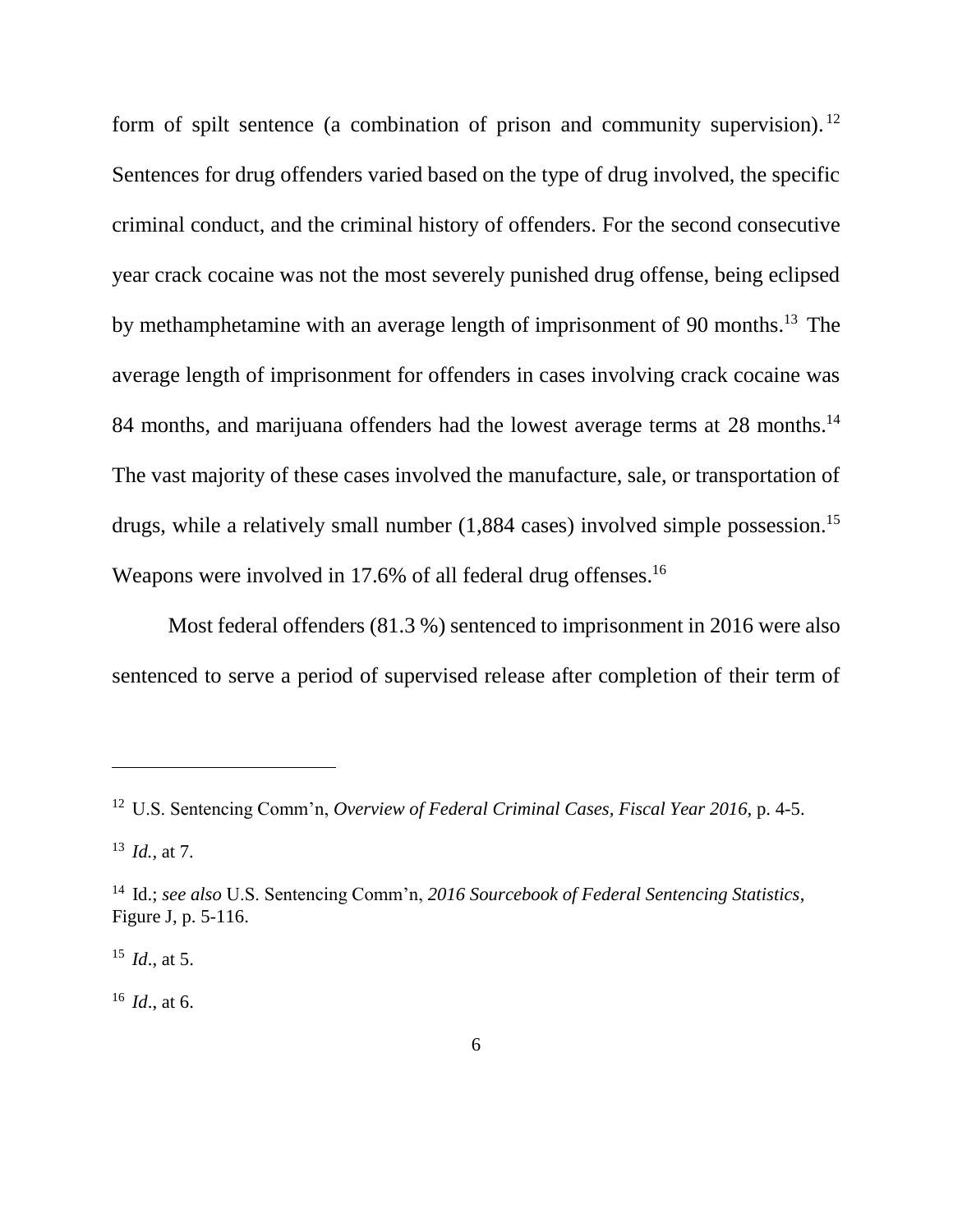imprisonment.<sup>17</sup> Supervised release can be characterized as a kind of post-release probation, with certain supervision conditions imposed on the releasee as part of the overall sentence. The average length of supervised release imposed was 47 months.<sup>18</sup>

A 2016 study which tracked federal offenders released in 2005 indicates that prior federal offenders recidivate at an alarming pace: 49.3% were rearrested within 8 years of their release from prison.<sup>19</sup> Recidivism in the state system has been reported to be significantly higher, as much as 68% within three years of release from prison.<sup>20</sup>

It is against this backdrop that drug courts and other problem-solving courts do their work. But are drug courts effective? Are they worth their cost in money and other resources? Studies indicate that the answers to these questions are somewhat different as between the state and federal systems, with state drug courts generally achieving more positive numbers viewed from the metric of recidivism.

<sup>17</sup> *Id*., at 5.

<sup>18</sup> *Id.*

<sup>19</sup> U.S. Sentencing Comm'n*, Recidivism Among Federal Offenders: A Comprehensive Overview* (2016), p. 5.

<sup>20</sup> Matthew G. Rowland, *Assessing the Case for Formal Recognition and Expansion of Federal Problem-Solving Courts*, Fed. Probation, December 2016, at 12.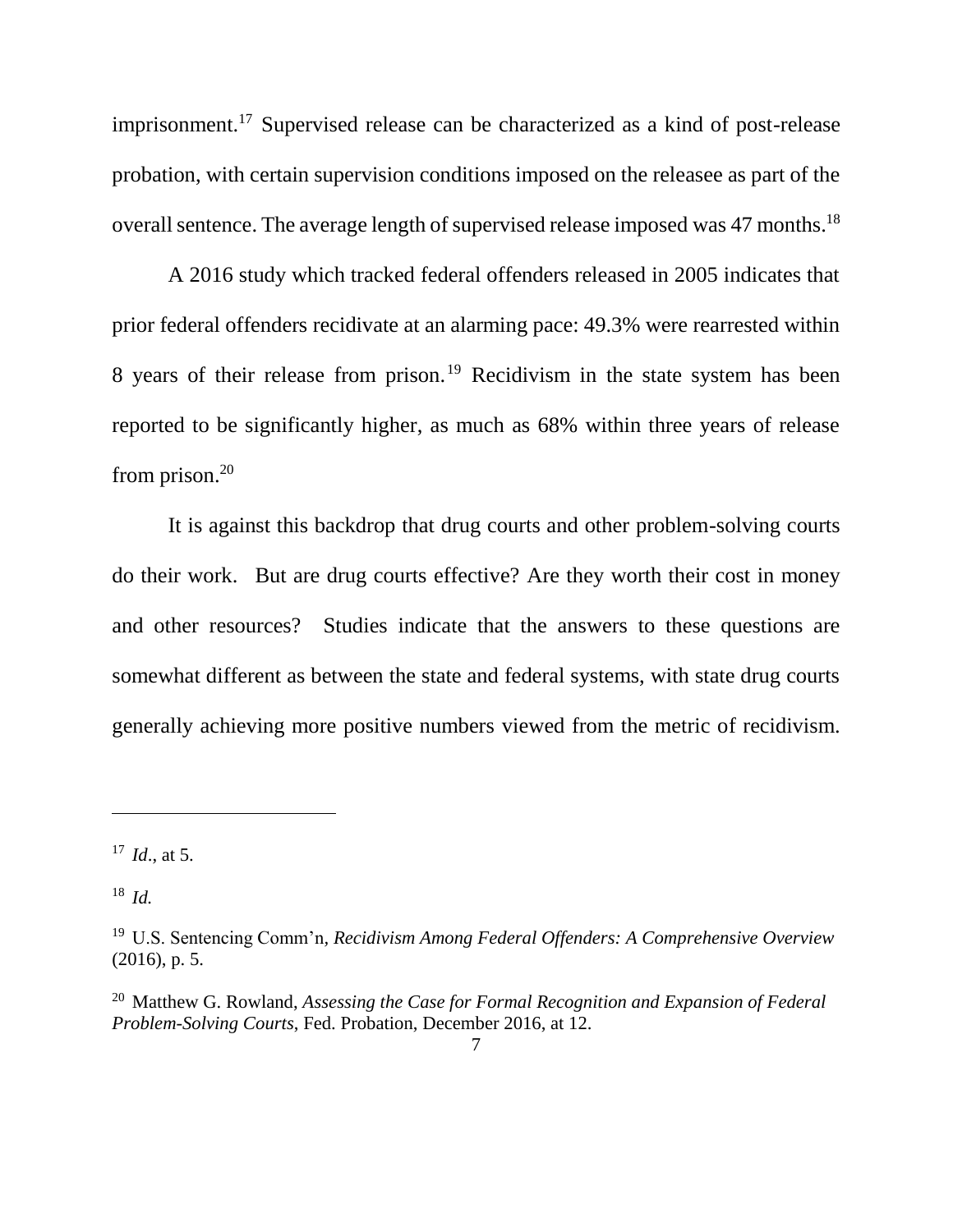To be sure, there are some generally applicable, fundamental differences between state and federal drug courts – state programs are typically "front-end" oriented, diverting a defendant to the program before a final judicial disposition of his underlying charge while federal programs are mostly "back-end" oriented, and deal with defendants post-conviction and after release from a period of incarceration. Federal programs therefore typically focus on the offender's reentry into the community. Despite their differences, state and federal programs are most often evaluated based on the same criteria: their effect on recidivism rates. But are metrics other than recidivism worth considering? Should the perceptions of those on the front lines – the participants and administrators of these programs – be considered regarding whether they are worthwhile?

To address these questions, this paper will explore the development of drug courts and other problem-solving courts in the United States, and examine the most common organizational and functional models of those courts. It will sample the literature regarding effectiveness of specialized courts, both in terms of their impact on recidivism and cost-effectiveness. Discussion of federal programs will include a more detailed look at the reentry drug court program in the United States District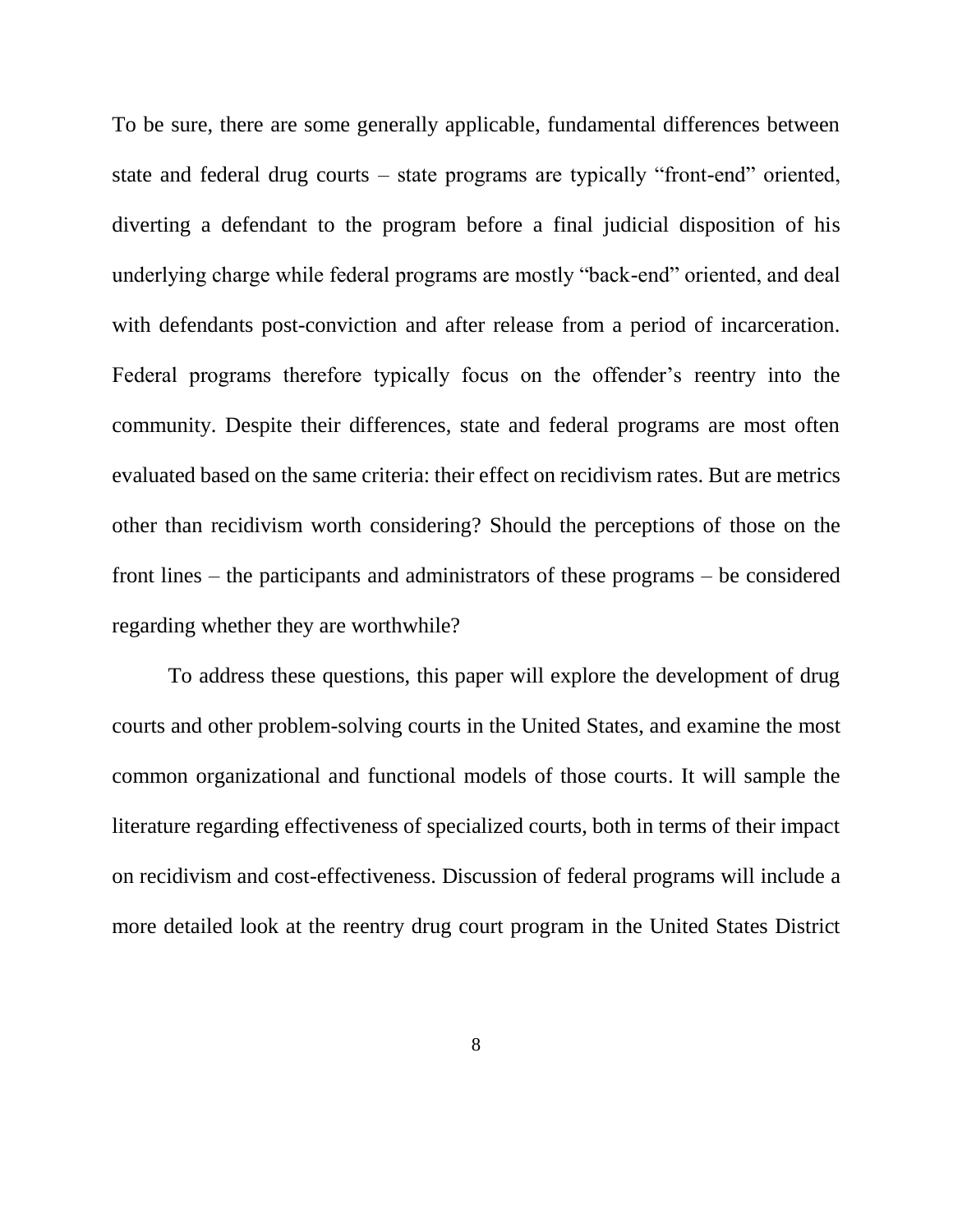Court for the Western District of Oklahoma in which the author is directly involved – the Court Assisted Recovery Effort, or "CARE."

To test the perceptions of those on the front lines of federal reentry programs, surveys were conducted of past federal drug court program participants and staff members regarding their perceptions about the benefits and drawbacks of the programs. <sup>21</sup> The design and implementation of the surveys will be discussed. Survey data will be compiled and analyzed, and findings and conclusions discussed. Finally, information gleaned from the surveys will be advanced as an additional metric for consideration in the evaluation of the effectiveness of federal reentry courts and their place within our system of justice.

II. Background and Structure

 $\overline{a}$ 

The first drug court was born of necessity in Miami, Florida in the midst of the cocaine epidemic in  $1989<sup>22</sup>$  Such innovative programs were a judicial response

 $21$  It should be noted that the federal reentry programs that participated in the survey do not all share the same emphasis on substance abuse and addiction. Some of the programs *require* as an offender characteristic a serious history of substance abuse in order to participate in the program; others do not require such a characteristic, but neither do they disqualify such an offender from participation in the program.

<sup>22</sup> Marlowe, et al., *Painting the Current Picture: A National Report on Drug Courts and Other Problem Solving Courts in the United States,* NAT'L DRUG COURT INST., 2016, AT 13 (2016).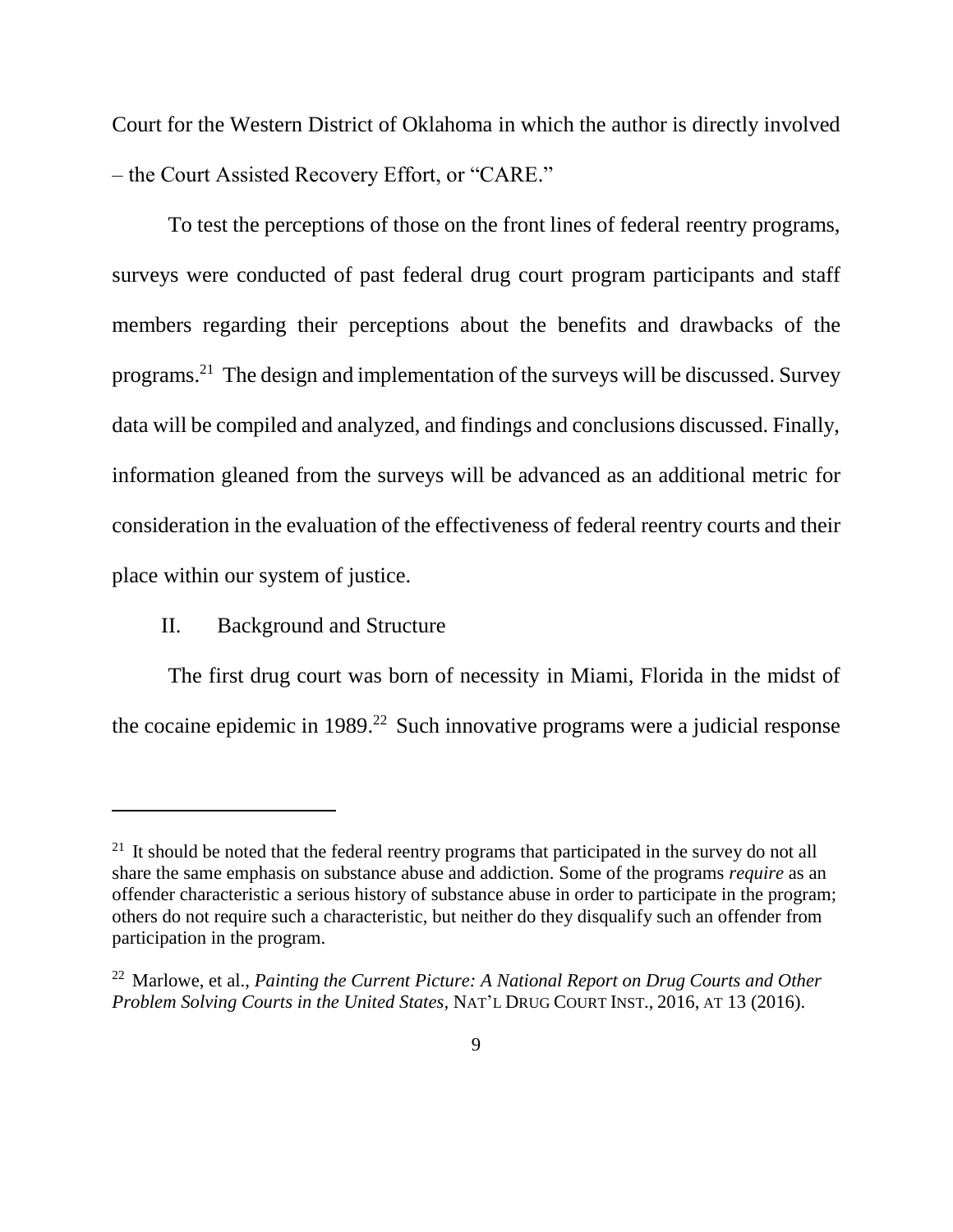to overcrowded court dockets and a seemingly revolving courthouse door for nonviolent offenders repeatedly prosecuted for drug-related offenses, or offenses fueled by drug addiction. $^{23}$ 

Since their inception, drug and other problem-solving courts have spread rapidly across the country. By the end of 2014, there were 3,057 drug courts in the United States throughout the state judicial systems—a 24% increase since 2009.<sup>24</sup> In the federal system, problem-solving courts, primarily in the form of drug reentry courts, got off to a slower start. The first such programs emerged in the federal courts in the early 2000s, and by 2008 there were reentry court programs in twenty-one federal districts.<sup>25</sup> By 2011 the number of federal drug courts had grown to fortyfive.<sup>26</sup> Although federal reentry courts reflect significant variation from district to district, most are drug courts focused on offenders with high criminogenic risks and

 $23$  National Association of Drug Court Professionals, National Drug Court Institute, The Drug Court Judicial Benchbook, (2017), at 1.

<sup>24</sup> Marlowe, et al., *Painting the Current Picture: A National Report on Drug Courts and Other Problem Solving Courts in the United States*, NAT'L DRUG COURT INST. AT 7 (2016).

 $25$  Comm. on Criminal Law of the Judicial Conference of the U.S., Judge-Involved Supervision Programs in the Fed. System: Background and Research (January 2017), at 1.

<sup>26</sup> Hon. Joan Gottschall & Molly Armour, *Second Chance: Establishing A reentry Program in the Northern District of Illinois,* 5 DePaul J. for Soc. Just. 31 (2011), at 40.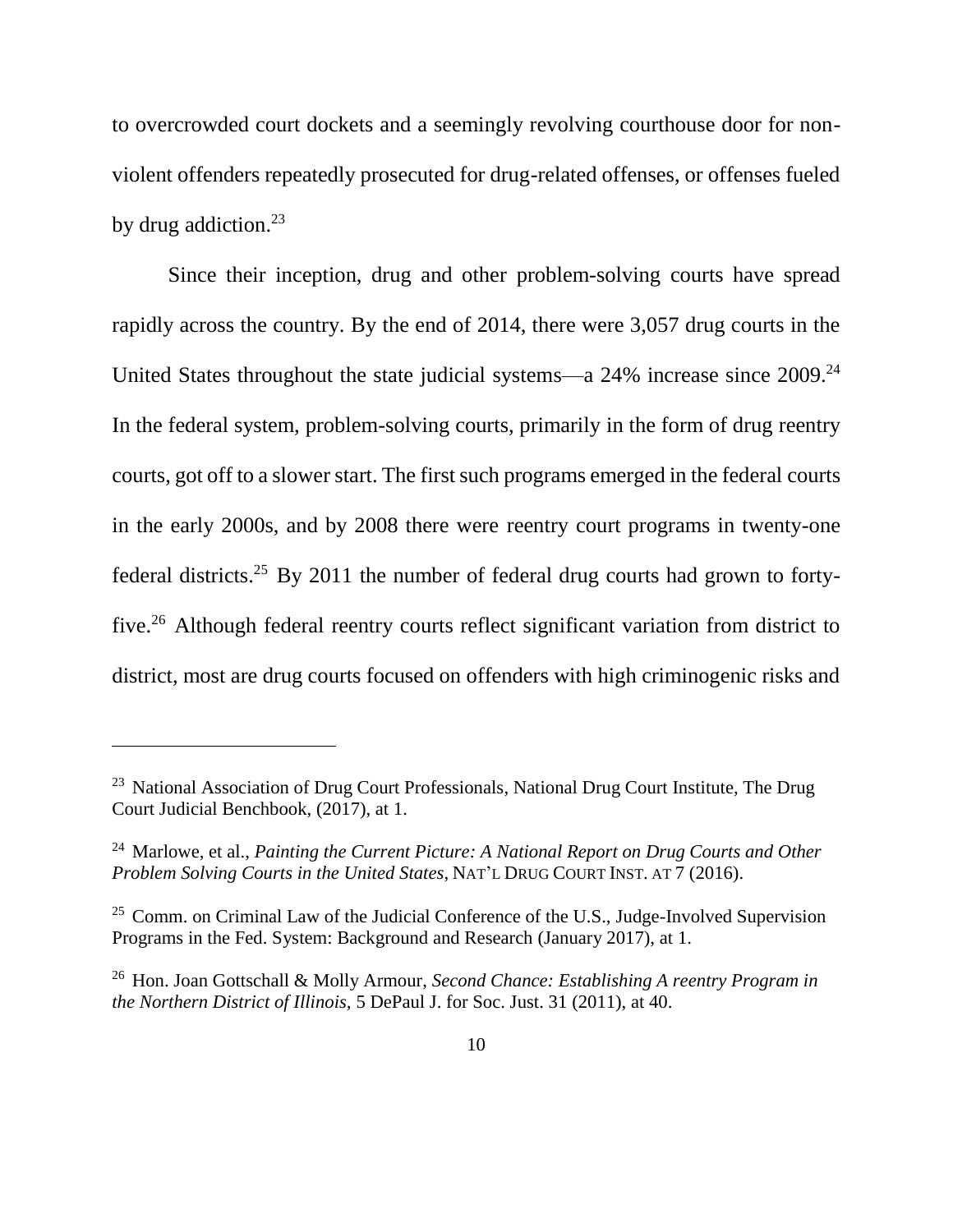needs. <sup>27</sup> The archetype participant suffers from drug and/or alcohol abuse or addiction, is in need of mental health treatment, and often has experienced significant trauma.<sup>28</sup> Common challenges to reentry include lack of stable housing, minimal or no social support system, limited vocational experience, and transportation obstacles.

Although the structure of drug reentry courts vary, there are common characteristics that mark most programs. The program team normally consists of representatives from the probation office, the prosecutor's office, the public defender's office, and a treatment specialist.<sup>29</sup> This group is usually led by a judge, who presides at monthly or bi-monthly court proceedings. The team works collaboratively to provide incentives for positive behavior, and sanctions for violations of program rules and other negative behavior. <sup>30</sup> These programs are typically voluntary. Normally, the main motivation and incentive for participation

<sup>28</sup> *Id,* at 56*.*

<sup>29</sup> *Id,* at 57.

<sup>30</sup> *Id.*

<sup>27</sup> Hon. Laurel Beeler, *Federal Reentry Courts and Other New Models of Supervision,* Fed. Law., March 2013, at 56.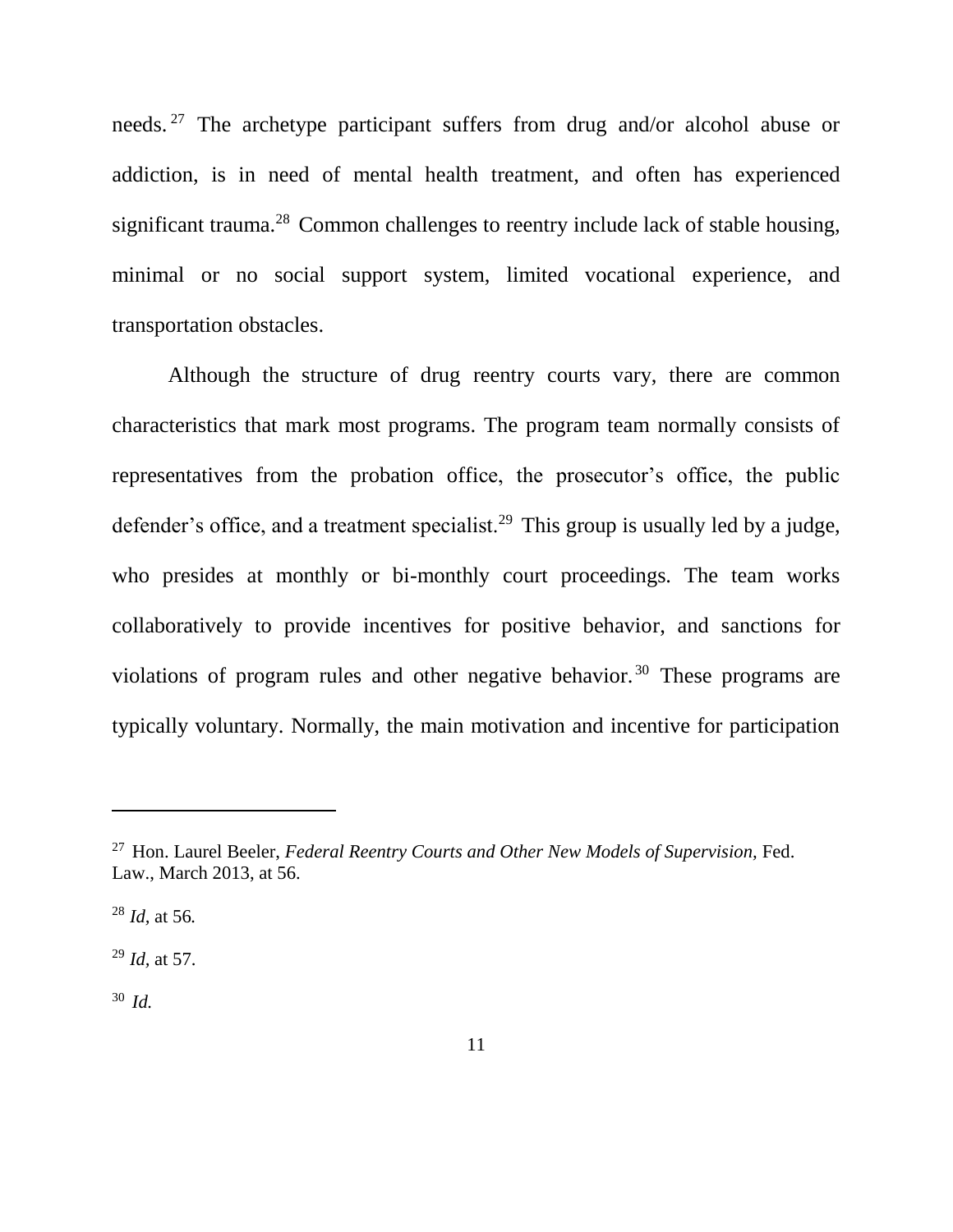in the program is the prospect of reduction of the participants' remaining term of supervised release or probation.<sup>31</sup>

Drug courts are thought to be most effective when they adhere to the ten "Key Components" established by the National Association of Drug Court Professionals ("NADCP") in 1997.<sup>32</sup>

The Key Components are:

- 1. Drug courts integrate alcohol and other drug treatment services with justice system case processing.
- 2. Using a non-adversarial approach, prosecution and defense counsel promote public safety while protecting participants' due process rights.
- 3. Eligible participants are identified early and promptly placed in the drug court program.
- 4. Drug courts provide access to a continuum of alcohol, drug, and other related treatment and rehabilitation services.
- 5. Abstinence is monitored by frequent alcohol and other drug testing.

<sup>31</sup> *Id.*

<sup>&</sup>lt;sup>32</sup> Drug Cts. Program Off., U.S. Dep't of Just., Defining Drug Courts: The Key Components (1997).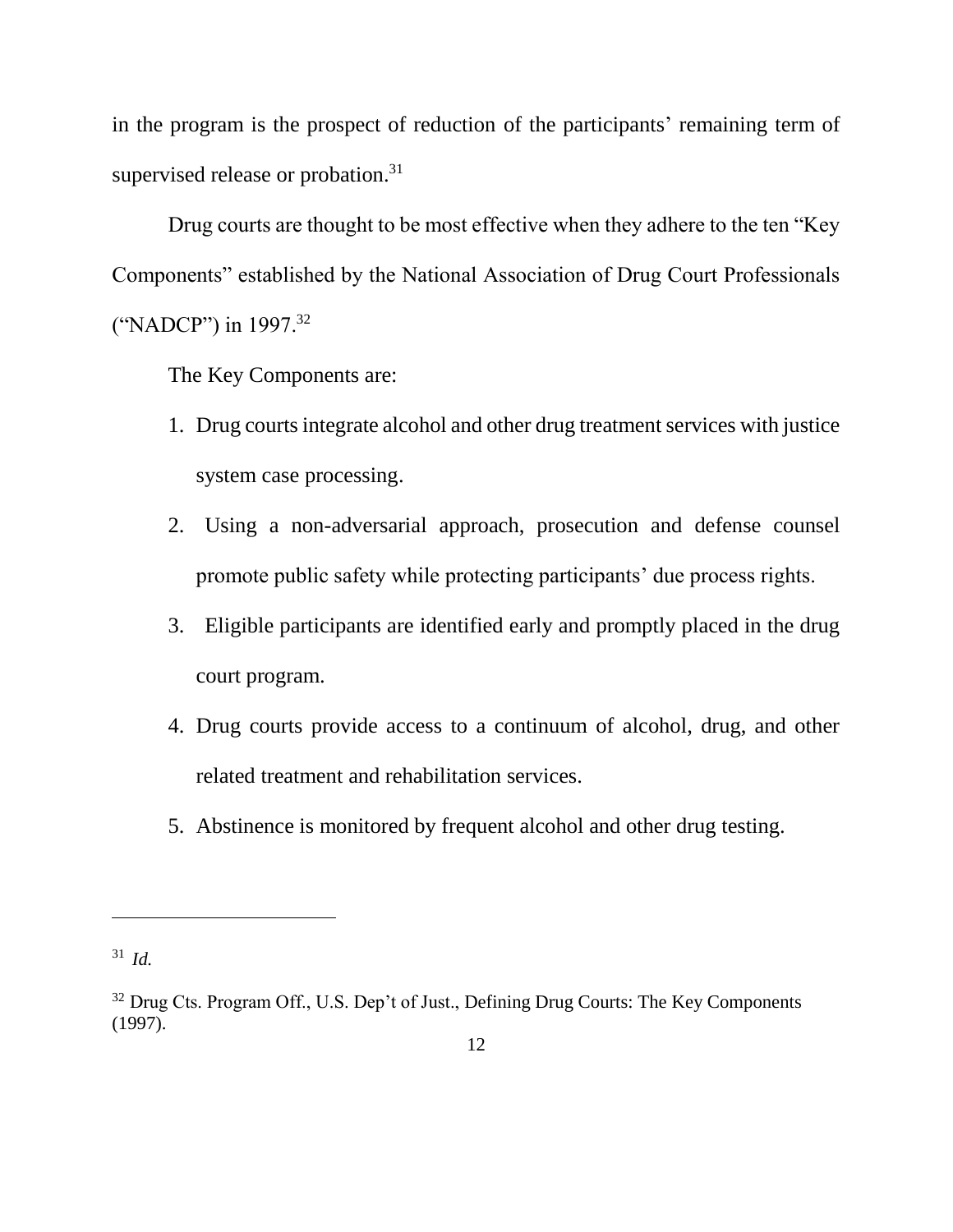- 6. A coordinated strategy governs drug court responses to participants' compliance.
- 7. Ongoing judicial interaction with each drug court participant is essential.
- 8. Monitoring and evaluation measure the achievement of program goals and gauge effectiveness.
- 9. Continuing interdisciplinary education promotes effective drug court planning, implementation, and operations.
- 10.Forging partnerships among drug courts, public agencies, and communitybased organizations generates local support and enhances drug court program effectiveness.

The Key Components were developed by a diverse group of drug court practitioners and experts, organized by the NADCP, and were intended to provide guidance for best practices, designs, and operations for adult drug courts.<sup>33</sup>

The reentry drug court in the United States District Court for the Western District of Oklahoma—the Court Assisted Recovery Effort ("CARE") substantially mirrors the common drug court structure and generally adheres to the

<sup>&</sup>lt;sup>33</sup> Drug Cts. Program Off., U.S. Dep't of Just., Defining Drug Courts: The Key Components (1997), p.3.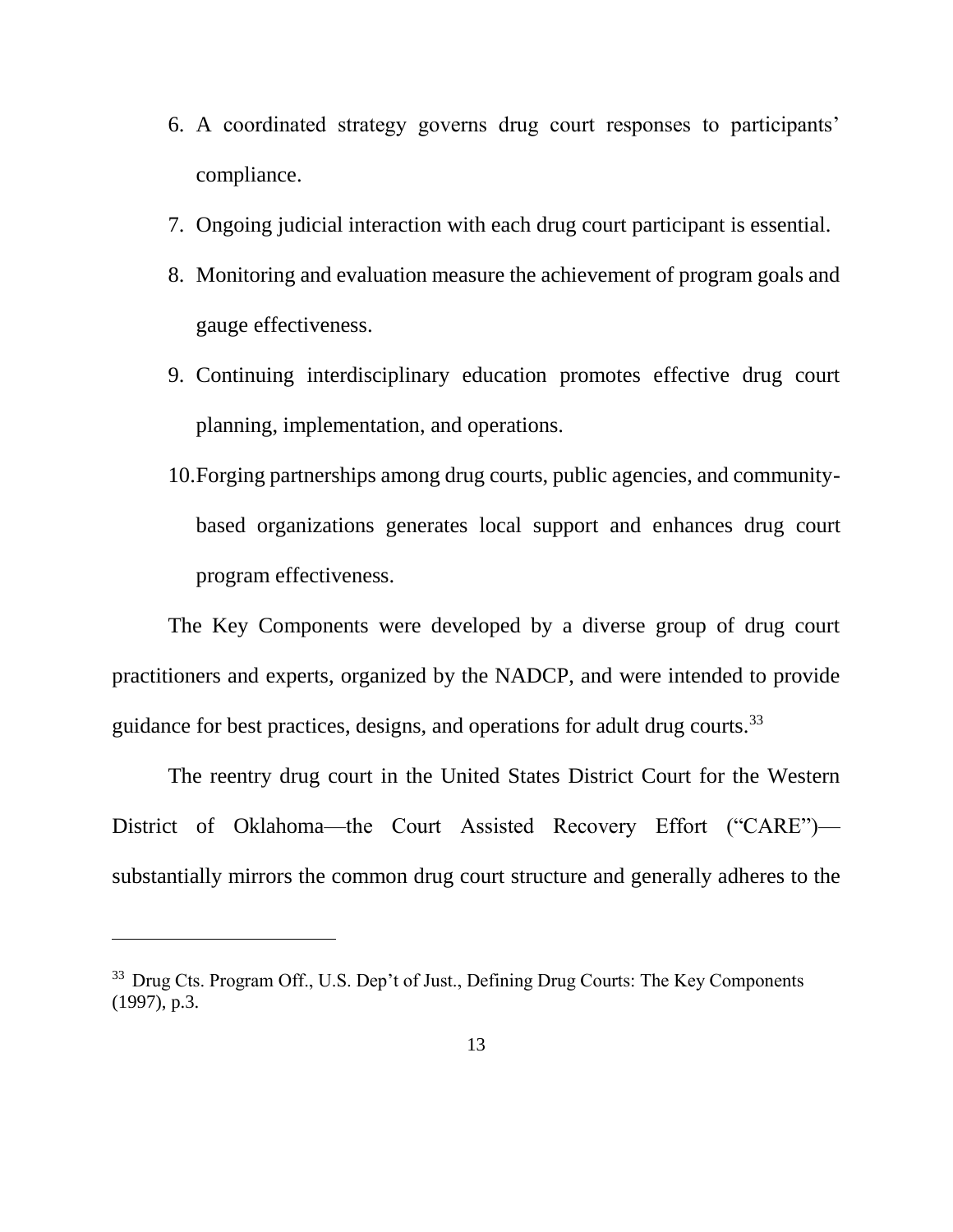Key Components. The CARE team is led by a district or magistrate judge,<sup>34</sup> and includes a representative from the district's United States Attorney's Office, Federal Public Defender's Office, United States Probation Office, and a treatment specialist under contract with the United States Probation Office. Participation is voluntary, and is made up entirely of prior offenders on supervised release or probation. Participants in CARE must have a history of drug or alcohol addiction, but serious mental health issues and a substantial history of violent crime are disqualifying characteristics.<sup>35</sup>

The CARE program holds court proceedings twice per month. The program is composed of four phases—participants in phases 1 and 2 are required to attend both monthly sessions, while those in phases 3 and 4 attend only the first session of each month.<sup>36</sup> Requirements such as attendance at twelve-step or similar addiction programs and performance of community service increase as a participant moves

<sup>&</sup>lt;sup>34</sup> The author has presided over the CARE program in the Western District of Oklahoma since 2012, with the indispensable assistance of Magistrate Judge Suzanne Mitchell and Magistrate Judge Shon Irwin, as well as USPO Katherine Fye, who also assisted in coordination with other probation offices for districts which participated in this study.

<sup>&</sup>lt;sup>35</sup> CARE Program Governing Document (revised May 2015), on file with author.

<sup>36</sup> *Id.*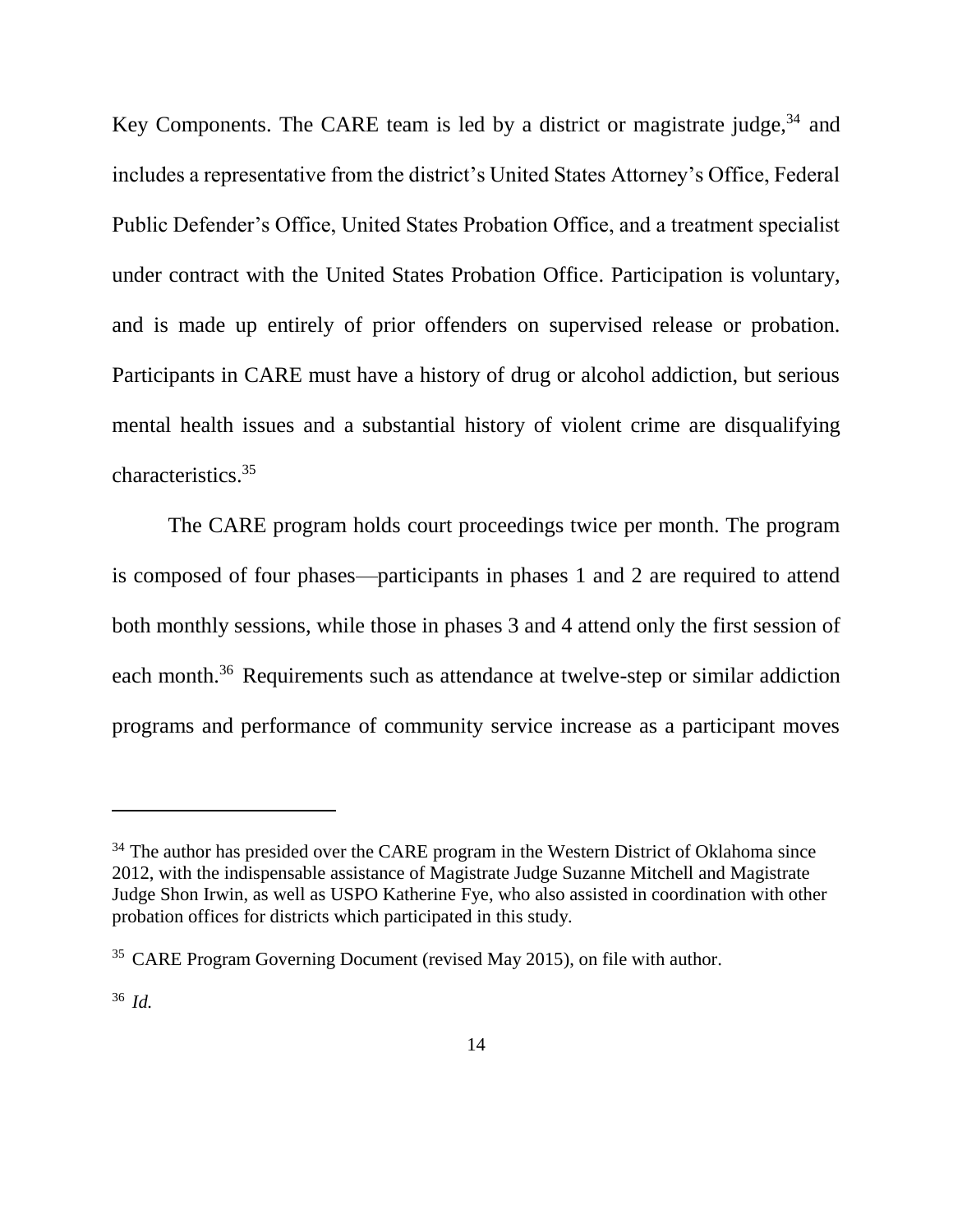through the program phases, while frequency of drug testing often decreases with longer periods of confirmed sobriety. The CARE team holds a staff meeting prior to each court session, during which information regarding the status of each participant is exchanged, any violations of program rules or other misconduct are discussed, potential sanctions for violations are explored, and incentives for achievements are determined.

During the CARE court proceedings, participants are seated in the jury box, the presiding judge is at the bench, and CARE team members are seated at a table for counsel in the courtroom. Participants are called to the podium one by one, and the presiding judge and team members ask questions and invite comments regarding the participants' current status. Any matters of misconduct are addressed at that time, and any sanction for such misconduct is imposed by the presiding judge. Almost always the sanction imposed has been previously discussed with the team, and is the product of team consensus. Sanctions range from oral admonitions, writing requirements, and short-term jail sanctions, to termination from the program, with numerous intermediate sanction possibilities along the scale.<sup>37</sup> Incentives and

<sup>37</sup> *Id.*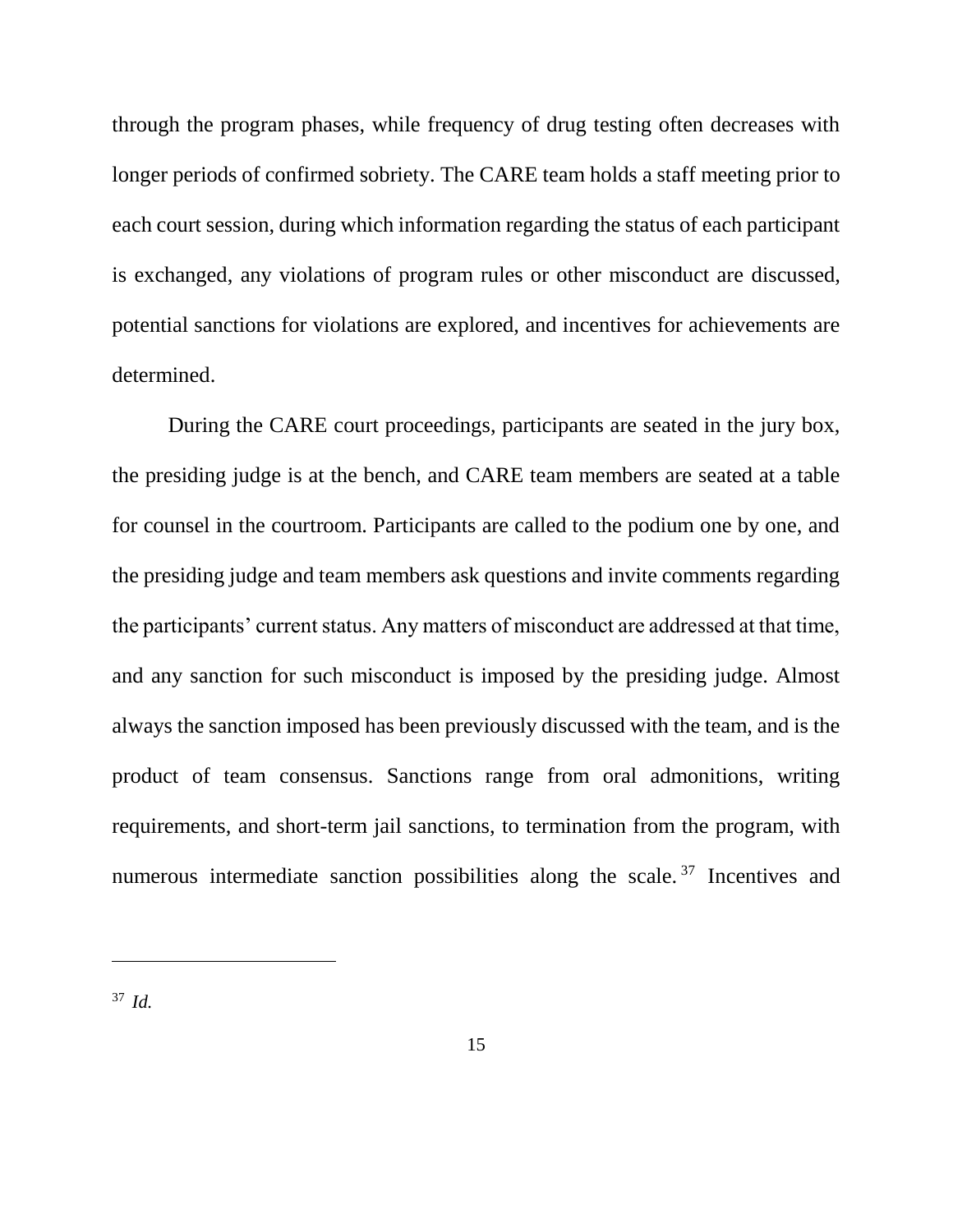rewards run the spectrum of de minimis value gift cards, oral praise, phase advancement, and, ultimately, graduation and potential reduction of the remaining term of supervised release.<sup>38</sup>

Participation in CARE is voluntary, although some participants are motivated to enter the program in an attempt to avoid possible revocation of supervised release due to noncompliance while on standard supervision. The CARE program normally has between ten and fifteen participants, and is limited to no more than fifteen participants by the controlling program document.<sup>39</sup> This small number of participants is typical of federal reentry courts, and is often a ground for criticism of such "back-end" programs, as they reach only a small segment of the target offender population and fail to achieve economies of scale.

### III. Effectiveness of Drug Courts and Reentry Programs

The National Drug Court Institute ("NDCI"), in its 2016 report, declared "[t]he verdict is in: drug courts work…." <sup>40</sup> The NDCI report reviews "[a]t least nine

 $\overline{a}$ 

<sup>39</sup> *Id.*

<sup>38</sup> *Id.*

<sup>40</sup> Marlowe, et al., *Painting the Current Picture: A National Report on Drug Courts and Other Problem Solving Courts in the United States*, NAT'L DRUG COURT INST. AT 14 (2016).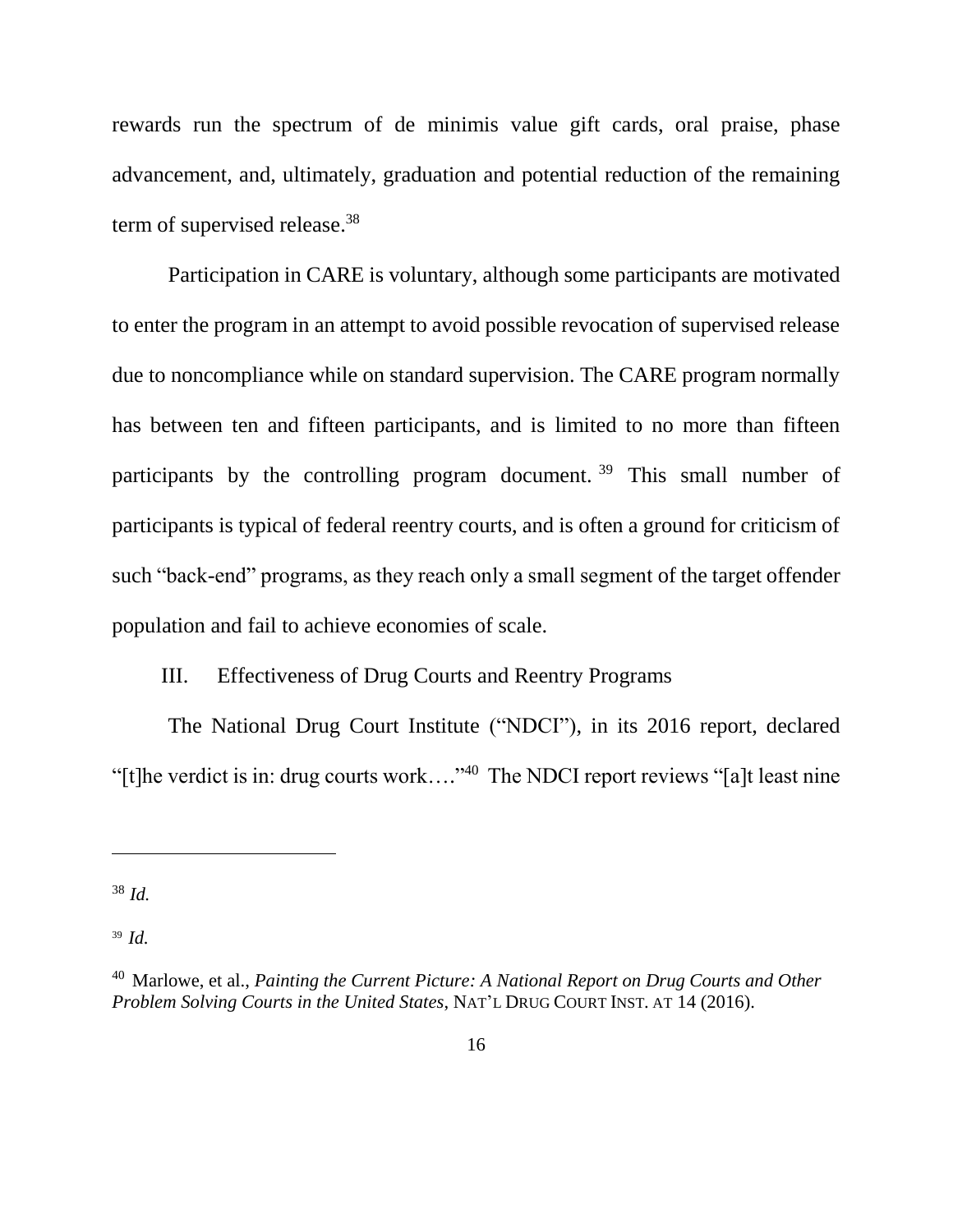meta-analyses, systematic reviews, and multisite studies conducted by leading scientific organizations" in support of the conclusion that adult drug courts significantly reduce criminal recidivism – usually measured by re-arrest rates over at least two years  $-$  by an average of approximately 8% -  $14\%$ <sup>41</sup>. The report goes on to assert that the effects of drug courts lasted for at least three years after participants left the program, with one study finding that effects on recidivism lasted 14 years.<sup>42</sup> Moreover, citing a multisite evaluation, the NDCI report asserts drug courts reduce crime, significantly reduce illicit drug and alcohol use, improve participants' family relationships, and increase participants' access to financial and social services.<sup>43</sup> The report also asserts that drug courts are cost effective, claiming an average return on investment of about \$2 - \$4 for every \$1 invested.<sup>44</sup>

Despite the positive returns cited by the NDCI, other organizations have reached conflicting conclusions. For instance, the Drug Policy Alliance stated in

 $\overline{a}$ 

 $43$  *Id.* 

<sup>44</sup> *Id.*

<sup>&</sup>lt;sup>41</sup> *Id.*, at 15. The NDCI report defines "meta-analysis" as an "advanced statistical procedure that yields a conservative and rigorous estimate of effects of an intervention…statistically averaging the effects of the intervention across…good-quality studies." *Id.,* at Note 1.

<sup>42</sup> *Id.*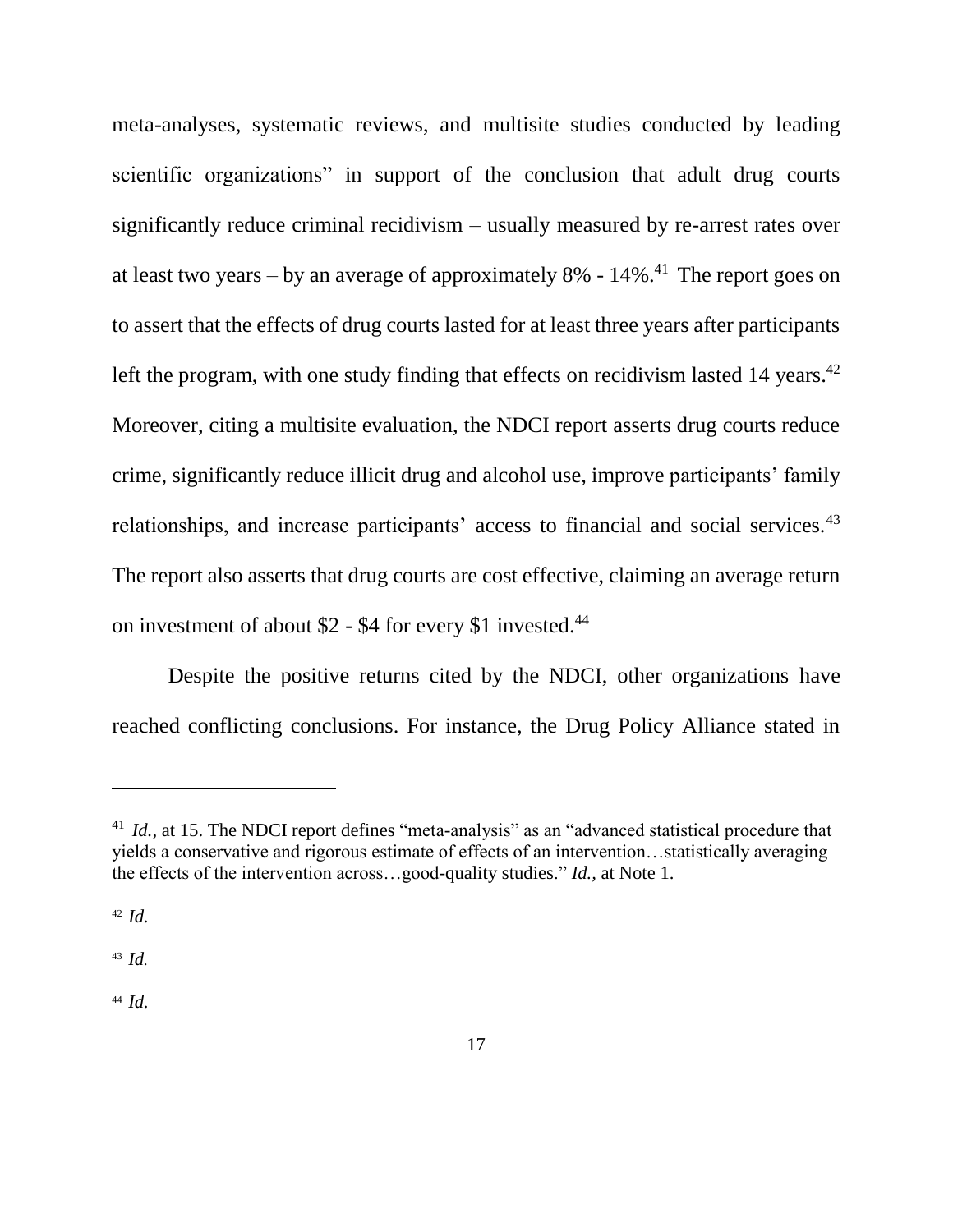2014 that the available evidence shows drug courts "are no more effective than voluntary treatment, do not demonstrate costs savings, reduce criminal justice involvement, or improve public safety…." <sup>45</sup> Similarly, the Open Societies Foundation concluded drug courts have had no impact on incarceration rates and time in custody.<sup>46</sup> Moreover, a 2011 Government Accountability Office review of 260 drug court studies found that less than 20% of the studies employed sound social science principles.<sup>47</sup>

The Committee on Criminal Law of the Judicial Conference of the United States in a 2017 report notes promising findings regarding effectiveness of drug courts when they adhere to the Key Components, but observes that "[d]espite research finding that drug courts are generally effective, particularly when implemented with certain components, variations in how they determine eligibility, provide substance abuse treatment, supervise participants, and enforce compliance

<sup>47</sup> *Id.,* at 10-11

<sup>45</sup> *See* Rowland, *Assessing the Case for Formal Recognition and Expansion of Federal Problem-Solving Courts*, Fed. Probation, December 2016, at 3.

<sup>&</sup>lt;sup>46</sup> *Id.* Rowland observes that the Open Societies Foundation relied on the same type of statistical analysis as the National Association of Drug Court Professionals to support the NADCP's positive conclusions.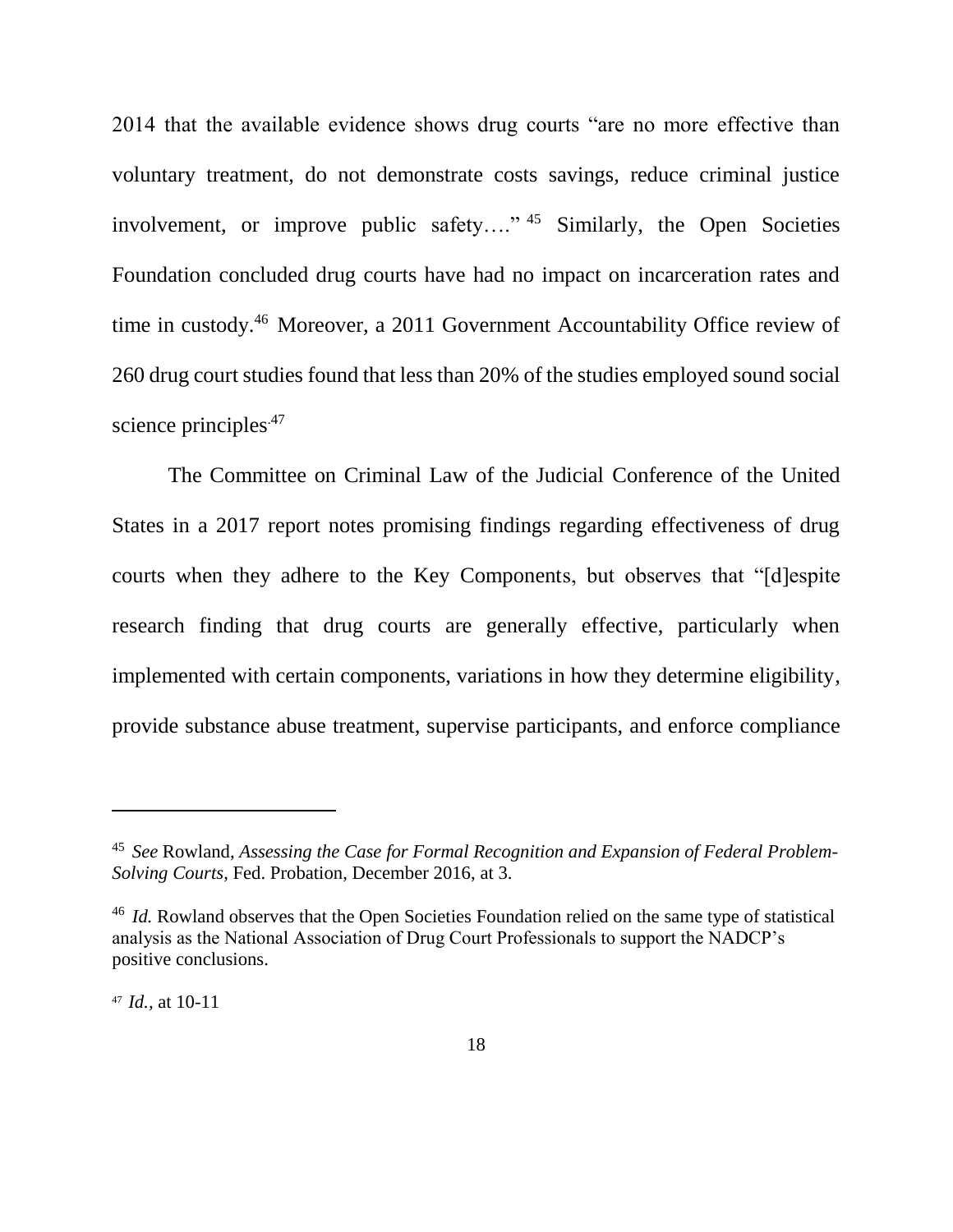complicate evaluations of their effectiveness." <sup>48</sup> Citing a 2010 report of the Congressional Research Service, the Committee states that the findings of numerous drug court program evaluations have been as varied as the drug courts themselves.<sup>49</sup> The Committee further notes program "implementation challenges," such as taking advantage of economies of scale, continuing training for team members, and dependence on so-called "innovator judges" who provide dynamic leadership at the inception of drug court programs. In this regard, the Committee noted that although such judicial leadership is critical to success of a program early on, drug courts experience difficulties maintaining viability when the innovator judge moves on.<sup>50</sup>

<sup>49</sup> *Id.*

<sup>48</sup> Comm. on Criminal Law of the Judicial Conference of the U.S., Judge-Involved Supervision Programs in the Fed. System: Background and Research (January 2017), at 4.

<sup>50</sup> *Id.,* at 5. The notion, however, that involvement of a judge is an essential ingredient for success is debatable, at least in back-end reentry drug court programs. The multi-year Federal Judicial Center study of reentry programs, discussed more *infra.*, found that the judge-involved programs performed no better than programs led by probation officers, nor did those offenders out-perform the group of offenders on standard supervision. Although not in the context of a drug court program, the author's experience in a judge-involved supervision program in the Western District of Oklahoma lends some support to the FJC findings.

Over a five-year period, the author met with offenders shortly after their release from prison, at the time of the commencement of their terms of supervised release. Information developed with the assistance of the United States Probation Office for the Western District of Oklahoma was conveyed to each offender in an informal setting; the information related to strategies for success on supervised release (prevention of recidivism). A follow-up letter was sent to each offender who remained in compliance with conditions of supervised release six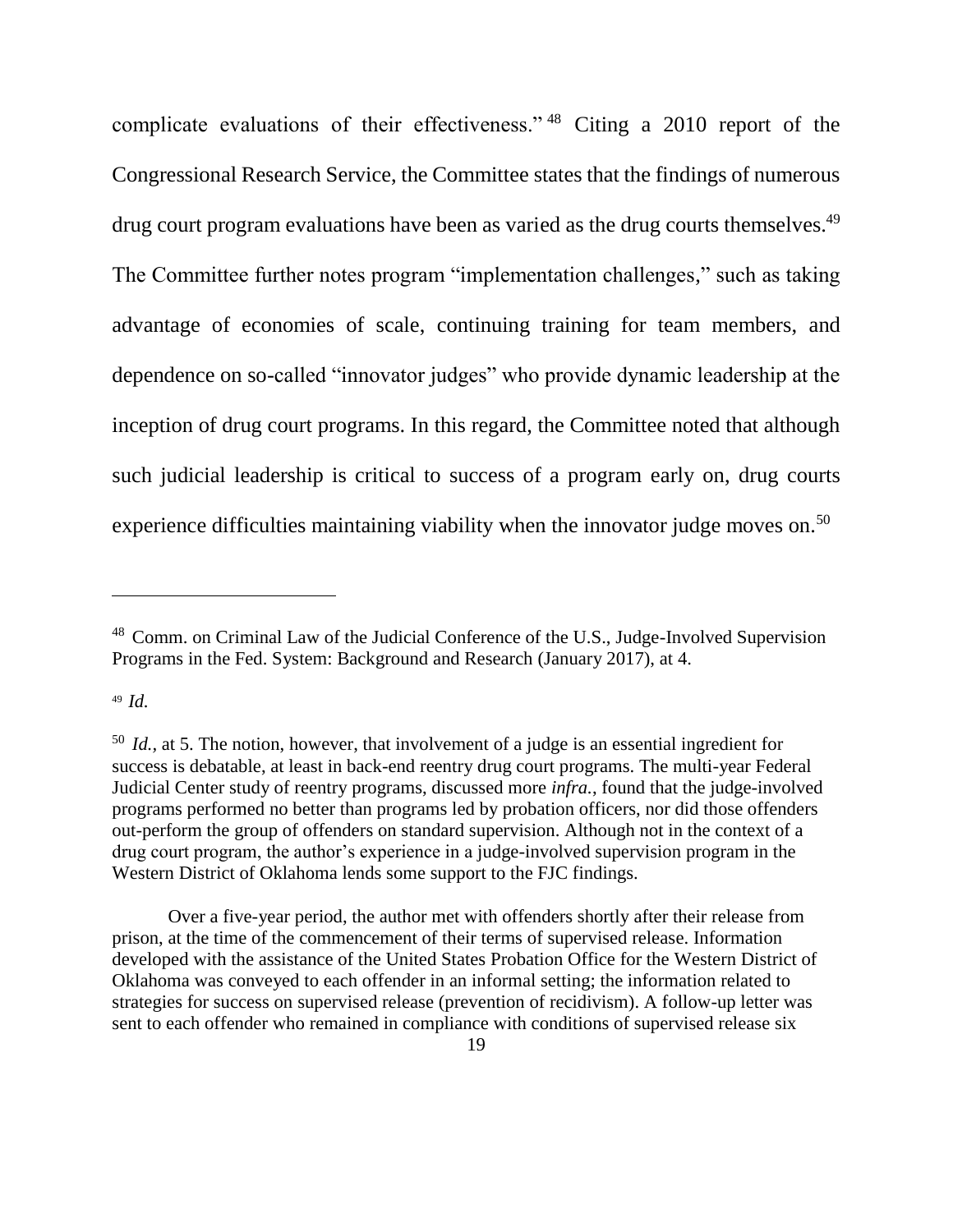In 2016 the Federal Judicial Center (FJC) released its report on the multi-year evaluation of five federal model reentry court programs; the study was conducted at the request of the Judicial Conference Committee on Criminal Law.

The participating volunteer federal districts agreed to start, or restart, a reentry program in compliance with a model developed by the Administrative Office of the U.S. Courts' Probation and Pretrial Services Office.<sup>51</sup> Among other features, each district's experimental program involved two variants: a reentry team led by a federal district or magistrate judge, and a reentry team without a judge member but led by a probation officer.<sup>52</sup> The comparison group (control group) was composed

<sup>52</sup> *Id.*

months after the initial judicial meeting. At the end of the five-year period, 103 members of the experimental group (offenders who attended a judicial meeting) were compared to a control group of 40 offenders (offenders transferred into the district during the five-year period but who did not take part in a judicial meeting). The experimental group was also compared to offenders in cases handled by the other judges in the district who did not hold post-release judicial meetings. Although study limitations were noted, the experimental group experienced supervised release revocations at a rate slightly higher than the comparison groups. Thus, there was no demonstrable positive impact on revocation rates as a result of the experimental judge-involved program. John Williamson, *Five-Year Report on Judicial Meetings* (2017), on file with the author.

<sup>51</sup> David Rauma, *Evaluation of a Federal Reentry Program Model*, Federal Judicial Center (May 2016), at 4.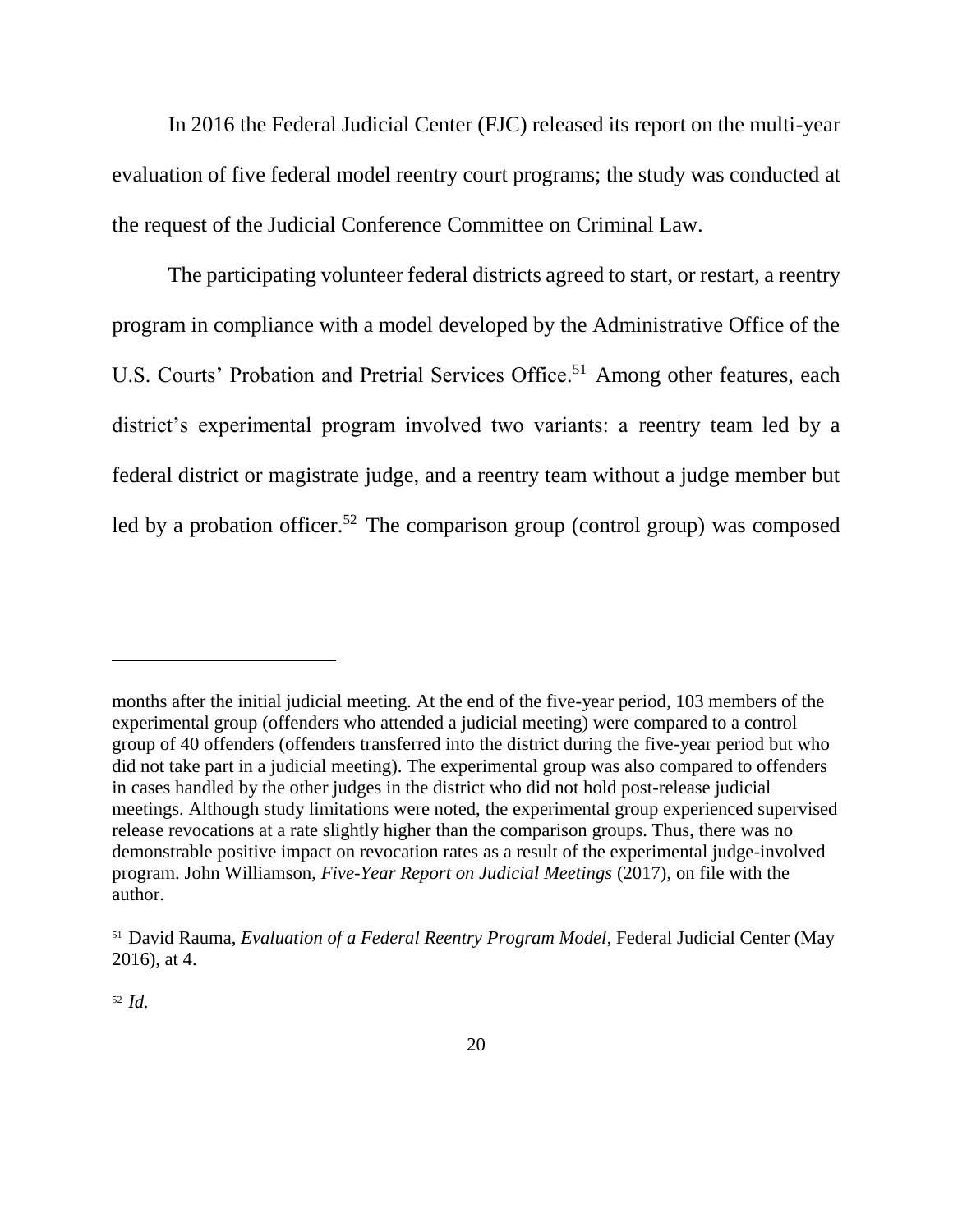of offenders on standard post-conviction supervision.<sup>53</sup> Eligible participants were randomly assigned into one of the three groups.<sup>54</sup>

The programs generally adhered to the common characteristics of problemsolving courts discussed *supra*., except for the no-judge variant programs. Eligibility criteria eliminated offenders who had a violent or sex crime conviction; a Risk Predication Index score of 2 or lower; fewer than 24 months remaining on their term of supervision; a mental health condition which precluded effective participation; and a residence prohibitively distant from the location of program services.<sup>55</sup>

The FJC report included the following findings:

- Participating districts had difficulty maintaining fidelity to the program model, although there was sufficient fidelity to justify analyses of the combined program sites;
- Among participants in the model programs, completion or graduation rates averaged between 50% and 60%.

 $\overline{a}$ 

<sup>55</sup> *Id.*, at 7.

<sup>53</sup> *Id.*

<sup>&</sup>lt;sup>54</sup> *Id.* Note that participants initially assigned to a reentry program group were able to refuse to participate in the program, and many did refuse – almost 60%.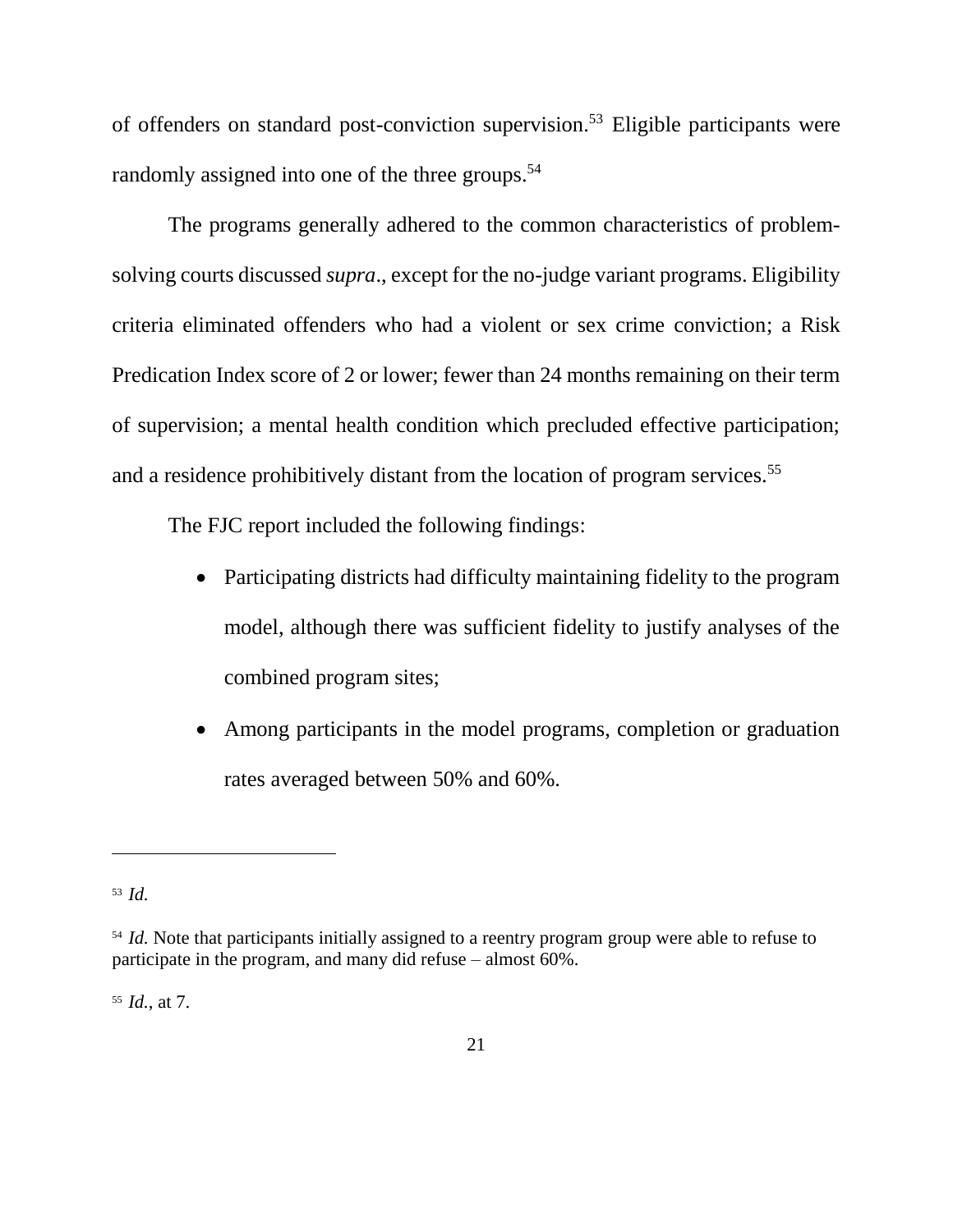- After 24 months post-release from prison, there was no statistically significant difference in the revocation rates between reentry program participants and offenders assigned to the standard supervision groups, nor was there a significant difference between judge-led groups and probation officer-led groups; and
- Based upon the lack of a statistically significant difference in outcomes for program participants and offenders in the standard supervision groups, the model reentry programs were not cost effective.<sup>56</sup>

The FJC study has received some criticism, as have other studies of the effectiveness of problem solving courts. For instance, the reentry programs' failure to strictly adhere to all aspects of the model, and lack of incentives sufficient to attain more interest and involvement in the programs, have garnered criticism.<sup>57</sup> Still, the FJC study has no-doubt taken some of the wind out of the sails of federal reentry programs. Independent studies of particular federal reentry programs have also

<sup>56</sup> David Rauma, *Evaluation of a Federal Reentry Program Model*, Federal Judicial Center (May 2016), at p. 1-3, 30, 41.

<sup>57</sup> Matthew G. Rowland, *Assessing the Case of Formal Recognition and Expansion of Federal Problem-Solving Courts*, Fed. Probation, December 2016, at 3.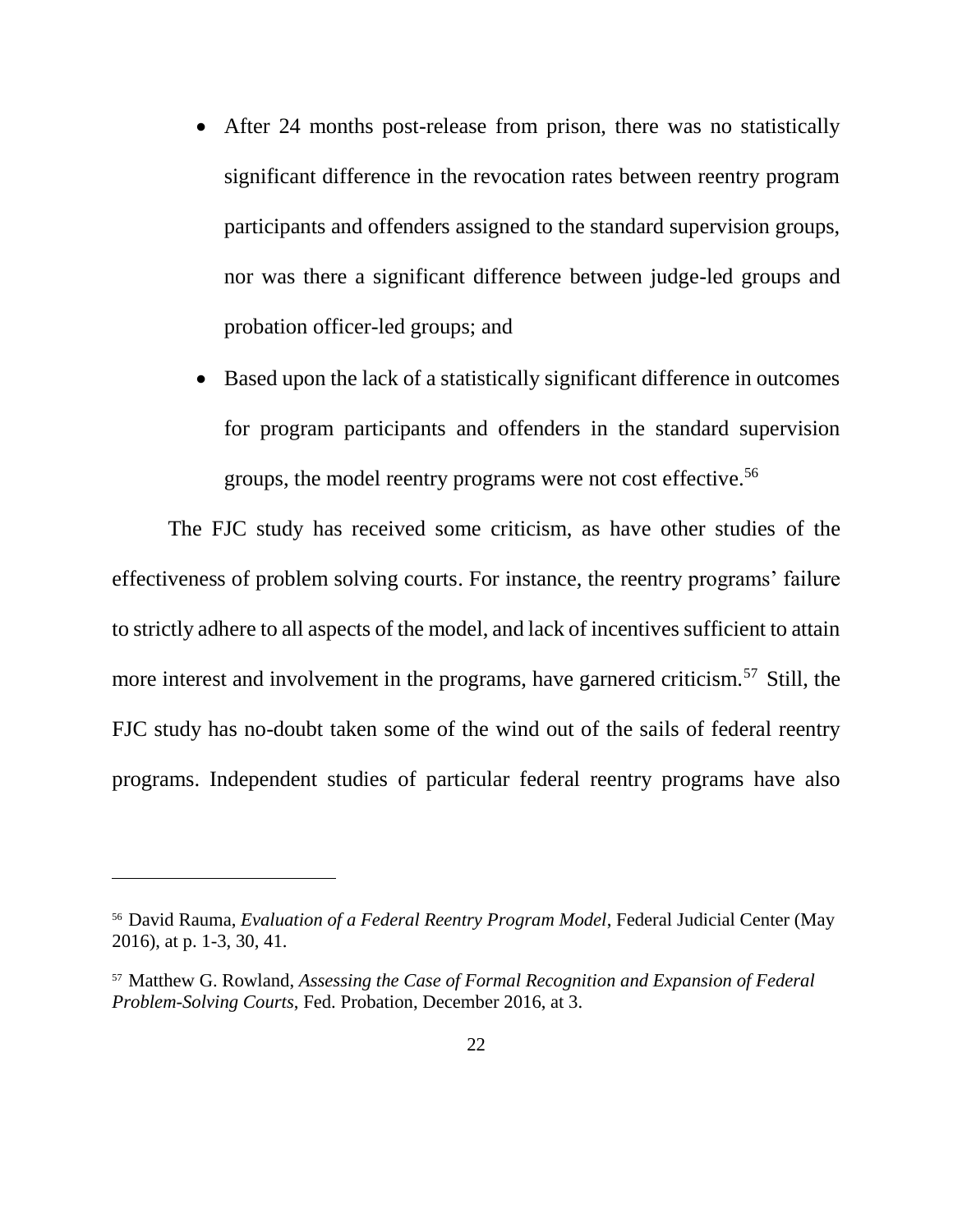produced mixed results.<sup>58</sup> But the focus of these studies, as with the FJC study, was the impact of the programs on revocation and recidivism rates. This is understandable – these metrics are readily subject to quantification and allow for straight-forward comparisons between experimental and control groups. There are however, other metrics by which success can be evaluated; the FJC study itself points to a few – employment, sobriety, and quality of life.<sup>59</sup> Missing from this list, however, are important considerations regarding the *perceptions of value* by those directly involved in federal reentry drug courts and other reentry programs – the participants and program staff members.

### IV. Participant and Staff Member Surveys

 $\overline{a}$ 

The focus of the impact of federal reentry court programs on recidivism ignores the perceptions of value and effectiveness of these programs on the front lines: perceptions of participants that the court programs provide them with important tools to help sustain sobriety, improve decision-making, gain and maintain

<sup>58</sup> Comm. On Criminal Law of the Judicial Conference of the U.S., Judge-Involved Supervision Programs in the Fed. System: Background and Research (January 2017), at 13-16.

<sup>59</sup> David Rauma, *Evaluation of a Federal Reentry Program Model,* Federal Judicial Center (May 2016), at p.3.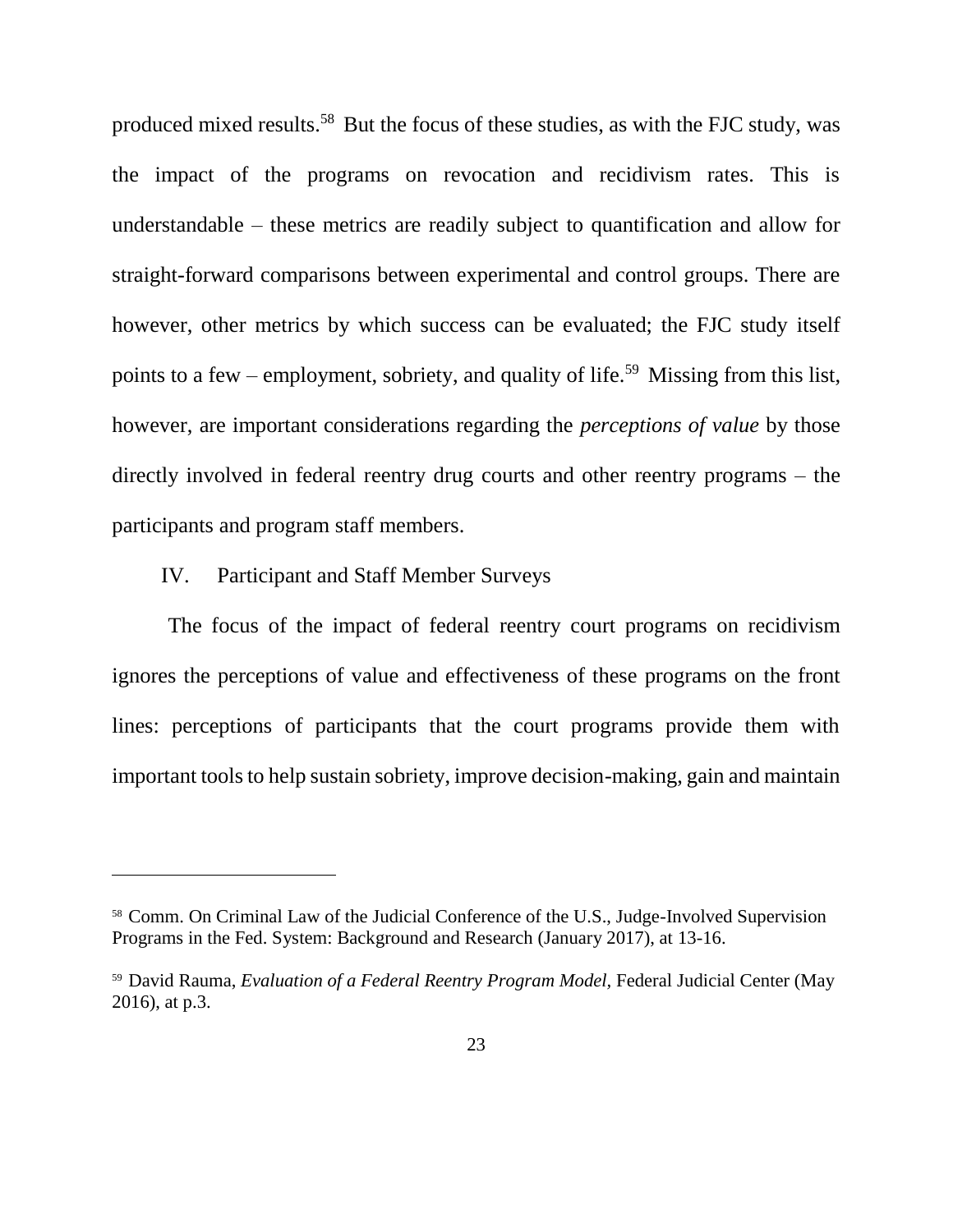employment, and improve social relationships. These perceptions often in-turn positively affect views regarding the fairness and effectiveness of the justice system. Such considerations form a part of what has been described as the building and improvement of "social capital" which aids the reentry process.<sup>60</sup>

Moreover, the views of reentry court staff – judge, prosecutor, defense counsel, probation officer, service provider, and others – also deserve serious consideration in the evaluation of the effectiveness and value of reentry court programs. These programs are typically staffed by experienced criminal justice practitioners who have seen many rehabilitative initiatives come and go over the years, and who are uniquely qualified to judge the impact of reentry programs from a front-lines vantage point.

To get at these views and perceptions, a qualitative approach was employed utilizing separate written surveys for past reentry court program participants, and program staff members (past and present).

<sup>60</sup> Daniel M. Fetsco, *Reentry Courts*: *An Emerging Use of Judicial Resources in the Struggle to Reduce the Recidivism of Released Offenders*, 13 WYO. L. REV. 591 (2013), at 596-597.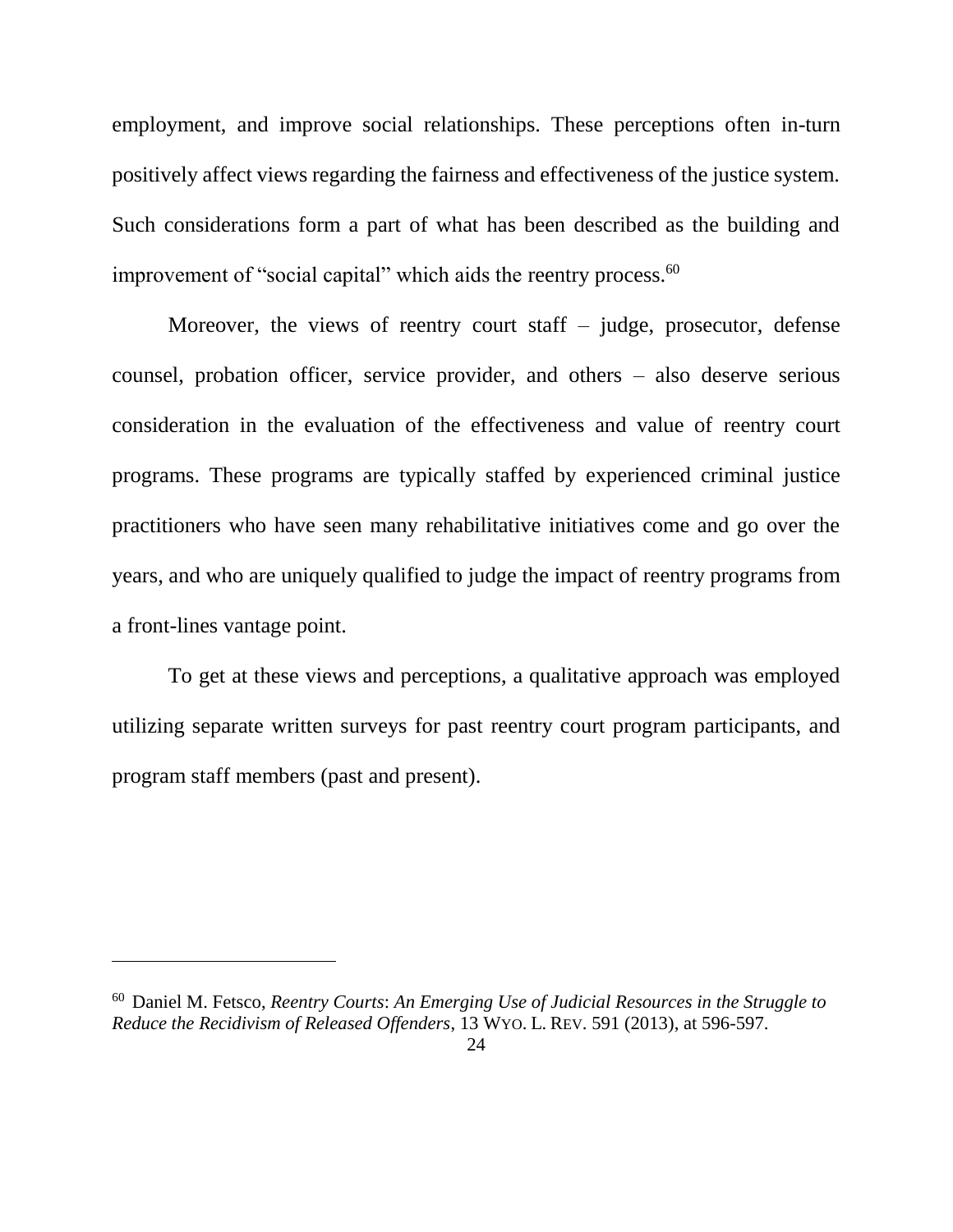#### A. Research Design

Surveys were sent to past drug reentry court participants no longer subject to federal supervision. This group included program graduates, participants who did not complete the program because their term of supervised release expired prior to graduation, and participants who withdrew or were terminated from the program. The limitation of surveyed individuals to those no longer subject to federal supervision was necessary in order to ensure that responses were not affected by an offender's desire to remain on good terms with his or her probation officer or fear that candid responses could impact potential action by the court. All survey responses were anonymous.

The past participant survey consisted of nine questions, with a tenth question inviting further, optional comments by the respondent. The questions included a 1 to-5 scale, with 1 corresponding to a "strongly disagree" response, and 5 corresponding to a "strongly agree" response. Past participants were asked the following questions:

- 1. The court program gave me tools I needed to support my sobriety.
- 2. The court program, for me, was better than regular supervision by the Probation Office.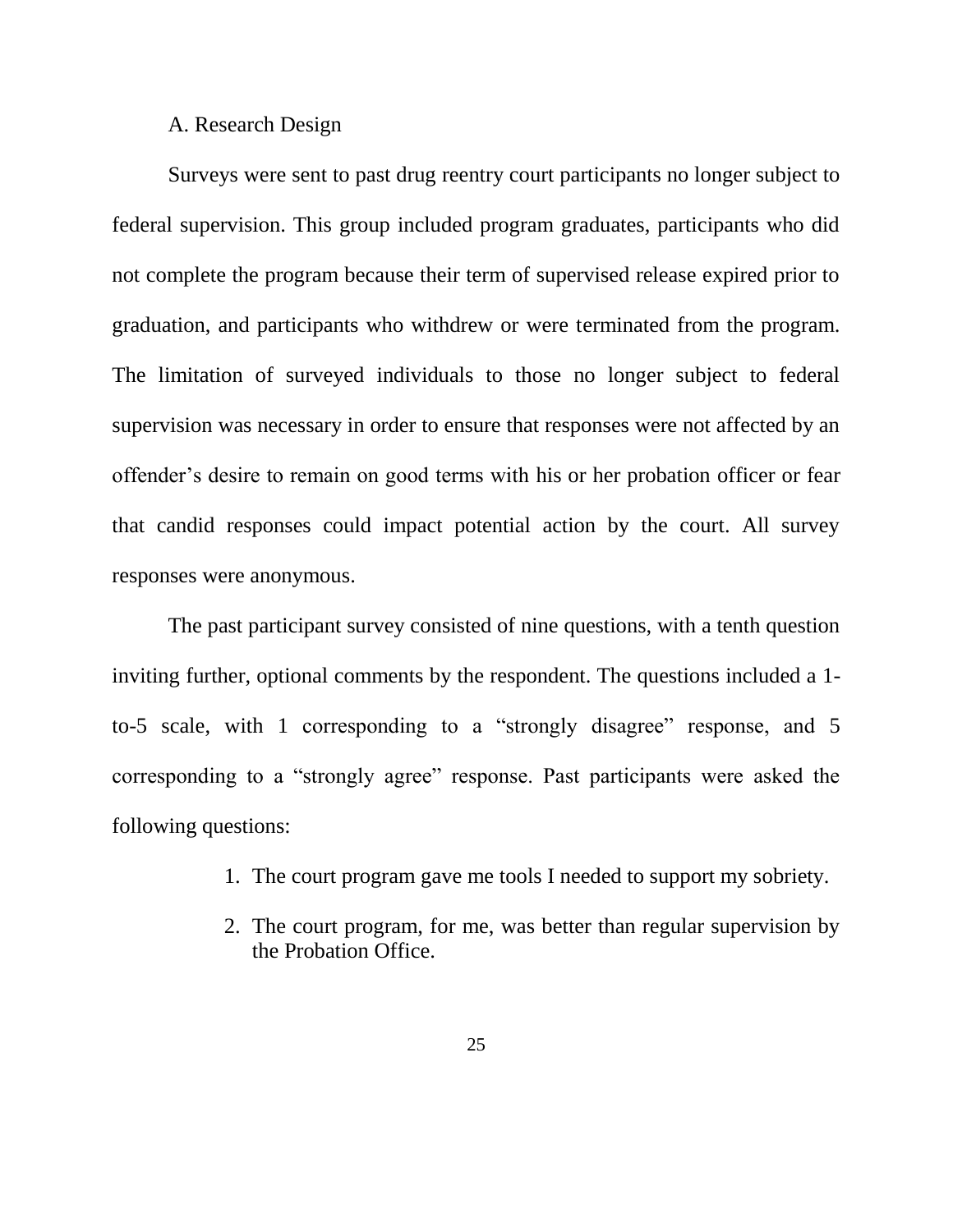- 3. The court program was not helpful because it put me with others who had more serious drug problems than I did.
- 4. The involvement of a judge is an important part of the program.
- 5. Being in the court program helped me make the transition from prison back into the community.
- 6. The court program was not worth the time and effort involved for me to participate.
- 7. I am glad I took part in the program.
- 8. I would recommend the court program to others.
- 9. Because of the court program, I feel better about the criminal justice system.
- 10.Additional comments (optional).

These questions were designed to test attitudes regarding the value of the court programs in general, as well as beliefs regarding specific aspects of the programs. For instance, because the FJC study indicated that offenders on standard supervision fared as well as those in the model reentry programs, question number 2 sought to gauge whether participants felt the more intensive supervision afforded by the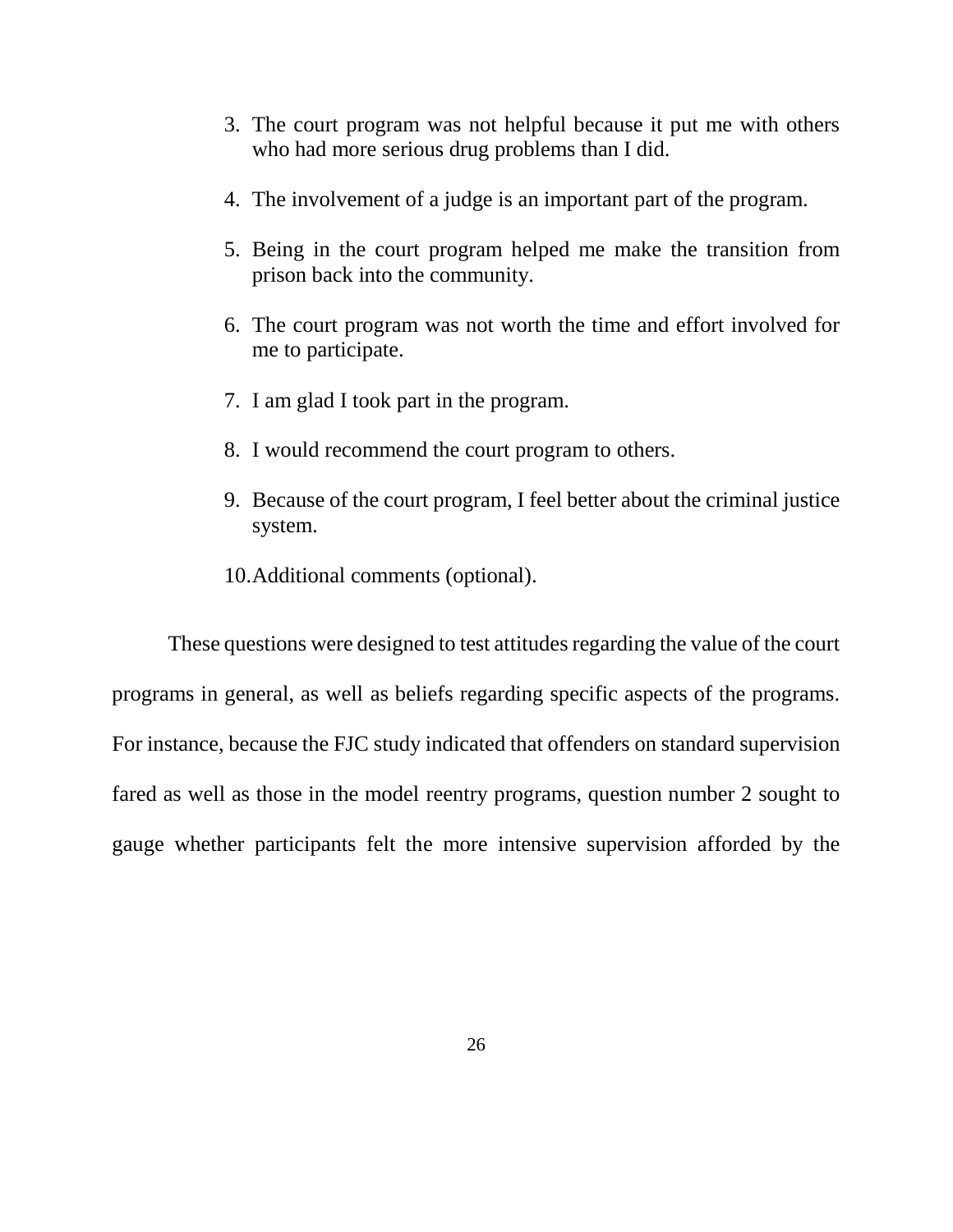program was better suited to their needs than standard supervision.<sup>61</sup> Similarly, the FJC study found that participants in probation officer-led programs had outcomes comparable to those in judge-led programs. Question number 4 targeted whether participants view the involvement of a judge as an important aspect of the court program. And question number 9 tested an important intangible effect – whether participation in the court program improves participants' perceptions of the criminal justice system.

The staff member survey consisted of ten questions, with an eleventh question inviting further, optional comments by the respondent. Like the past participant survey, the questions included a 1-to-5 scale, with 1 corresponding to a "strongly disagree" response, and 5 corresponding to a "strongly agree" response. As with the past participant survey, all responses were anonymous. Staff members were asked the following questions:

- 1. The court program effectively meets an important need in connection with the reintegration into the community of offenders with serious substance abuse issues.
- 2. The results achieved by the court program are not worth the cost in time, money, and other resources required to conduct the program.

 $61$  Noteworthy here is that most reentry court participants experience some period of standard supervision before being admitted into a reentry program, thus giving them a unique ground for comparison of the different levels of supervision.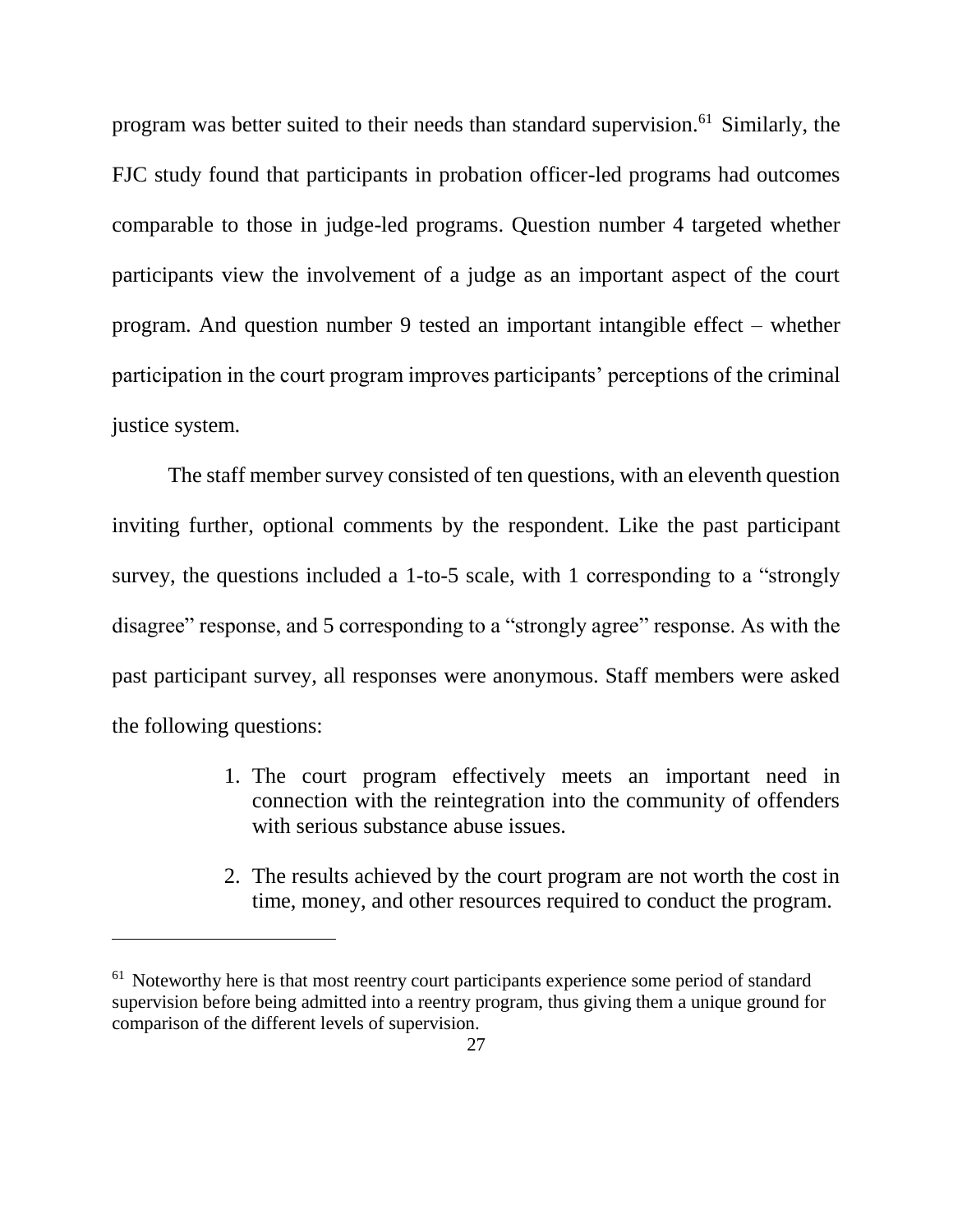- 3. As compared to my other professional activities, my work with the court program is/was some of my most important professional work.
- 4. As compared to my other professional activities, my work with the court program is/was some of my most fulfilling professional work.
- 5. The concept of the court program should be expanded to address other offender populations beyond those with serious substance abuse issues.
- 6. The goals of the court program can be achieved just as effectively with standard supervision only.
- 7. The court program over-supervises its participants.
- 8. Over-supervision in the court program has unintended negative impact on participants.
- 9. The court program makes the community a safer place.
- 10.The court program improves the public perception of the criminal justice system.
- 11.Additional comments (optional).

Like the participant survey questions, the questions for program staff tested general attitudes and beliefs about the effectiveness and value of such programs, and also go to specific areas of interest. For example, question number 2 is directed at the perceived cost effectiveness of the programs; the FJC study concluded that the model reentry programs were not cost effective. Questions 3 and 4 explored staff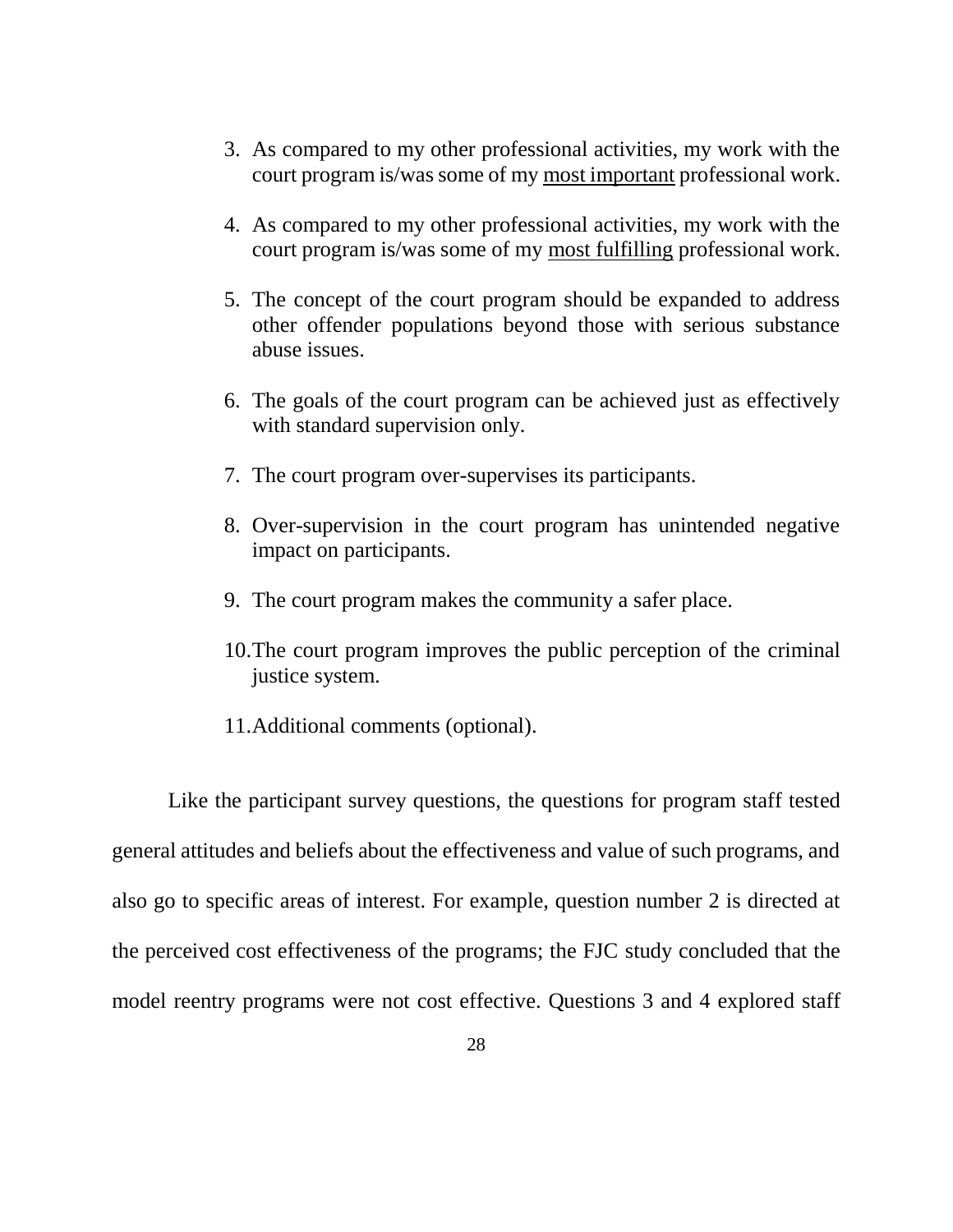members' subjective assessment of the relative importance and meaningfulness of their work in the programs as compared to their other professional duties. Questions 7 and 8 measured opinions regarding whether participants are over supervised. Question number 10 goes to beliefs about the effect of the programs on the public perception of the criminal justice system, and offers a direct comparison with question number 9 of the past participant survey.

### B. Participating Reentry Court Programs

 $\overline{a}$ 

Reentry court programs in six federal districts participated in the research: Western District of Oklahoma (Oklahoma City and Lawton locations); District of Utah; District of Nevada; Eastern District of Virginia; District of New Jersey (Camden); <sup>62</sup> and the Northern District of Alabama. Other than the District of New Jersey (Camden) as noted, all of the programs either expressly required a history of drug or alcohol addiction in order to participate, or did not exclude participants based on that characteristic.

 $62$  The District of New Jersey (Camden) is a reentry program but is not a drug court, as it excludes offenders with a history of drug or alcohol addiction. Thus, some survey questions were inapplicable to respondents from that district. Further, that district currently has no past participants who are no longer on federal supervision, so it only participated in the staff member survey. For these reasons, the survey results for this program are not included in the analysis of results for the remaining districts, but are reported separately herein.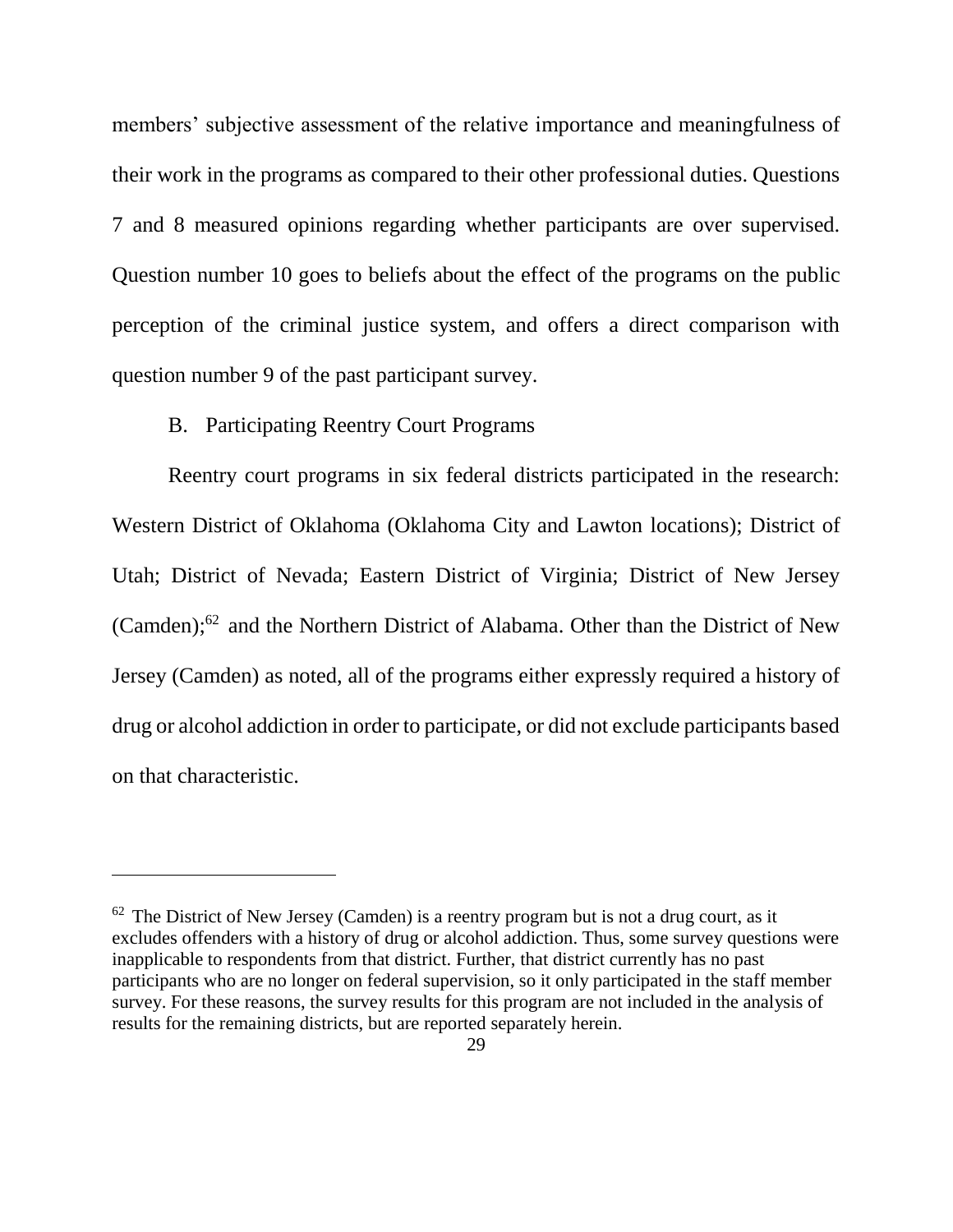The reentry drug court in the Western District of Oklahoma was described in detail, *supra*. The court program in the District of Utah is modeled on traditional state drug courts, but, as with most other federal programs, is a "back-end," postconviction program. The program is in its eleventh year, and operates with a typical interdisciplinary team led by a presiding judge. The program is designed to take at least twelve months to complete all four phases, but the average time to completion is almost eighteen months. Participants are generally high risk, high needs offenders, with serious substance abuse issues.<sup>63</sup>

The District of Nevada's Court Led Efforts at Recovery ("CLEAR") program is a cooperative effort between the district court, the Probation Office, the Federal Defender's Office, and the U.S. Attorney's Office. The goal of the program is to address substance dependency, and recidivism, and to break the cycle of addiction and criminal behaviors. The program requires a documented history of substance abuse in order for an offender to participate. The program is voluntary, and requires at least one year to complete. CLEAR adheres to the familiar drug court model, and

<sup>&</sup>lt;sup>63</sup> Program descriptions are on file with the author.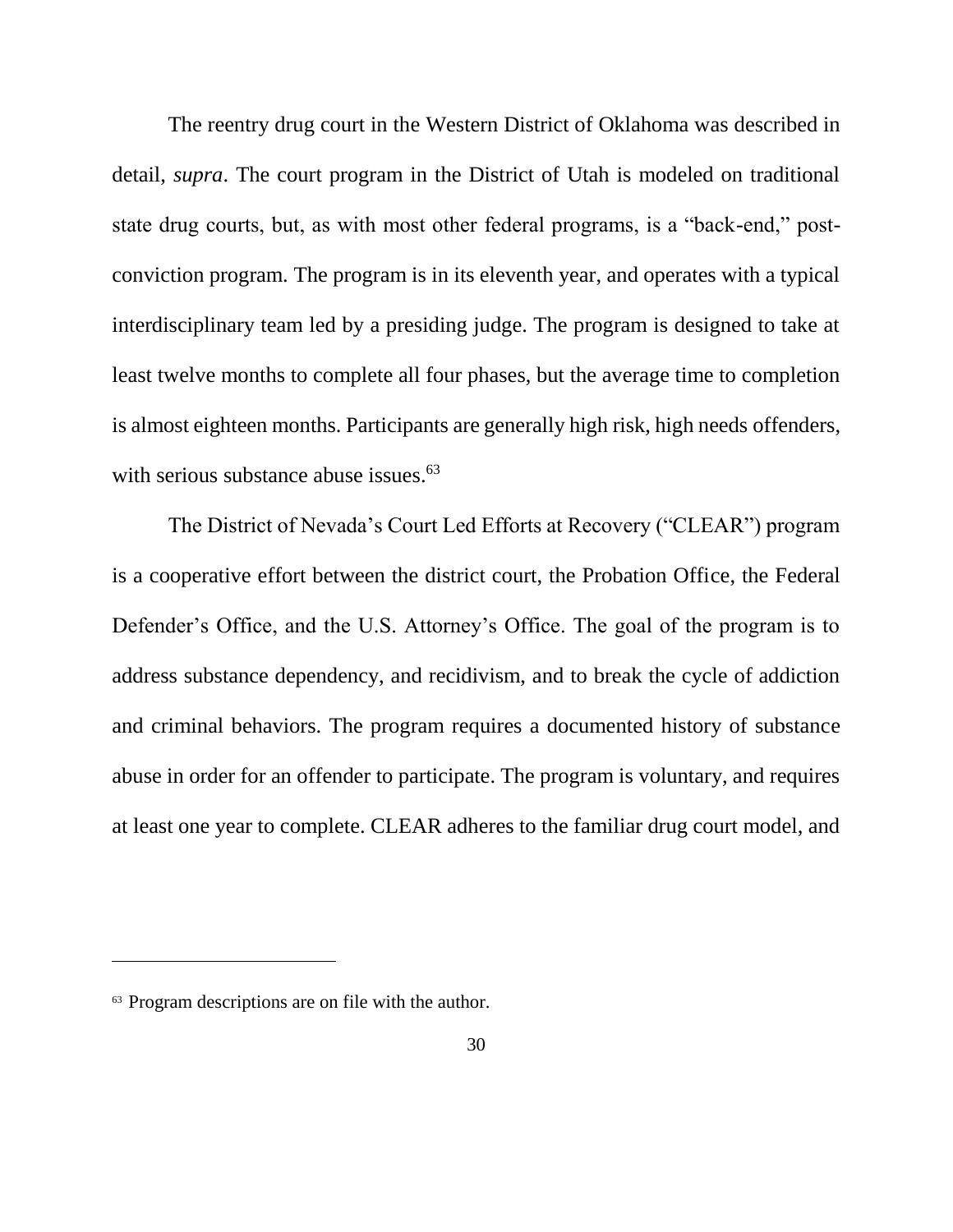serves a high risk offender population. As with the other programs here, it is a postconviction program for offenders serving a term of supervised release.

The program operated by the Eastern District of Virginia is known as "SCORE" – Second Chance Offender Rehabilitation Effort. The program consists of five phases, with a stated mission to "provide the means, opportunity, and inspiration for substance abusers to achieve and self-sustain a productive, more meaningful life for themselves." The first four phases of the program involve active substance abuse treatment among other requirements; the fifth, "transitional" phase involves support network meetings and random urinalysis testing.

The Court Assisted Reentry Effort ("CARE") in the Northern District of Alabama is a voluntary program for moderate to high risk offenders serving terms of supervised release. Its team is composed of two judges, and two representatives each from the U.S. Attorney's Office, the Federal Public Defender's Office, and the Probation Office. The program length is two years – one year of regular CARE court appearances, and one year of standard supervision.

C. Implementation of the Research Design

Each participating district designated a coordinating United States Probation Officer ("USPO") tasked with identifying qualifying past participants and staff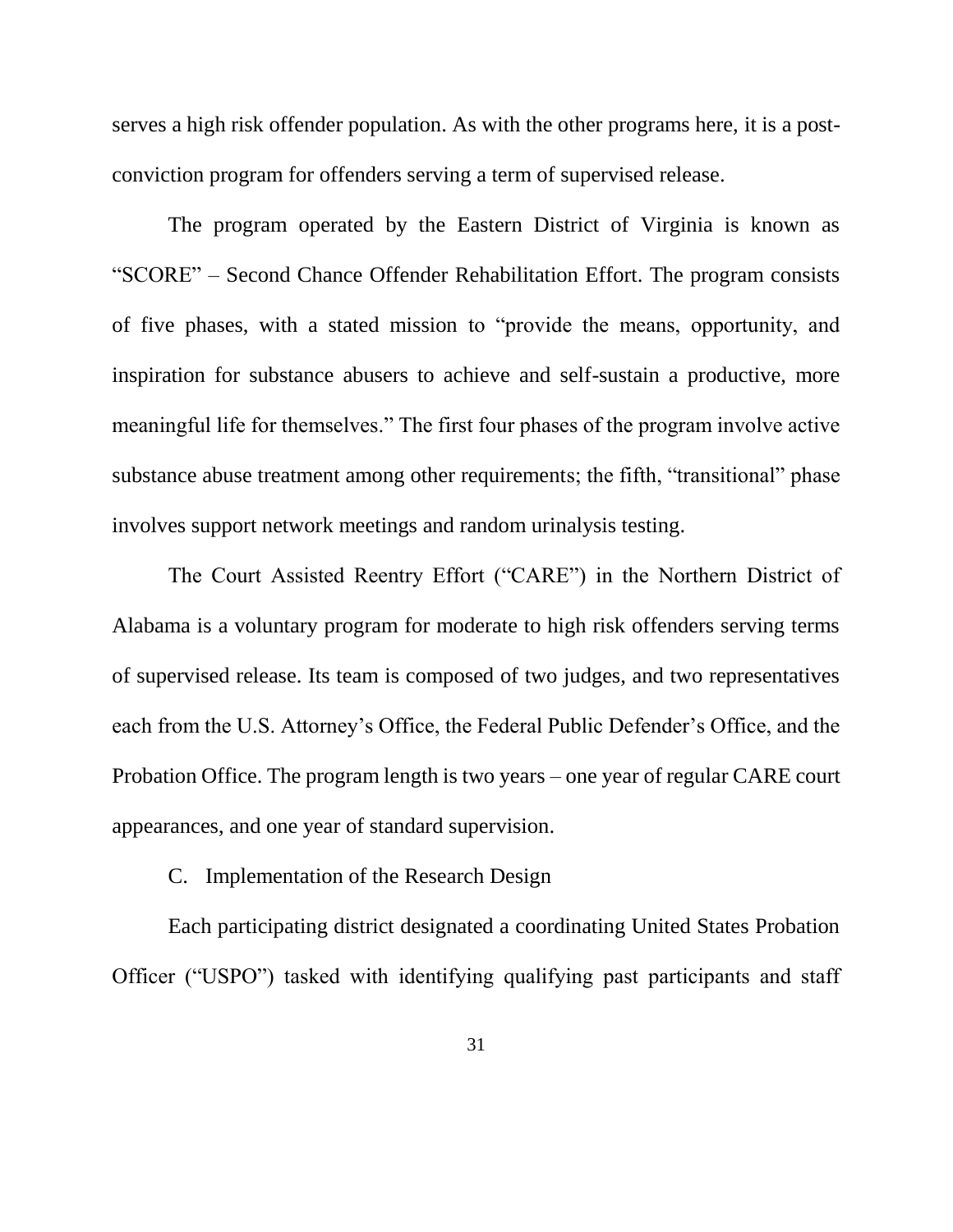members to receive surveys. The requested number of survey packets for each group was mailed to the coordinating USPO. A survey packet included a consent form, the survey questions, and a self-addressed and stamped return envelope, all contained within a stamped mailing envelope which the coordinating USPO addressed using the recipient's last known mailing address. Completed surveys were returned directly to the Western District of Oklahoma and this author – the coordinating USPOs were not required to gather and return surveys.

A significant number of past participant surveys were returned by the Postal Service as undeliverable due to incorrect addresses. This was not unexpected in light of the lack of stable housing experienced by many in the offender population, and because the surveyed group included only those no longer subject to federal supervision. The United States Probation Office does not formally attempt to maintain current addresses for prior offenders no longer subject to active federal supervision. In some cases where particularly large numbers of undeliverable surveys were returned, coordinating USPOs were allowed to attempt a second mailing if more up-to-date address information could be obtained.<sup>64</sup>

 $64$  For example, of the 50 past participant surveys mailed in the Western District of Oklahoma, 18 were returned by the Postal Service as undeliverable, and 9 responses were received, for a response rate of 18% when considering the total number mailed.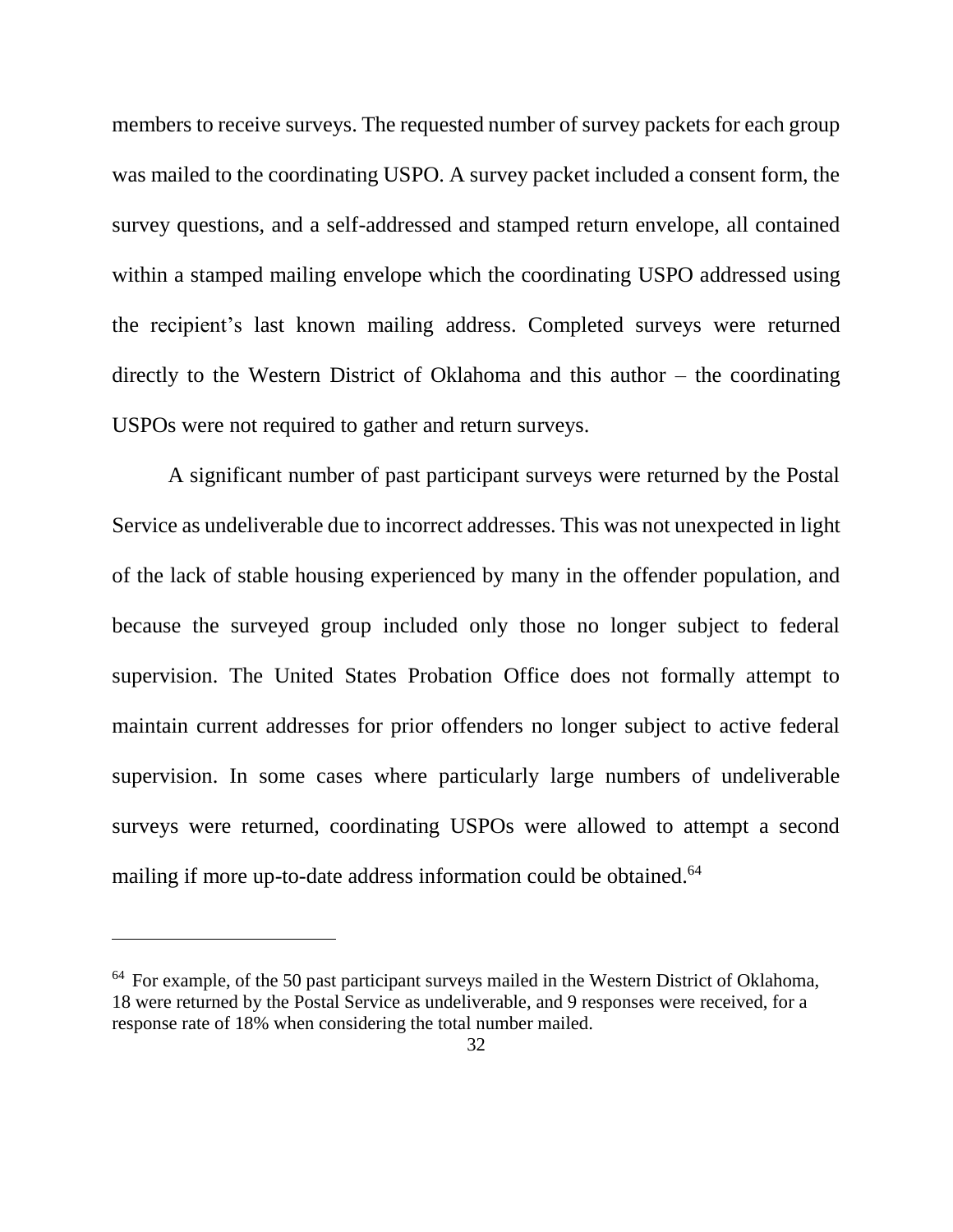Completed surveys were organized by district and group (i.e. past participant or staff member), and the survey results are set forth in the next section. Overall survey results, and district specific results, were shared with each participating district.

D. Survey Results<sup>65</sup>

 $\overline{a}$ 

1. Participant survey

Responses were received from past participants in all five judicial districts surveyed. A total of 23 responses were received out of 125 surveys mailed, for a response rate of 18%. As previously noted, a large number of surveys were returned as undeliverable – 28 across all participating districts. As shown with respect to response scores from the individual judicial districts, *infra*, response scores were fairly consistent across all the surveyed districts.

The average scores on the participant survey were:

- 1. The court program gave me tools I needed to support my sobriety. Average Score:  $4.36$  (1=strongly disagree –  $5$ =strongly agree)
- 2. The court program, for me, was better than regular supervision by the Probation Office.

<sup>65</sup> Completed surveys, and question-score tabulations, are on file with the author.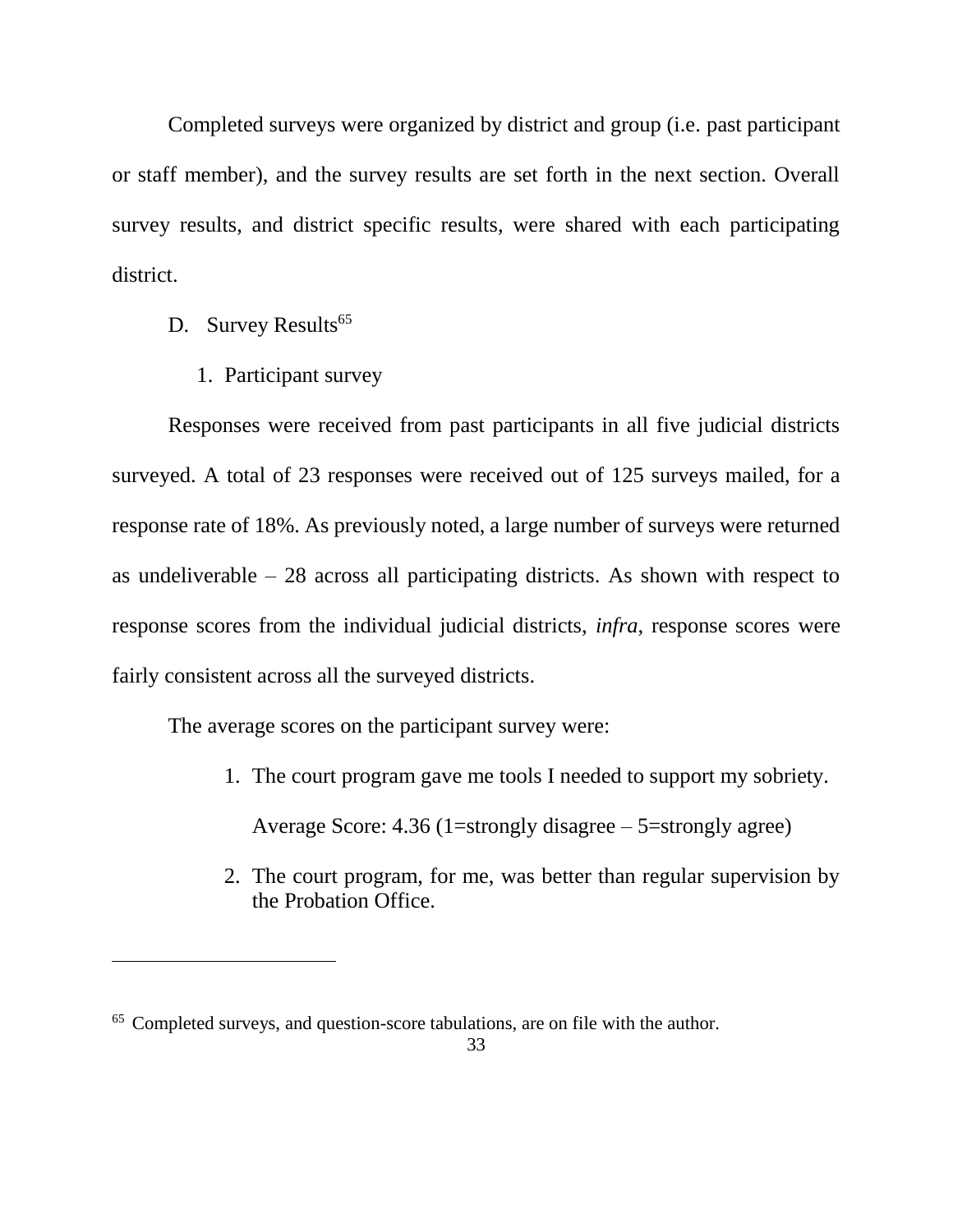Average Score:  $4.57$  (1=strongly disagree  $-5$ =strongly agree)

3. The court program was not helpful because it put me with others who had more serious drug problems than I did.

Average score:  $1.58$  (1=strongly disagree – 5=strongly agree)

4. The involvement of a judge is an important part of the program.

Average score:  $4.91$  (1=strongly disagree – 5=strongly agree)

5. Being in the court program helped me make the transition from prison back into the community.

Average score  $4.32$  (1=strongly disagree – 5=strongly agree)

6. The court program was not worth the time and effort involved for me to participate.

Average score: 1.16 (1=strongly disagree – 5=strongly agree)

7. I am glad I took part in the program.

Average score:  $4.75$  (1=strongly disagree – 5=strongly agree)

8. I would recommend the court program to others.

Average score:  $4.77$  (1=strongly disagree – 5=strongly agree)

9. Because of the court program, I feel better about the criminal justice system.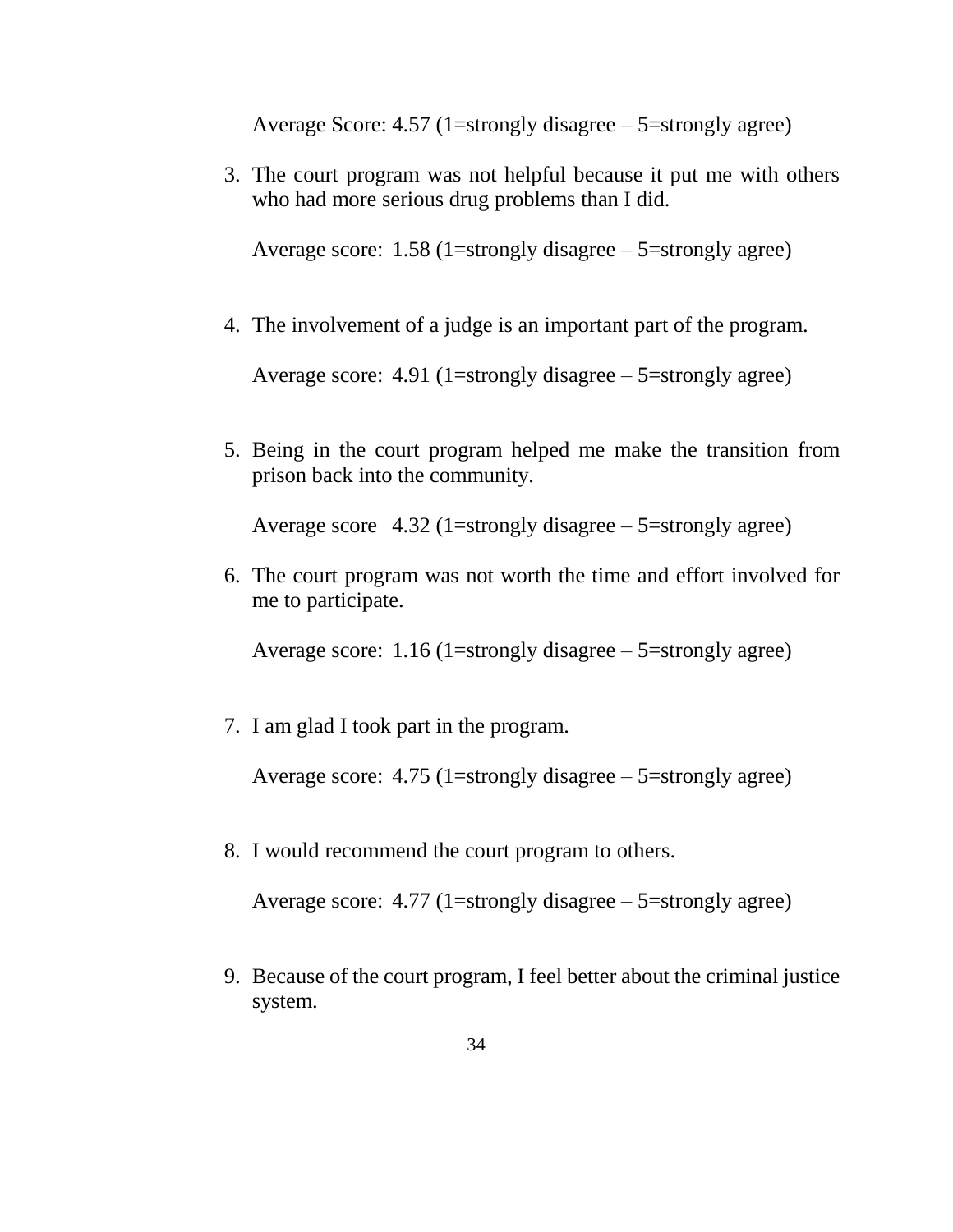Average score:  $4.06$  (1=strongly disagree – 5=strongly agree)

1.1 Individual comments

Individual comments from the participant survey responses were

overwhelmingly positive. A sampling follows:

"The biggest thing I learned from Drug Court was that their [sic] are people who care and not just their [sic] to punish you."

"I've spent over 20 yrs in state  $&$  federal prison, due to my alcohol  $&$  drug abuse – it has always been a revolving door for me since entering youth corrections at the age of 17…. If it weren't for this program I'd be in prison, or dead…. The weekly drug court sessions, and UAs really keep you focused. But it also gives you so many resources, to begin a life in the community, as a normal person! I got ID, a bank account, a home, a truck, a dog, a great paying job…I got a LIFE!"

"After being released from prison, I was headed back down the same path of alcohol & drugs. After finally agreeing to participate in the [court] program, I was able to begin to learn how to stay sober…[The court program] saved my life – LITERALLY."

"I incorage [sic] others to participate in this life changing program."

"The program changed my life. If it warnt [sic] for the program I would have been back in prison."

"Being accountable taught me to respect myself and made me want to do the right thing. The praise and encouragement of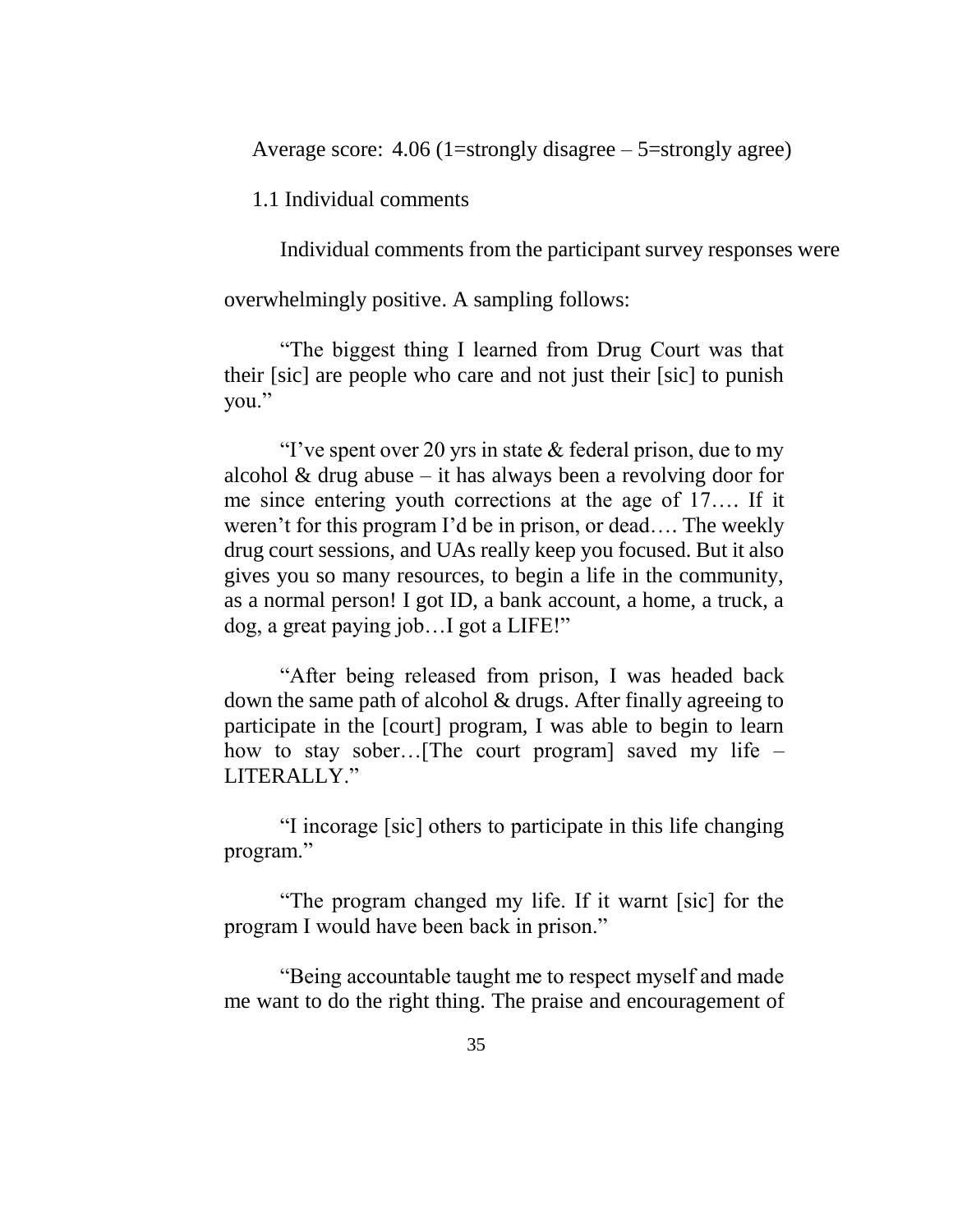the court team helped me become a stronger person. This program has changed my life....I'm very grateful."

"The program was an excellent program that made many tools available for my long-term recovery.…I credit this program for saving my life."

"It has helped me to become the man I am today. Responsible, hard working, honest."

"The drug program gave me my life back. It is a very good program and should be continued."

"The key to the program is interacting with the judge, DA, and the P.O. It made me feel like they actauly [sic] wanted me to succeed instead of thinking that their [sic] out to get me."

"Yes, I would definetely [sic] reccomend [sic] this program to everyone. But, I also feel that the individual has to want to change in order for anything to work. I witnessed individuals just go through the motions and waste the judge and panel members time."

"I would like to add that the program saved my life, it was a tough program but everything they had available to me helped me break free from years and years of pain…. My [court] team treated me like a human being, not like a criminal. …I've been out of [the program] for almost 2 yrs and have been sober for 3!"

"This program works better than any re-hab out there because this program has what no other re-hab has and that is a judge involved in the program and has the power to send you to jail…."

"I am grateful I was part of [the program]. It was hard and nerve wrecking at times but it was well worth the effort."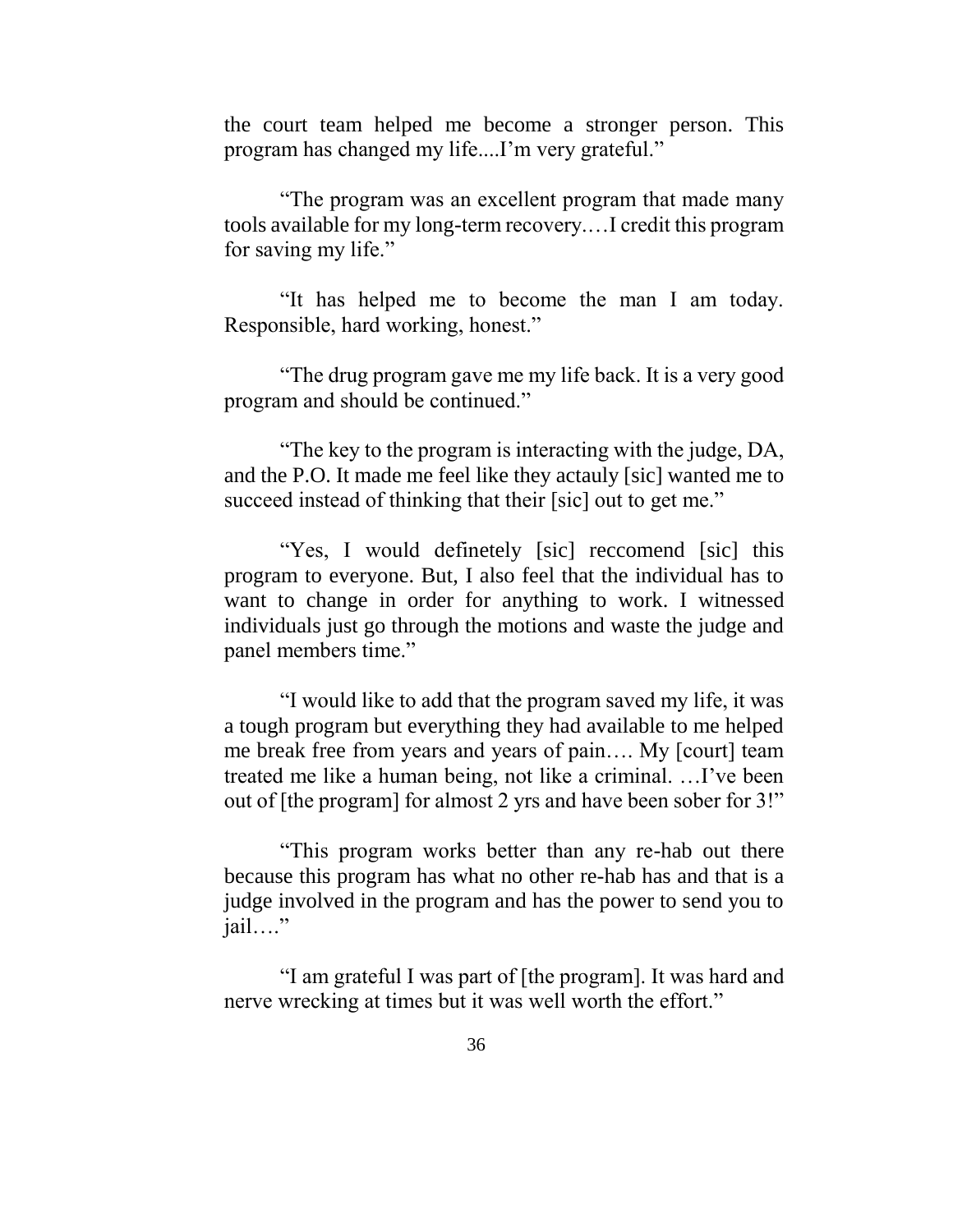### 2. Staff member survey

 $\overline{a}$ 

Responses were received from past and present program staff members in all five judicial districts surveyed.<sup>66</sup> A total of 54 responses were received; the response rate of the various districts ranged from 60% to 87%. Again, response scores across the participating judicial districts were fairly consistent. The average scores on the staff member survey were:

> 1. The court program effectively meets an important need in connection with the reintegration into the community of offenders with serious substance abuse issues.

Average Score:  $4.34$  (1=strongly disagree  $-$  5=strongly agree)

2. The results achieved by the court program are not worth the cost in time, money, and other resources required to conduct the program.

Average Score: 1.82 (1=strongly disagree  $-$  5=strongly agree)

3. As compared to my other professional activities, my work with the court program is/was some of my most important professional work.

Average Score: 4.10 (1=strongly disagree – 5=strongly agree)

4. As compared to my other professional activities, my work with the court program is/was some of my most fulfilling professional work.

Average Score:  $4.13$  (1=strongly disagree – 5=strongly agree)

<sup>&</sup>lt;sup>66</sup> As previously noted, staff member survey responses from the District of New Jersey, Camden, are reported separately, *infra.*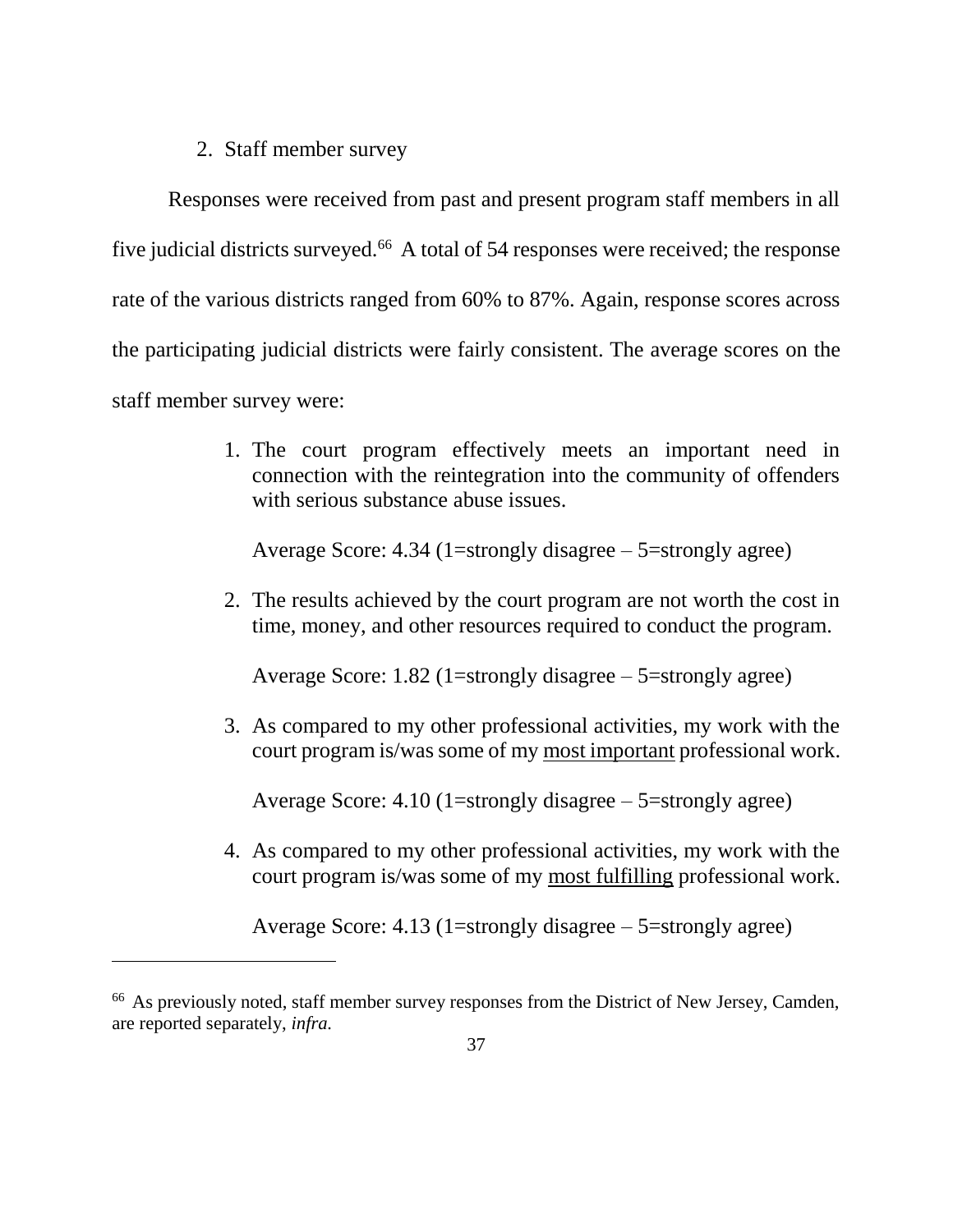5. The concept of the court program should be expanded to address other offender populations beyond those with serious substance abuse issues.

Average Score:  $4.08$  (1=strongly disagree –  $5$ =strongly agree)

6. The goals of the court program can be achieved just as effectively with standard supervision only.

Average Score: 1.62 (1=strongly disagree  $-$  5=strongly agree)

7. The court program over-supervises its participants.

Average Score: 1.70 (1=strongly disagree – 5=strongly agree)

8. Over-supervision in the court program has unintended negative impact on participants.

Average Score: 1.84 (1=strongly disagree – 5=strongly agree)

9. The court program makes the community a safer place.

Average Score:  $4.12$  (1=strongly disagree – 5=strongly agree)

10.The court program improves the public perception of the criminal justice system.

Average Score:  $4.17$  (1=strongly disagree  $-5$ =strongly agree)

2.1 Individual comments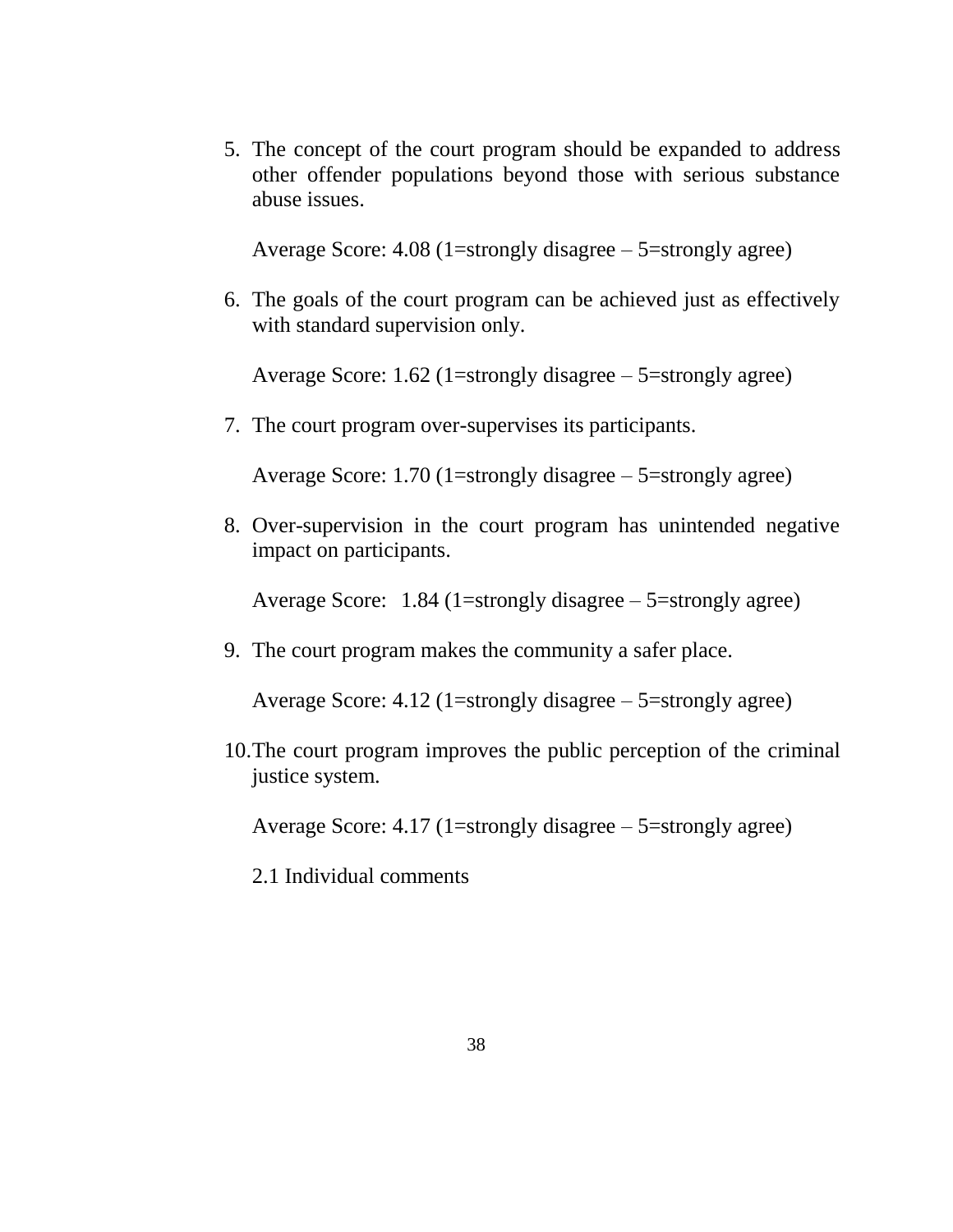Individual comments from the staff member survey responses were substantially positive, although some critical comments were made. A sampling follows:

"…([W]orking) one-on-one with people coming out of prison has been my most rewarding work as a judge….The "cost" is nothing because the work is priceless.

"Over supervision is a problem. Most can't do it all. Work, test, treatment, community service."

"One measure of success is complete sobriety and no recidivism. And that should always be our goal. But there are other more nuanced measures of success that should not be overlooked when considering what reentry programs are about and whether they are effective. Our drug court program helps people who have lived through a lot of trauma learn how to trust again, even if in a limited way. They learn how to see themselves as more than victims and as more than a collection of their worst actions."

"I think that reentry courts should be expanded and improved. The staff needs regular training…the right staff member is key to having a good program."

"Our program suffered from consistency issues; consistency in who was accepted into the program (high vs low risk) & consistency in following the guidelines of the program."

"It is an expensive program in money and other resources, but lives were saved – I am convinced – and certainly lives were improved and it is difficult to put a price on those results."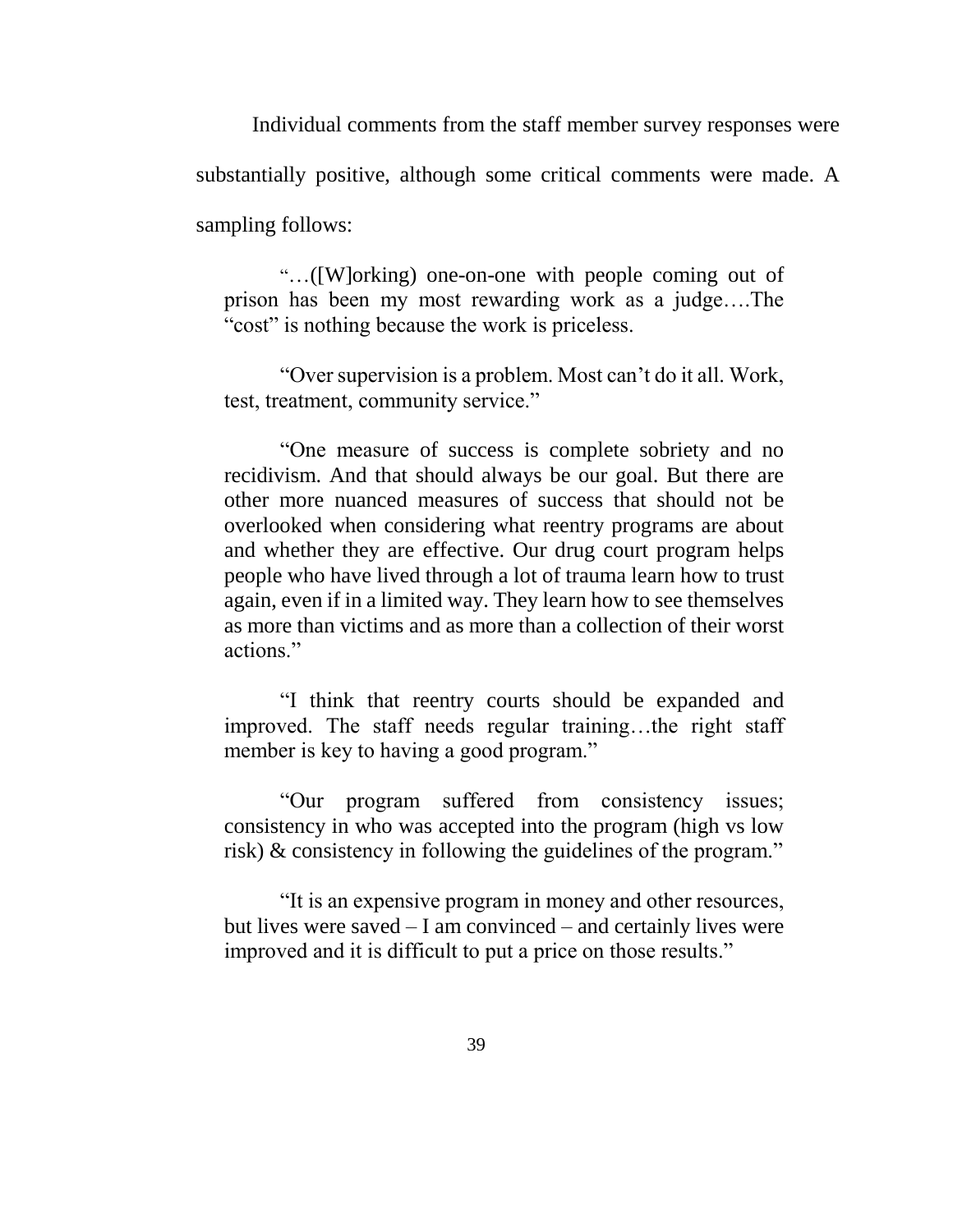"My involvement in this program is one of the proudest achievements of my life as a lawyer."

"The level of care & dedication to the participants is unsurpassed by any other agency staff I have worked with…I am immensely grateful for the time I had as a part of this amazing team & program!!!"

"Courts that do not have any programs like this are missing the boat and the reason we do what we do."

"I believe the costs associated with having a high risk reentry court are worth it; however, I believe we could more efficiently achieve the same results with fewer reentry court team members."

"…([B]ecause) participation is voluntary, few eligible supervisees enroll."

"This program fills a niche not available through regular supervision."

"We have strong success while participants are in the program. However, post-graduation we struggle."

"I am in recovery (28 years) and understand that not all will get recovery, but the value of the 40-50 percent who do succeed is well worth the cost and effort. I also note that the drug court experience has a positive effect on the people who work there, they like seeing sick people get well, they are so used to seeing bad news, we love what we are doing."

3. District-by-district response scores

3.1 Participant survey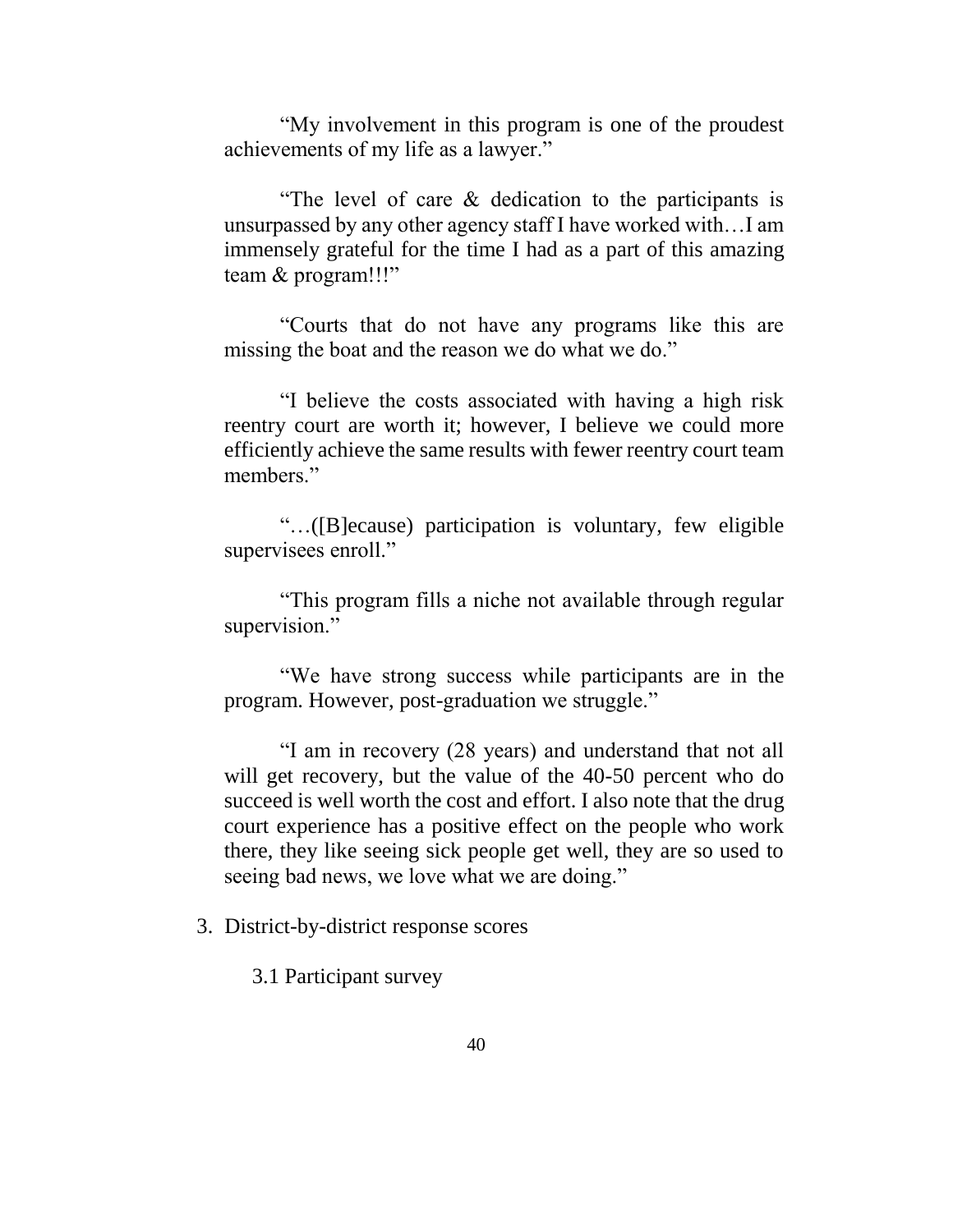## a) District of Utah

| Question# | <b>Average Score</b> |
|-----------|----------------------|
|           | 4.75                 |
| 2         | 5.00                 |
| 3         | 1.25                 |
| 4         | 5.00                 |
| 5         | 5.00                 |
| 6         | 1.00                 |
| 7         | 5.00                 |
| 8         | 5.00                 |
| q         | 5.00                 |

### b) Northern District of Alabama

| Question# | <b>Average Score</b> |
|-----------|----------------------|
|           | 4.00                 |
| 2         | 5.00                 |
| 3         | 1.00                 |
| 4         | 5.00                 |
| 5         | 4.00                 |
| 6         | 1.50                 |
| 7         | 4.00                 |
| 8         | 4.50                 |
| q         | 3.50                 |

### c) Western District of Oklahoma

| Question# | <b>Average Score</b> |
|-----------|----------------------|
|           | 4.55                 |
| 2         | 4.55                 |
| 3         | 2.33                 |
| 4         | 4.55                 |
| 5         | 4.28                 |
| 6         | 1.33                 |
|           | 4.77                 |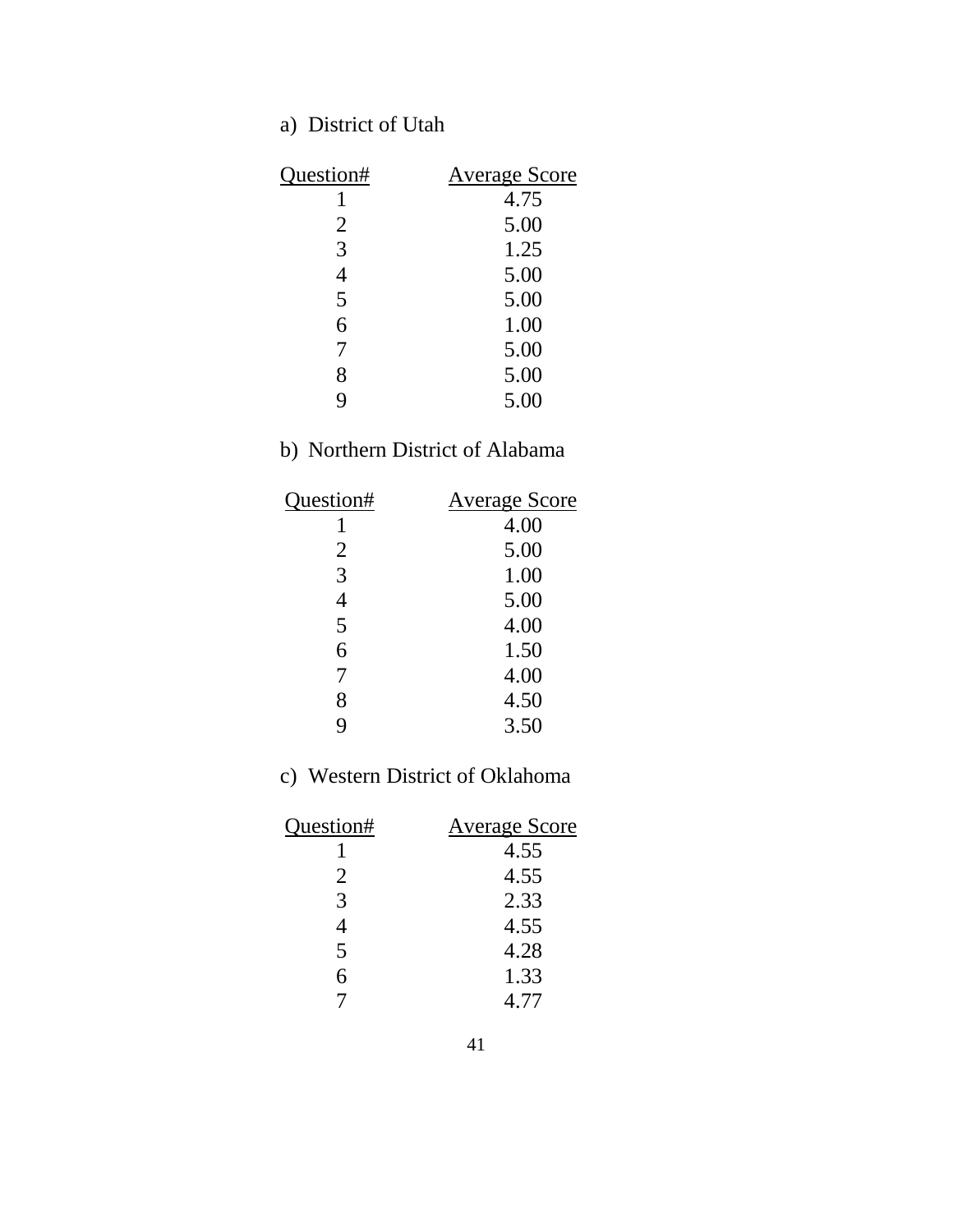| 4.88 |
|------|
| 4.50 |

## d) Eastern District of Virginia

| Question# | <b>Average Score</b> |
|-----------|----------------------|
|           | 4.50                 |
| 2         | 4.33                 |
| 3         | 1.33                 |
|           | 5.00                 |
| 5         | 4.33                 |
| 6         | 1.00                 |
| 7         | 5.00                 |
| 8         | 5.00                 |
| g         | 3.83                 |

## e) District of Nevada

| Question# | <b>Average Score</b> |
|-----------|----------------------|
|           | 4.00                 |
| 2         | 4.00                 |
| 3         | 2.00                 |
| 4         | 5.00                 |
| 5         | 4.00                 |
| 6         | 1.00                 |
| 7         | 5.00                 |
| 8         | 4.50                 |
| 9         | 3.50                 |
|           |                      |

## 3.2 Staff survey

### a) District of Utah

| Question# | <b>Average Score</b> |
|-----------|----------------------|
|           | 4.08                 |
|           | 2.33                 |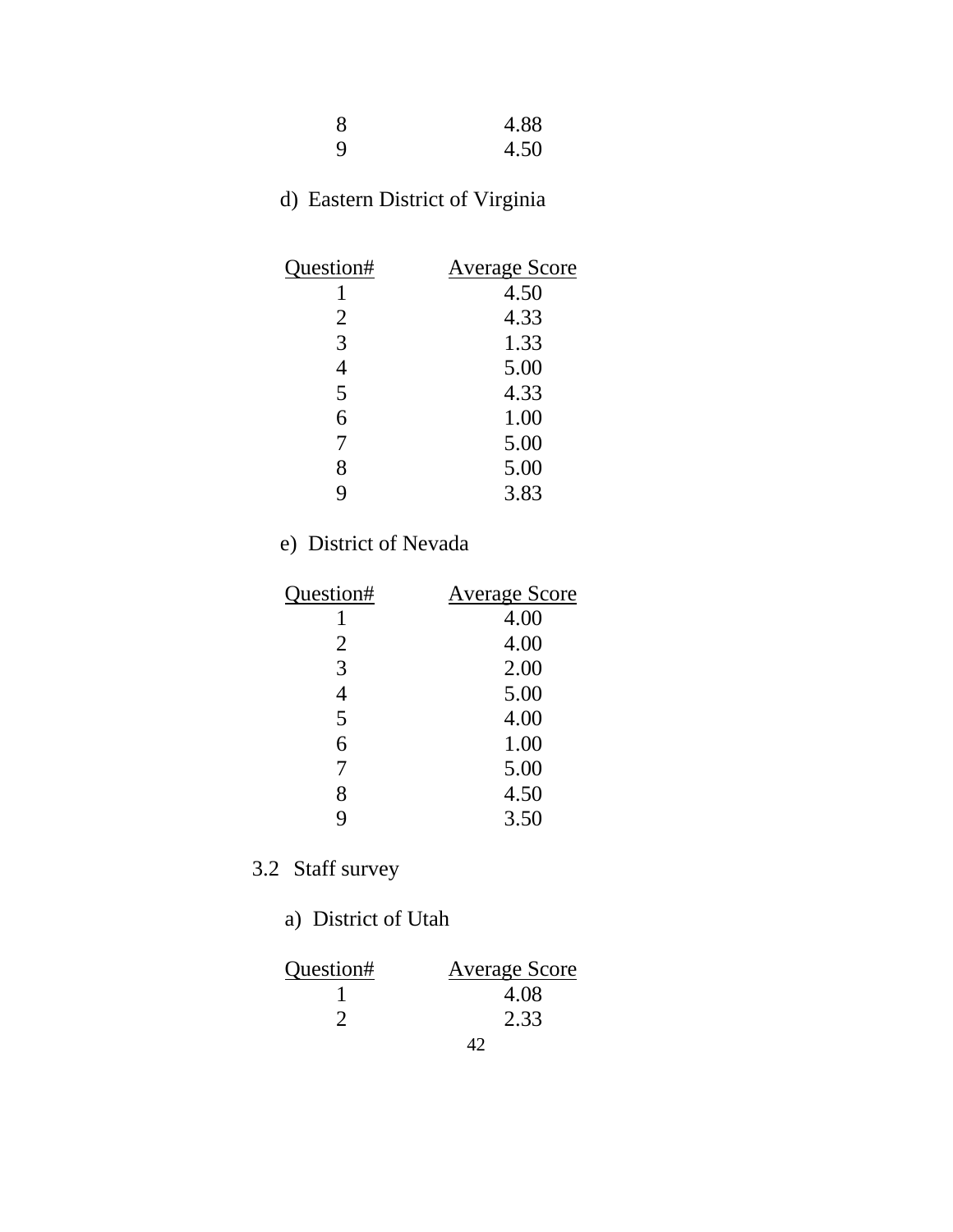| 3.75 |
|------|
| 3.75 |
| 3.83 |
| 1.58 |
| 2.00 |
| 2.25 |
| 3.91 |
| 4.08 |
|      |

### b) Northern District of Alabama

| <b>Average Score</b> |
|----------------------|
| 4.00                 |
| 1.50                 |
| 3.83                 |
| 4.16                 |
| 4.40                 |
| 1.83                 |
| 1.50                 |
| 2.00                 |
| 4.16                 |
| 4.16                 |
|                      |

### c) Western District of Oklahoma

| Question#      | <b>Average Score</b> |
|----------------|----------------------|
|                | 4.71                 |
| 2              | 1.85                 |
| 3              | 4.33                 |
| $\overline{4}$ | 4.33                 |
| 5              | 4.04                 |
| 6              | 1.80                 |
| 7              | 1.90                 |
| 8              | 1.90                 |
| 9              | 4.00                 |
| 10             | 4.40                 |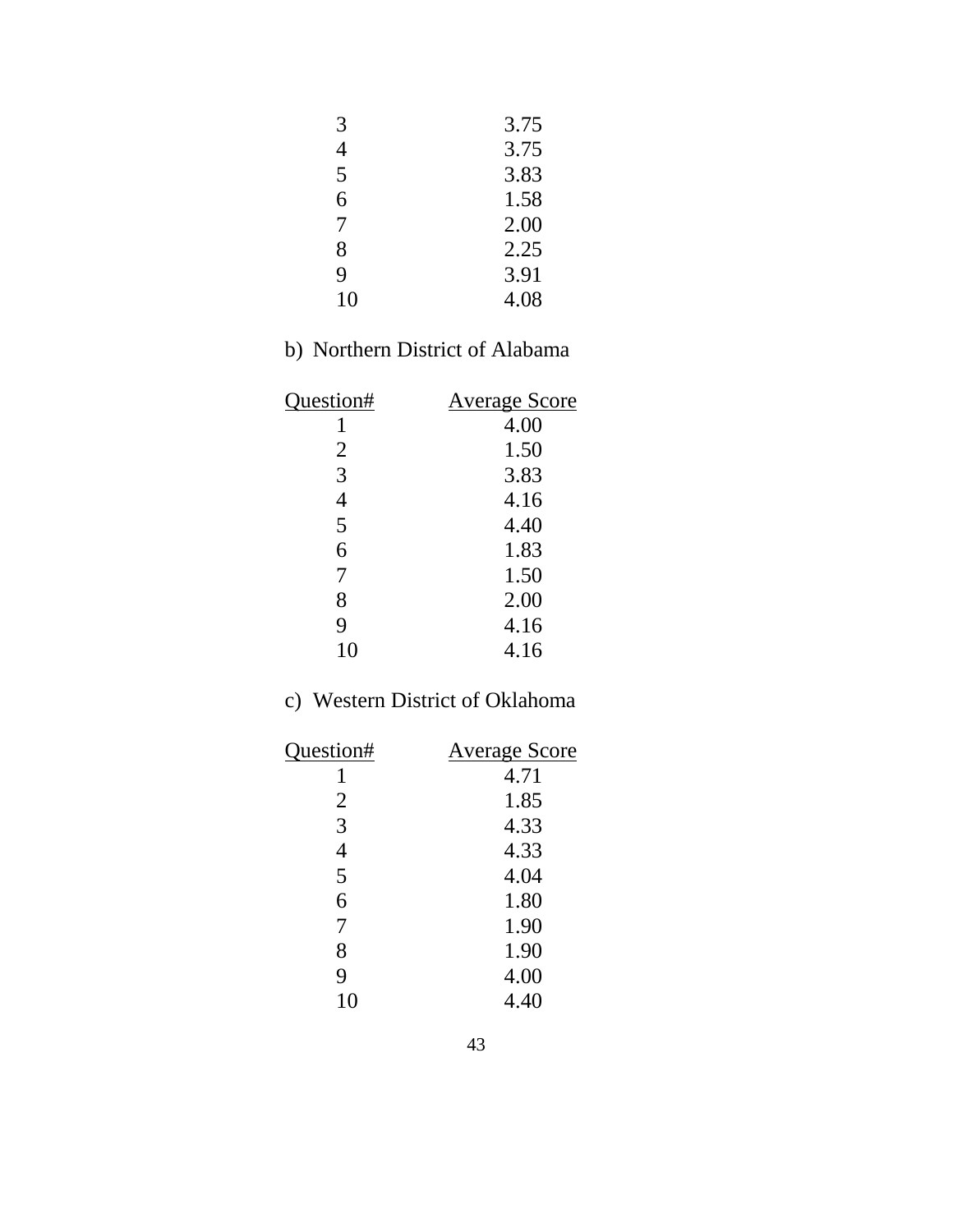## d) Eastern District of Virginia

| Question# | <b>Average Score</b> |
|-----------|----------------------|
|           | 4.44                 |
| 2         | 2.44                 |
| 3         | 4.11                 |
|           | 4.11                 |
| 5         | 3.67                 |
| 6         | 1.89                 |
| 7         | 1.44                 |
| 8         | 1.89                 |
| 9         | 4.22                 |
| 10        | 4.22                 |

## e) District of Nevada

| Question#      | <b>Average Score</b> |
|----------------|----------------------|
|                | 4.50                 |
| 2              | 1.00                 |
| 3              | 4.50                 |
| $\overline{4}$ | 4.33                 |
| 5              | 4.50                 |
| 6              | 1.00                 |
| 7              | 1.66                 |
| 8              | 1.16                 |
| 9              | 4.33                 |
| 10             | 4.00                 |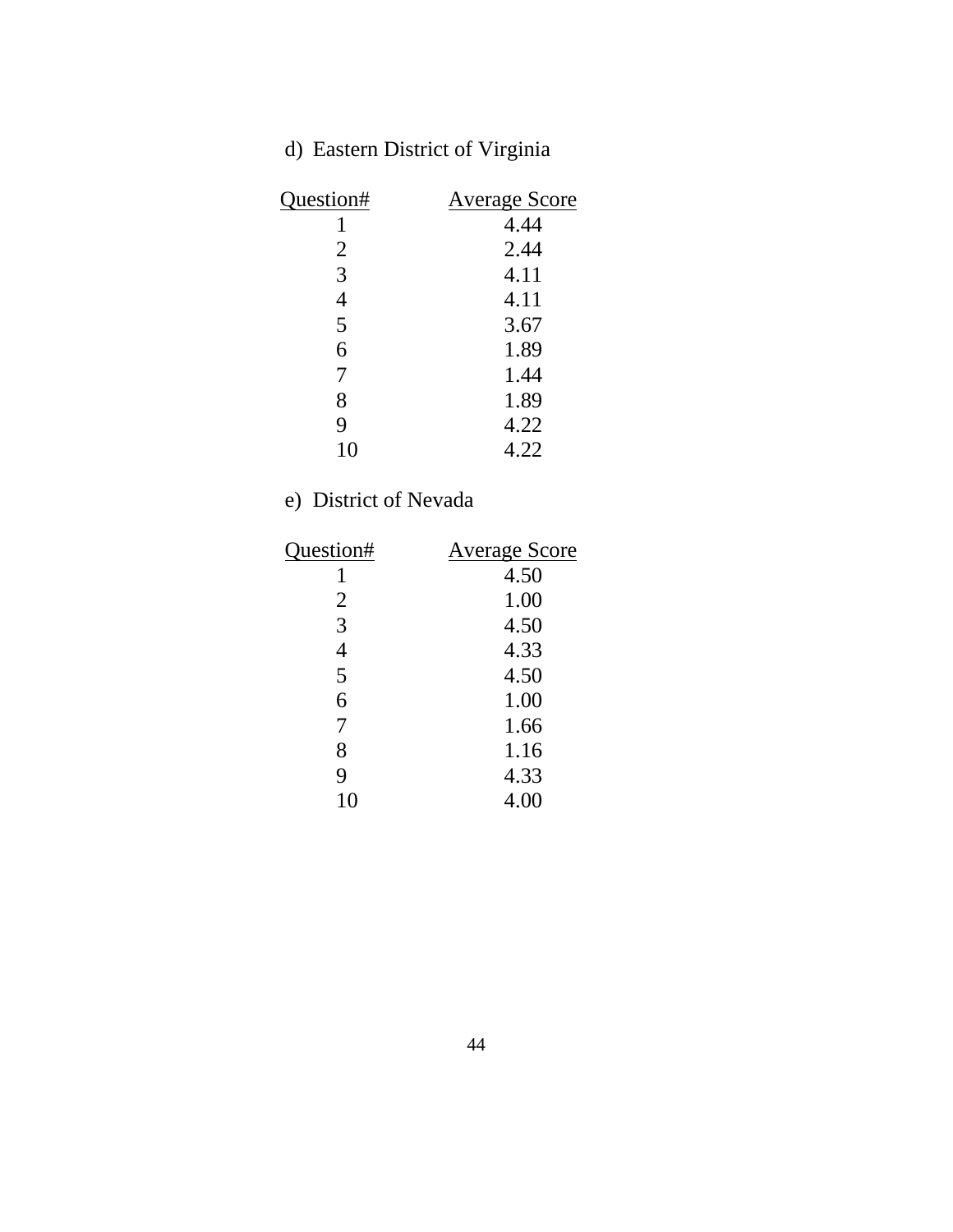|  |  | f) District of New Jersey (Camden) <sup>67</sup> |  |
|--|--|--------------------------------------------------|--|
|  |  |                                                  |  |

| Question# | <b>Average Score</b> |
|-----------|----------------------|
|           | N/A                  |
| 2         | 1.83                 |
| 3         | 4.00                 |
| 4         | 4.16                 |
| 5         | N/A                  |
| 6         | 2.16                 |
| 7         | 1.83                 |
| 8         | 2.50                 |
| 9         | 3.50                 |
| 10        | 3.16                 |

#### E. Discussion

 $\overline{a}$ 

The importance of a judge to the success of drug courts, and specifically, drug reentry courts, has been the subject of some debate. As mentioned, the FJC study found that participants in probation officer-led programs fared about the same as those in judge-led programs. But Question No. 4 of the participant survey testing attitudes regarding the involvement of judges in reentry programs generated the strongest positive response of any survey question  $- a 4.91$  "strongly agree" average response that judges are an important aspect of the programs. This response is even more significant in light of the fact that an offender's typical experience involving a

 $67$  The staff member survey scores for the District of New Jersey (Camden) were not included in the overall average for participating districts because participants with serious substance abuse problems are disqualified from taking part in its reentry program.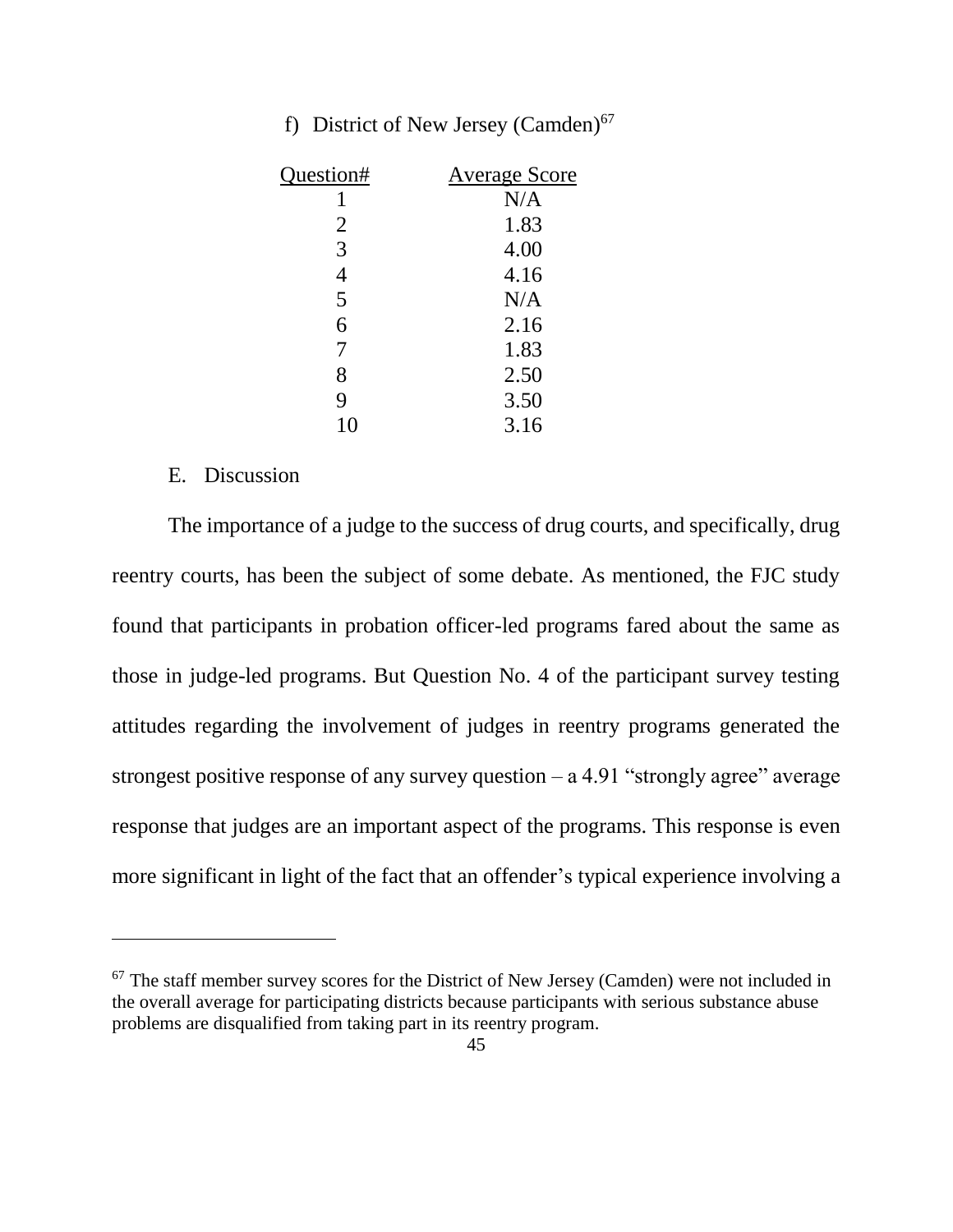judge has, presumably, not been very positive from their perspective, especially in the federal system in which the trial judge determines all criminal sentences.

Three participant questions go to the issue of whether the court programs are more, or less, effective than standard supervision: Question Nos. 2, 6, and 7. Significantly, average responses to each of these questions strongly suggest that program participants believe the more intense supervision of the reentry programs over standard supervision was beneficial for them. Question No. 2 directly asks whether participants believed the court program, for them, was better than regular supervision by the Probation Office. The average response was 4.57. Similarly, Question No. 6 tests whether the program was worth the time and effort required to participate. That question, stated negatively, generated the strongest level of disagreement in the participant survey, 1.16. And Question No. 7, which simply states, "I'm glad I took part in the program," had an average score of 4.75, an indication of strong agreement. Thus, despite the more intense level of supervision involved with the reentry court programs, participants strongly believe that it was better than standard supervision, it was worth the extra time and effort required of them, and they are glad they participated.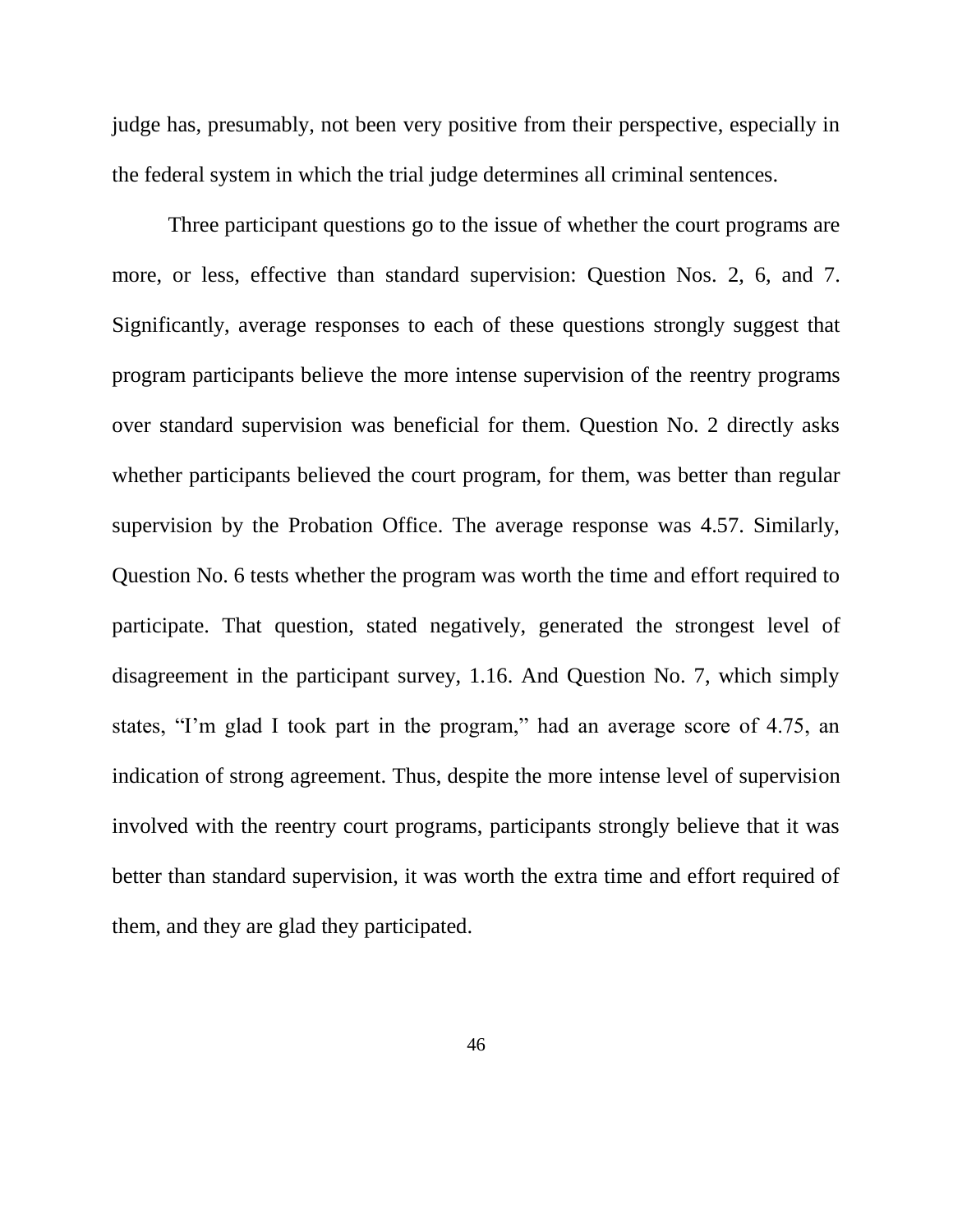Two questions test beliefs about whether the reentry programs provide meaningful and effective tools and assistance for reintegration into the community. Question No. 1 goes to the effectiveness of the program in helping participants maintain sobriety. The average score was 4.36, indicating strong agreement that the programs provide needed tools to remain free of substance abuse. Likewise, Question No. 5, asking whether being in the program helped with the transition from prison to the community, garnered strong agreement at 4.32.

The notion that reentry programs over-supervise participants, leading to poor outcomes for lower-risk offenders, is addressed by several questions in the participant survey. Question Nos. 2, 3, 6, and 7 all shed light on this issue from the participants' perspective, but the most direct of these is Question No. 3, which stated "The court program was not helpful because it put me with others who had more serious drug problems than I did." The average response (1.58) indicates moderately strong disagreement, 1.42 points below the neutral response point of 3.00. Average responses to the other questions in this group strongly suggest program participants do not believe they were over-supervised.

Finally, two questions test whether the programs positively impacted the participants' perceptions of the criminal justice system, one directly and one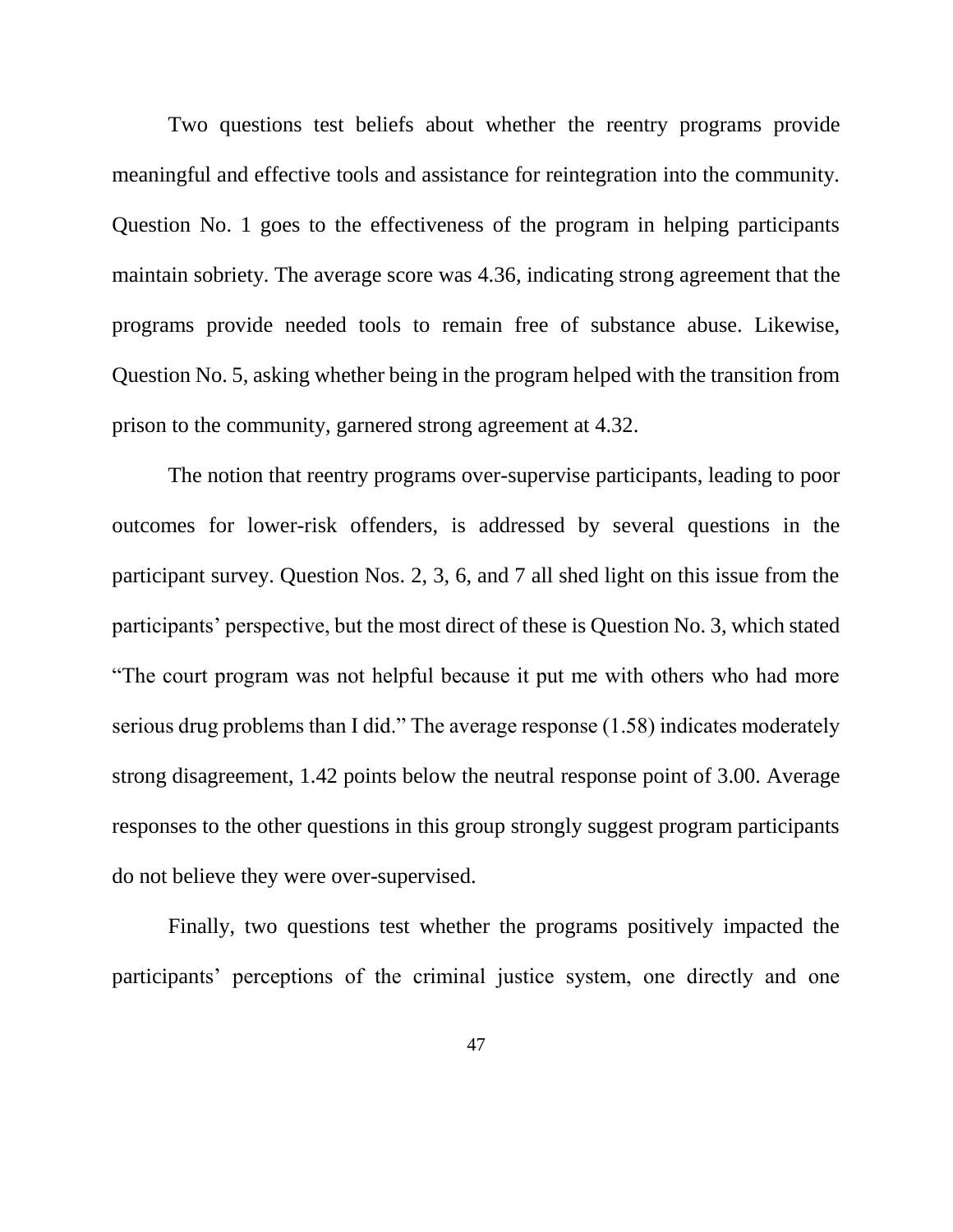indirectly. Question No. 8, with an average score of 4.77, reflects strong agreement that past participants would recommend the program to others, and Question No. 9 reflects moderately strong agreement (4.06) that the program has improved how they view the criminal justice system.

Results of the staff member survey correspond significantly to results of the past participant survey in several respects. For instance, program staff express moderately strong agreement that the programs effectively help offenders reintegrate into the community (Question No. 1, average score of 4.34), moderately strong disagreement that the programs are not worth their cost (Question No. 2, 1.82), and closely similar agreement that the programs improve perceptions of the criminal justice system (Question No. 10, 4.17). Likewise, staff responses reflect the opinion that participants are not over-supervised (*see* Question Nos. 7 and 8), and that the programs are superior to standard supervision at addressing issues of the target offender population (*see* Question No. 6).

Noteworthy in the staff member responses is how their level of satisfaction with the work they do in connection with reentry programs compares with that of their other professional duties. In Question No. 3, reentry court staff members expressed moderately strong agreement (average score of 4.10) that their work with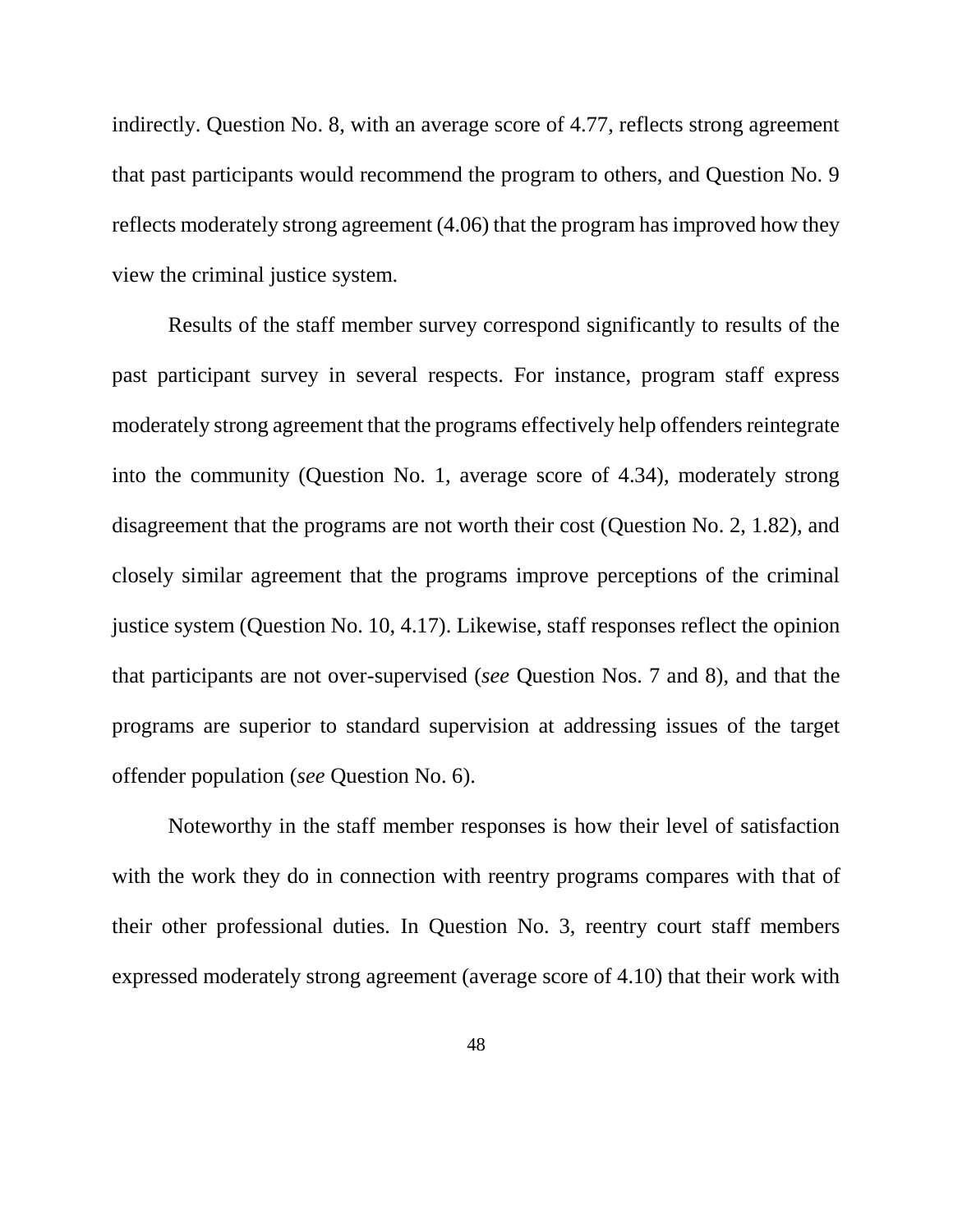the court program is some of their most important professional work, and in Question No. 4, they similarly expressed agreement (4.13) that such work is some of their most fulfilling professional work.

The optional comments from both surveyed groups, as sampled *supra*, were positive, with those of the past participants overwhelmingly positive.

This study, while informative, was limited in several important respects. The sample size of the past participant group is particularly small, only 23 responses were received. The respondents in this group may also reflect a degree of selfselection. Although surveys were sent to past participants who failed to complete the programs as well as those who graduated, common sense suggests that past participants who graduated were presumably more likely to respond, and more likely to hold positive views of the programs. Some validation of the participant responses, however, can be gleaned from the staff member survey responses; the staff members responded at a much higher rate, and presumably those respondents were somewhat less susceptible to problems of self-selection.

Future studies of this kind would benefit from efforts to simplify and enhance the process of obtaining feedback from past program participants. For instance, programs could conduct "exit interviews" of participants upon graduation or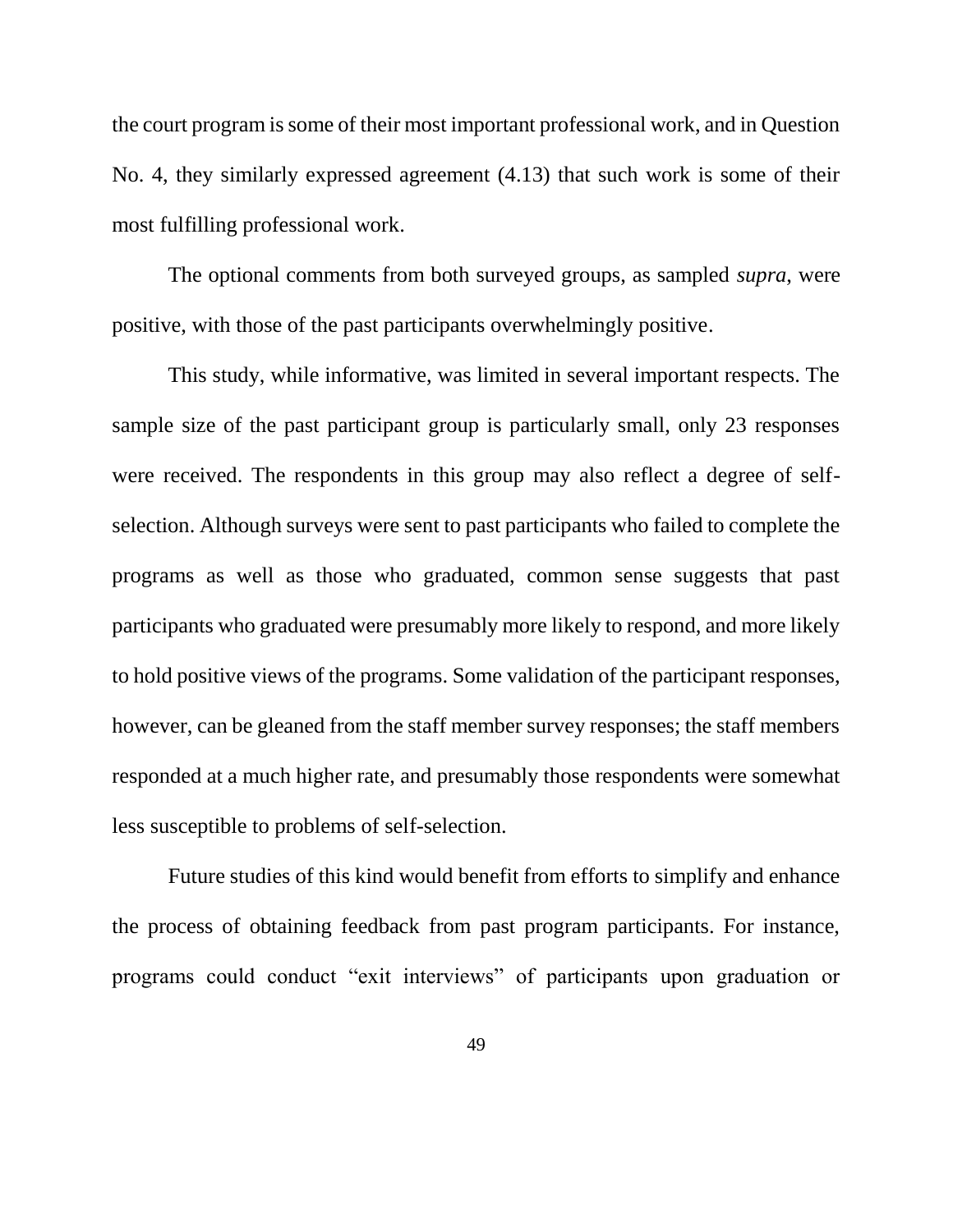termination from the program. This technique, of course, is not without potential problems – views of a past participant immediately following termination from the program would likely reflect negative views as a result of the court's recent action. A better approach would be a concerted effort to maintain accurate contact information for past participants after their terms of supervised release expire. Such a database would substantially mitigate a major obstacle encountered in the present study: the low response rate from past participants as s a result of numerous survey packets being returned by the Postal Service as undeliverable.

Despite the flaws of the study, it does reflect the views and perceptions of those most closely involved in federal reentry courts – the participants and program staff members – regarding whether such programs are effective and worthwhile. Significantly, participants in these "back-end" federal reentry courts have already been convicted of at least one serious offense, and typically have already completed a term of imprisonment, by the time they experience the reentry program. Many have been exposed to standard post-release supervision by the United States Probation Office for a period of time prior to their participation in the reentry program, and have also participated in drug abuse monitoring and treatment. They are not criminal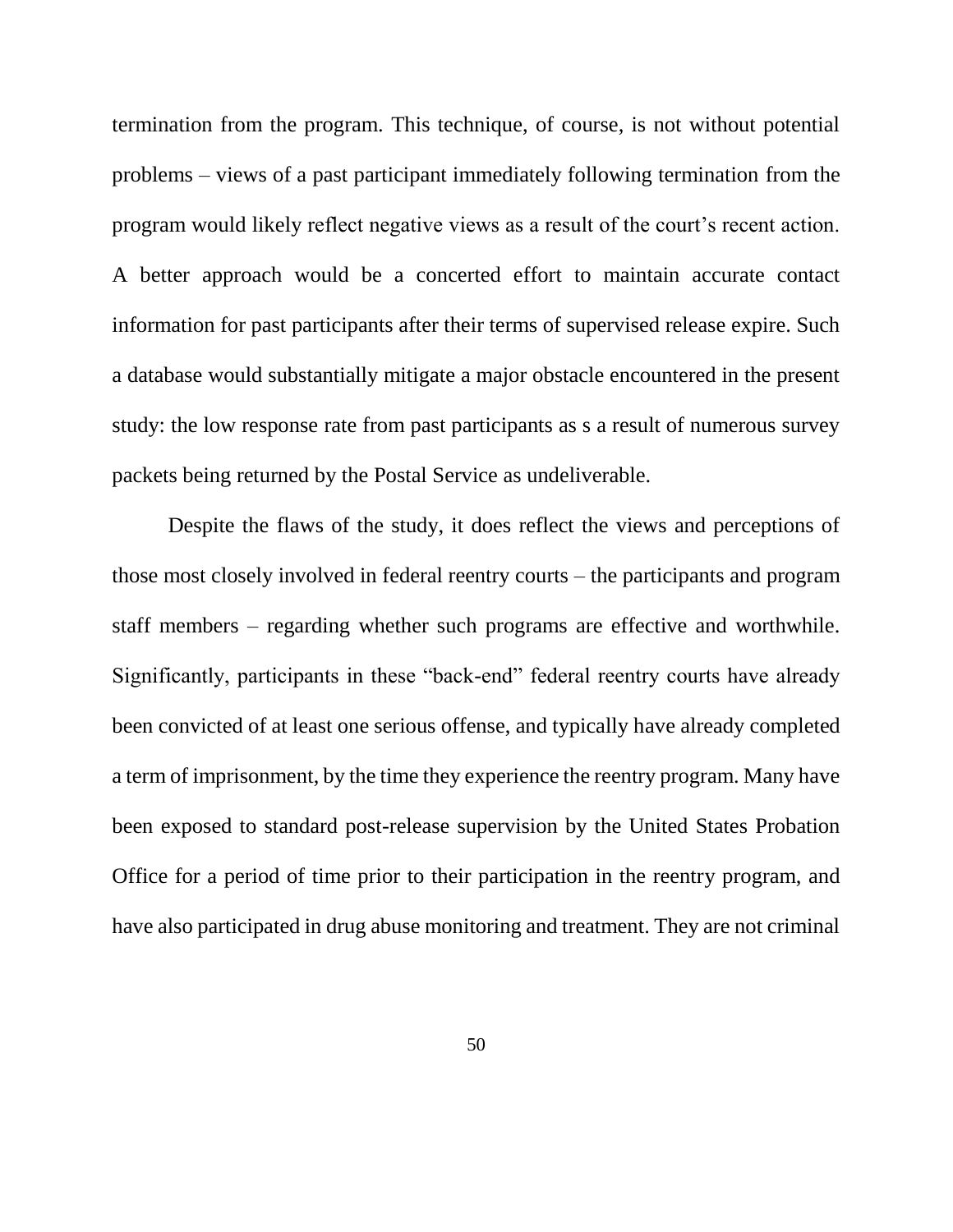justice "rookies," yet their survey responses lend strong support for federal drug reentry courts.

The same can be said for the views of court program staff. Reentry court teams typically have decades of combined criminal justice experience, and have seen numerous rehabilitative programs come and go. These professionals, like the court program participants, voice strong support for federal reentry courts.

#### V. Conclusion

The perceptions and beliefs revealed in this study – those of the people on the front lines of federal reentry drug courts – provide significant insight regarding the perceived effectiveness and positive impact of reentry courts. The voices which speak through the surveys in this study deserve to be heard in the ongoing debate concerning whether such programs should be continued, funded, and even expanded. Federal reentry courts represent one of the most significant and innovative efforts within the federal system to address the epidemic of drug abuse within the offender population, and assist offenders to reintegrate into their communities. The perceptions and beliefs about the success and effectiveness of these programs held by those on the front lines should be among the metrics used to measure their worth,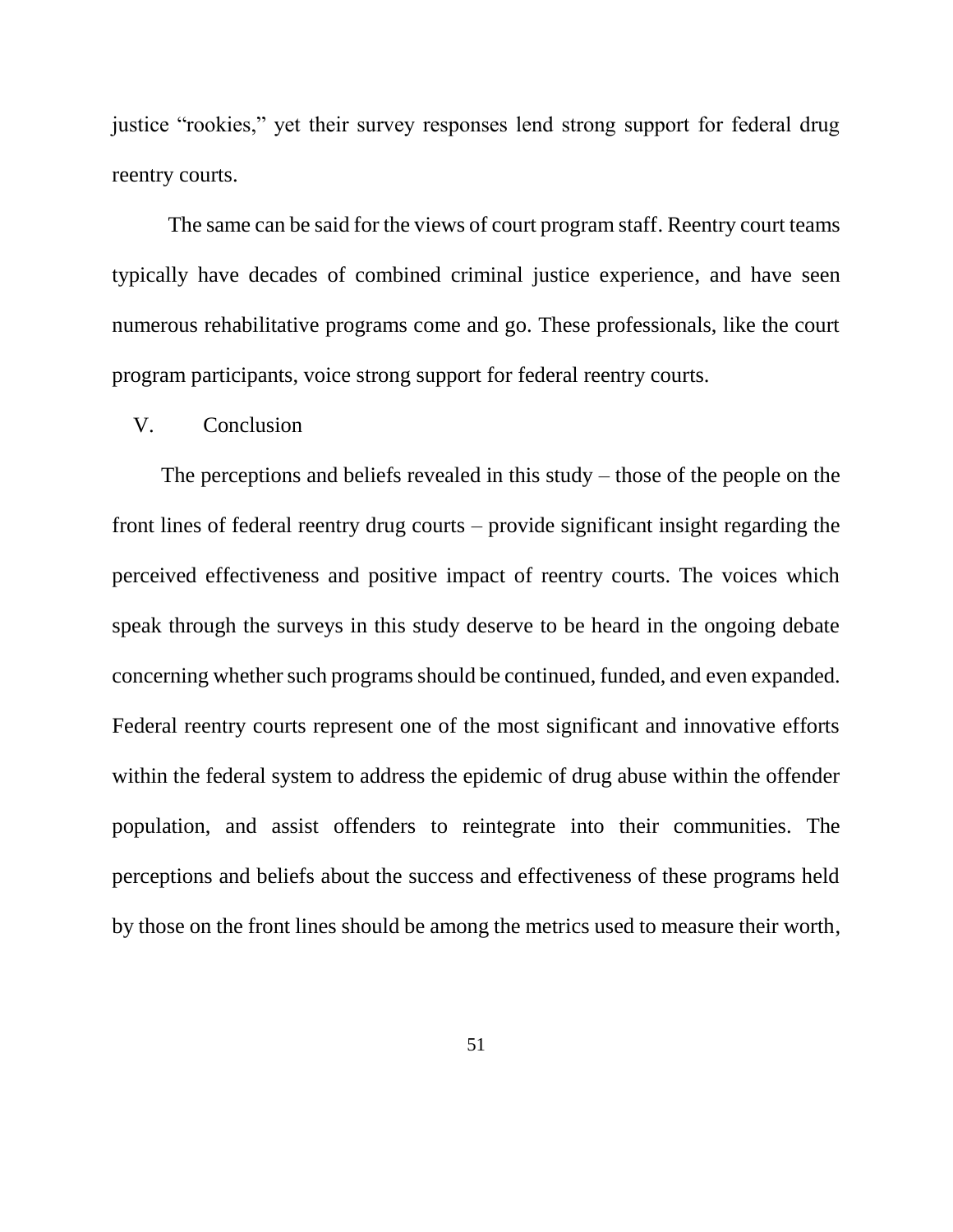and should inform policy-makers when considering whether such programs should be encouraged, and formally funded, in the federal system.

The views of those on the front lines are also valuable for the purpose of refining the methods and practices of currently operating federal reentry courts. For example, over-supervision of participants, although not revealed by this study as a substantial concern (average staff member response of 1.84 that over-supervision led to negative consequences), clearly should be considered by reentry courts as an area where improvement is needed. Reentry programs should consider alternative tracks for participants with significantly different risk prediction scores, tailoring the level of supervision accordingly, so as to avoid over-supervising relatively low risk participants.

Similarly, reentry programs that are probation officer-led, or that are considering evolving to such an approach, should be informed by the exceptionally strong participant agreement that the involvement of a judge is an important part of the reentry program (average score of 4.91). It is beyond debate that committed and effective participation by the U.S. Probation Office is essential to the success of a federal reentry court, but the coordinated and complimentary contributions of